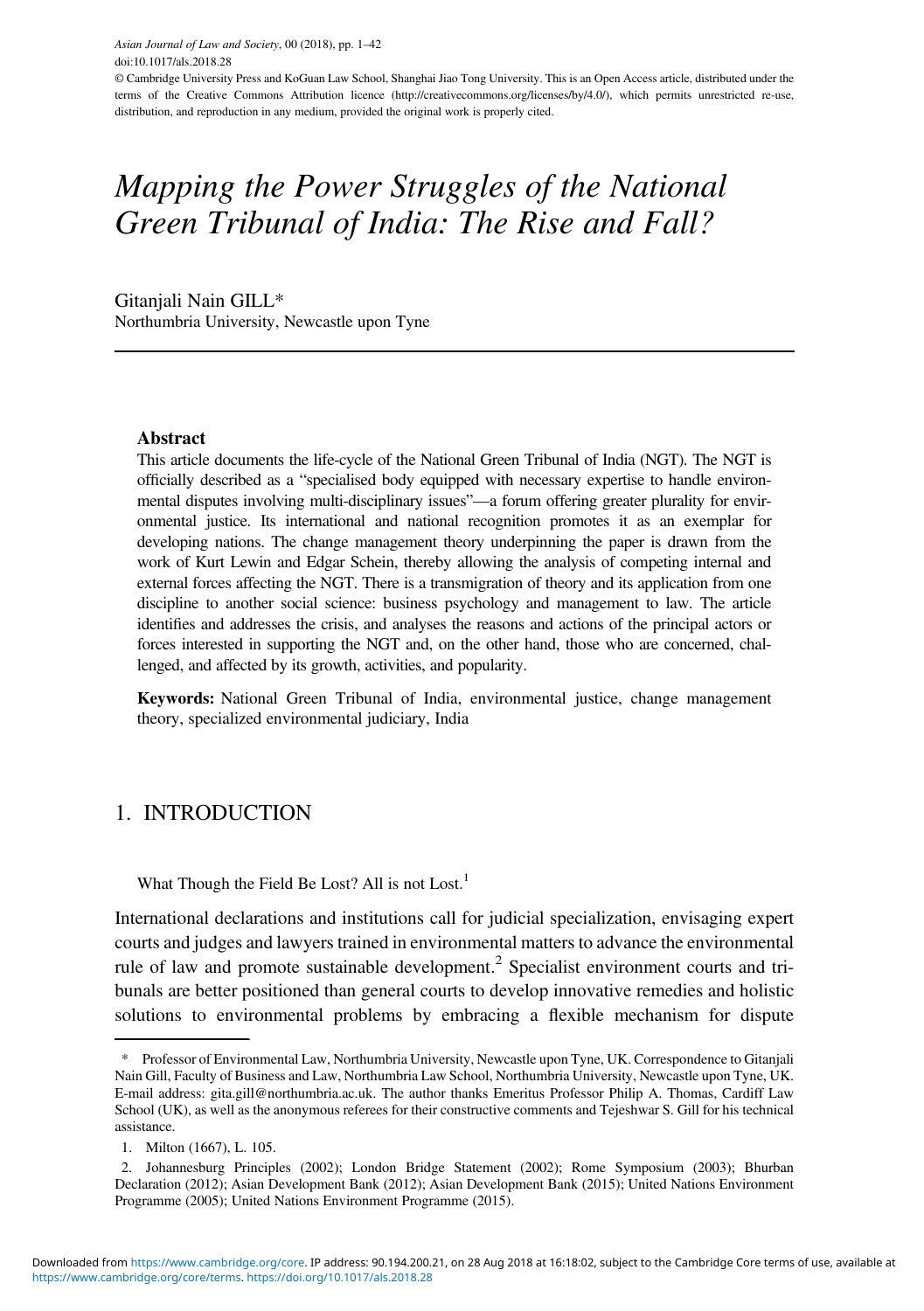resolution.<sup>3</sup> In this context, India's commitment to a "green court" assumes significant practical importance. The National Green Tribunal of India (NGT) was established by statute in 2010.<sup>4</sup> Subsequently, the NGT acquired a national and international reputation based upon its progressive, innovative environmental decisions that reach far beyond the courtroom door. The judicial membership of the NGT comprises legal and scientific experts—a composition unique within India. It has resulted in a symbiotic, dynamic community of decisionmakers employing a vigorous, flexible court process that offers swift, affordable, and open public access through the widest possible interpretation of who is an aggrieved party.

The widespread recognition of this bold, innovative tribunal is fulsome and positive. It stands as an exemplar for developing nations. Pring and Pring describe the NGT in their path-breaking publication on courts and environmental tribunals as "incorporating a number of best practices … and has become a major arbiter of some of the most pivotal environmental battles in India."<sup>5</sup> They subsequently stated "the NGT has successfully expanded its openness, procedural flexibility, transparency and progressive judgments." <sup>6</sup> Lord Carnwath of Notting Hill, Judge of the Supreme Court UK, observed the tribunal as "raising awareness and a sense of environmental responsibility in the government, local and national, and the public." <sup>7</sup> Chief Justice Brian Preston, Land and Environment Court of NSW Australia, wrote "the NGT is an example of a specialized court to better achieve the goals of ensuring access to justice, upholding the rule of law and promoting good governance."<sup>8</sup> Judge Michael Hantke Domas, Chief Justice of the Third Environmental Court Chile, focused on the novelty and boldness of the NGT. According to Domas J., "as a new player in the Indian judicial panorama, the NGT was strongly led by knowledgeable and valorous judges, who were fit to answer justice demands of the people represented by equally qualified and tenacious lawyers." <sup>9</sup> Judge Michael Rackemann of the Queensland Planning and Environmental Court considered "the NGT adopts a robust and expansionist approach to the interpretation of its jurisdiction and powers."<sup>10</sup> Academic experts including Warnock described the NGT as follows: "the NGT is one of the world's most progressive Tribunals … the procedures adopted, powers assumed, and remedies employed by the NGT are notable."<sup>11</sup> Ryall stated:

the emergence of the NGT, its contemporary jurisprudence and impact on Indian society provide important insights for anyone interested in environmental governance and regulation … the NGT is held in high esteem and enjoys a strong degree of public confidence.<sup>12</sup>

Similar views have been expressed in India. The Vice President of India, M. Venkaiah Naidu, applauded the tribunal by stating "the efforts and involvement of the NGT in dispensation of environmental justice, evolving environmental jurisprudence, promoting discourse and spreading awareness are commendable … all stakeholders stand united and

- 5. Pring & Pring ([2016](#page-40-0)), pp. 34–5.
- 6. Ibid.
- 7. Carnwath [\(2017\)](#page-37-0).
- 8. Correspondence with the author dated 29 May 2018.
- 9. Domas [\(2017\)](#page-37-0), p. 560.
- 10. Rackemann ([2017](#page-40-0)), p. 473.
- 11. Warnock ([2017](#page-41-0)), p. 210.
- 12. Ryall [\(2017\)](#page-40-0), p. 3.

<sup>3.</sup> Preston [\(2012\)](#page-40-0), p. 398.

<sup>4.</sup> The NGT Act 2010.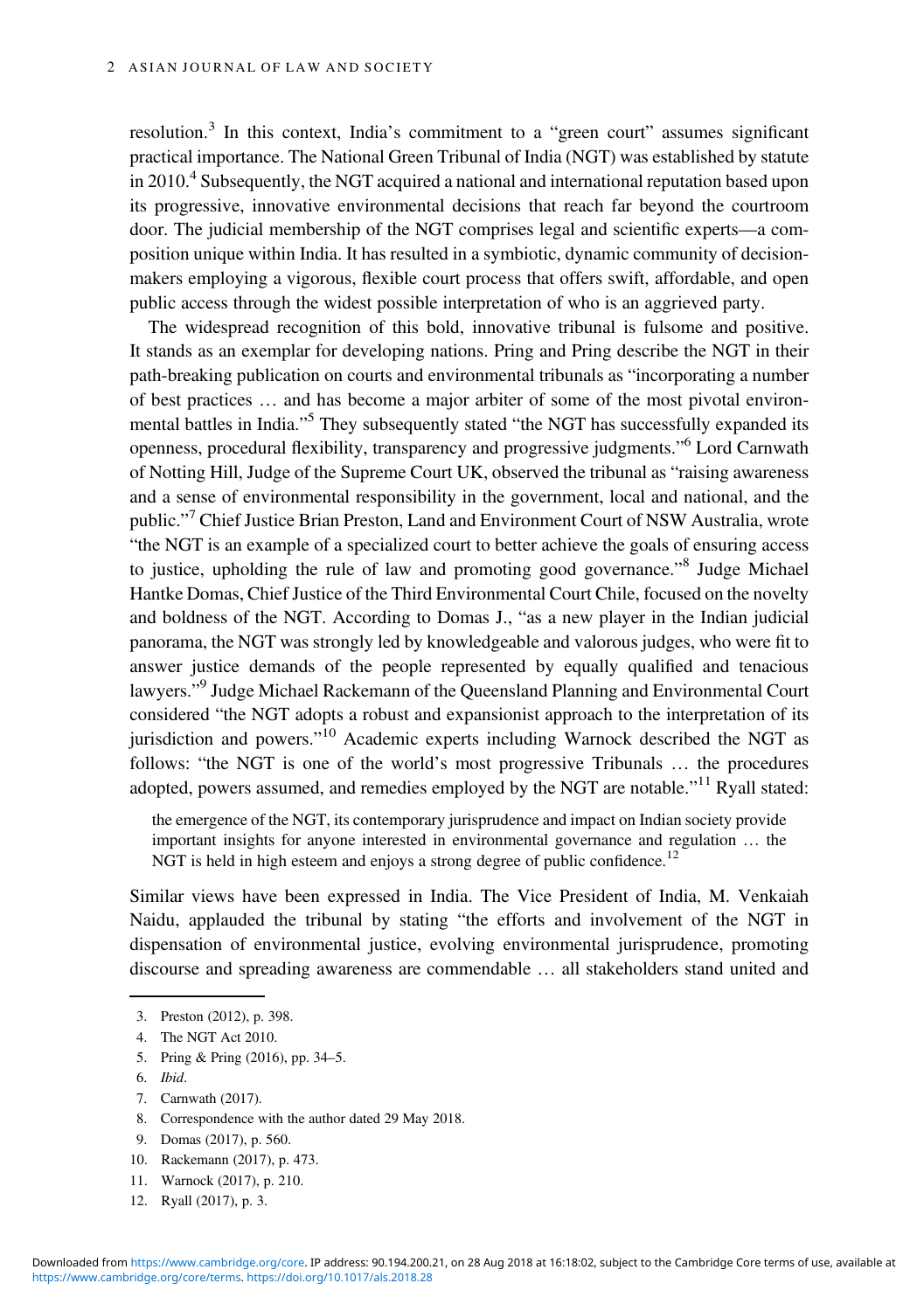miss no opportunity to join hands for the same."<sup>13</sup> Prakash Javadekar, Minister for Human Resource Development, in a similar vein stated "the NGT has been responsible for expeditious dispensation of environmental justice in our country, thus, satisfying legislative intent behind its enactment."<sup>14</sup> Judge Rajan Gogoi of the Supreme Court of India observed "Its [NGT] advent marks another rendition of India's green revolution … with the passage of time the NGT has become one of the foremost environmental courts globally with a wide and comprehensive jurisdiction."<sup>15</sup> Ritwick Dutta, a leading environmental barrister, stated "the Green Tribunal is now the epicentre of the environmental movement in India …. It has become the first and last recourse for people."<sup>16</sup> Fieldwork undertaken at the NGT involving interviews with lawyers and litigants appearing before the tribunal reinforce the professional and public assessment of the value and appreciation of the strength of the NGT.<sup>17</sup> A young lawyer who appears before the NGT described it: "a bench of this kind with an expert member is creating new environmental jurisprudence. The expert members help young lawyers understand environmental issues."<sup>18</sup> Three litigants summarized their experiences before the NGT as "our experience has been tremendous in the NGT benches. We are attending the case in person and have been here three to five times. The NGT is a life saver. The NGT has given us justice."<sup>19</sup>

Nevertheless, these national and international commendations of the NGT tell but part of the story of the tribunal. The tribunal has been subject to criticism at the national level from key affected parties. For instance, "officials speak about the Tribunal's clamour to get more powers and perks. They call it a 'power-hungry institution' that has failed the purpose for which it was created."<sup>20</sup> The NGT has been accused of overstepping its jurisdiction by not following the provisions of the NGT Act 2010, resulting in embarrassment to the government before Parliament.<sup>21</sup> Again, the NGT's orders have been considered as a case of judicial overreach, as they disturb the balance of power between the judiciary and the executive as envisaged in the Indian constitutional structure. For example, the NGT's general order banning mining of sand without a requisite environmental clearance from the State Environment Impact Assessment Authority was considered as a case of judicial overreach by Manohar Parrikar, the Goa Chief Minister. According to Parrikar:

the order is a case of (judicial) overreach. Everyone knows the order is not implemented. It (the order) has resulted in rise of prices and black marketing of sand …. If you stop economic activity, we (Governments) will not have money to pay. We might also have to take a cut (from the illegal sand mining operation) …. Irrational and sudden bans order going across board should not be issued without hearing the State.<sup>22</sup>

- 14. Javadekar [\(2017\)](#page-38-0).
- 15. Gogoi ([2017](#page-38-0)).
- 16. Dutta ([2015](#page-37-0)).
- 17. Gill ([2017](#page-38-0)).
- 18. Ibid., p. 155.
- 19. Ibid., p. 156.
- 20. Chowdhary ([2014](#page-37-0)).
- 21. Anand [\(2013\)](#page-36-0).
- 22. Mayabushan ([2013](#page-39-0)).

<sup>13.</sup> Naidu [\(2017\)](#page-39-0).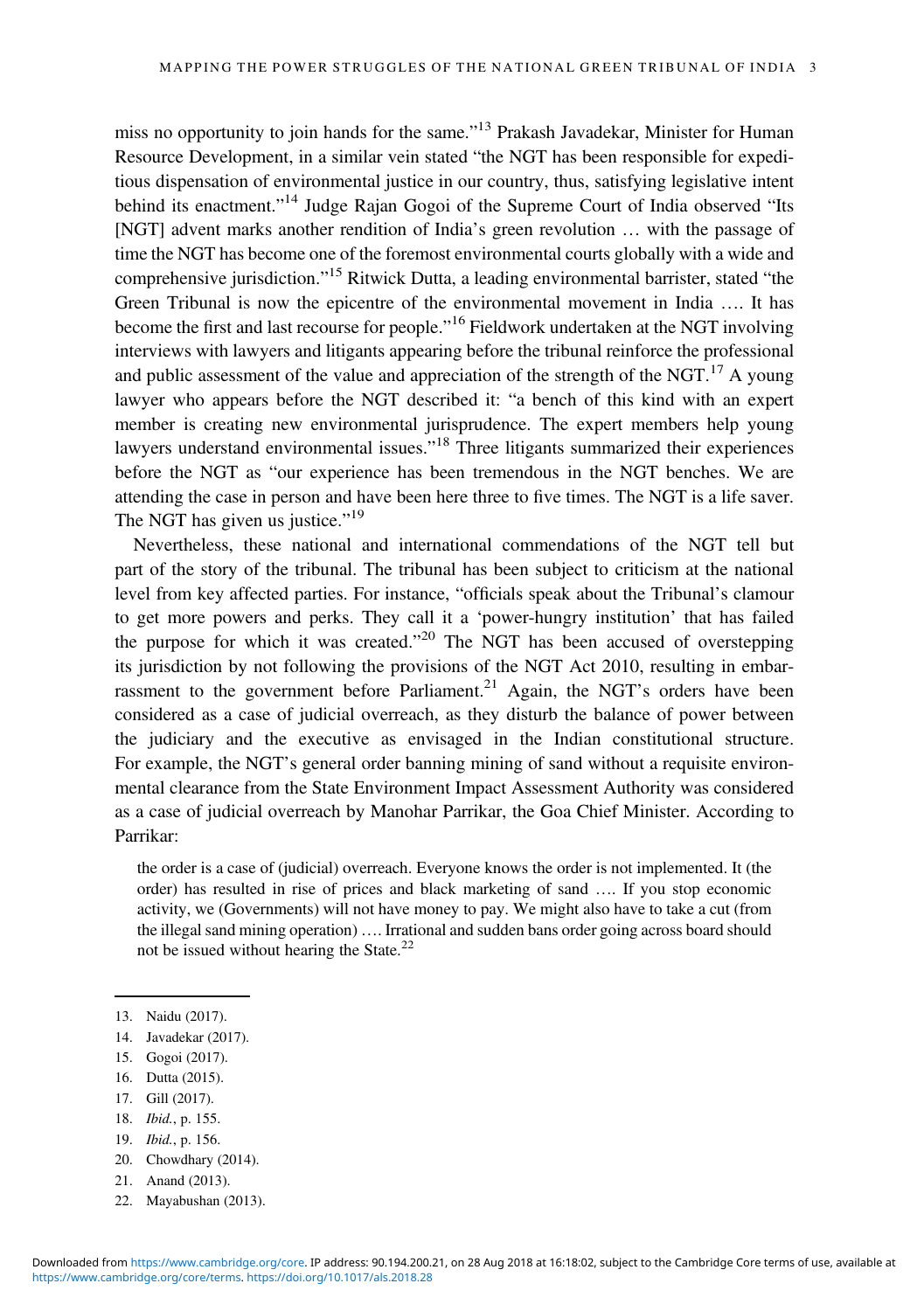Similarly, the ministers and officials from the states of Arunachal Pradesh, Mizoram, and Manipur were of the view that sand-mining orders without prior clearance from the environment ministry across India was a case of not studying the situation in the north-eastern states.<sup>23</sup>

There have emerged negative forces within India determined to contain or possibly close the tribunal. This is an account of two campaigns—one seeking to promote the NGT, the other constituting a restraining force. This article comprises four sections. It opened with a brief account of the current standing of the NGT in judicial and academic international and national communities. The second section presents the paper's theoretical underpinning derived from social psychology and organizational management scholarship. It offers a practice-based, theoretical framework applicable to the NGT. The article employs a transmigration of theory and its application from one discipline to another social science: business psychology and management to law. In the third section, the history of the NGT is unpacked by identifying the principal actors or forces, both positive and negative, involved in the establishment, exercise, and review of the tribunal. Today, the NGT faces major challenges regarding its future survival because of external "restraining forces" seeking to downgrade its status and functionality. This section addresses this crisis, identifies and analyses the reasons and actions of those interested in supporting the NGT and, on the other hand, those who are concerned and challenged by its growth, activities, and popularity. This growing lobby constitutes a negative force seeking to restraint and even possibly close the NGT. This oppositional struggle process commenced in 2011 and continues to date. The conclusion reviews the relationship between theory and practice as played out in the life history of the NGT.

# 2. THEORETICAL FRAMEWORK: THREE-STEP CHANGE MODEL AND FORCE-FIELD THEORY

Kurt Lewin (1890–[1947\)](#page-39-0) is considered an influential physicist and psychologist and, for the purposes of this paper, the founding father of change management theory.<sup>24</sup> Lewin's work on planned change<sup>25</sup> provides an elaborate and robust approach to understanding and resolving social conflict, whether in an organization or wider society. As Edgar Schein commented:

The intellectual father of planned change is Kurt Lewin. His seminal work on leadership style and the experiments on planned change that sought to understand and change consumer behaviour launched a generation of research in group dynamics and the implementation of change programmes.<sup>26</sup>

The relevance of Lewin's work to fast-changing modern organizations continues to this day. Change management is defined as "the process of continually renewing an organization's direction, structure, and capabilities to serve the ever-changing needs of external and internal

<sup>23.</sup> Shrivastava & Shrivastava [\(2015\)](#page-41-0), p. 173.

<sup>24.</sup> Burnes & Cooke ([2013](#page-37-0)), p. 408; Cummings et al. ([2016](#page-37-0)), p. 34.

<sup>25.</sup> The planned change approach encompasses separate themes of work: field-force theory, group dynamics, action research, and a three-step model of change. These were considered by Lewin and coalesced into four mutually reinforcing themes to analyze and bring effective change.

<sup>26.</sup> Schein ([1988](#page-40-0)), p. 239.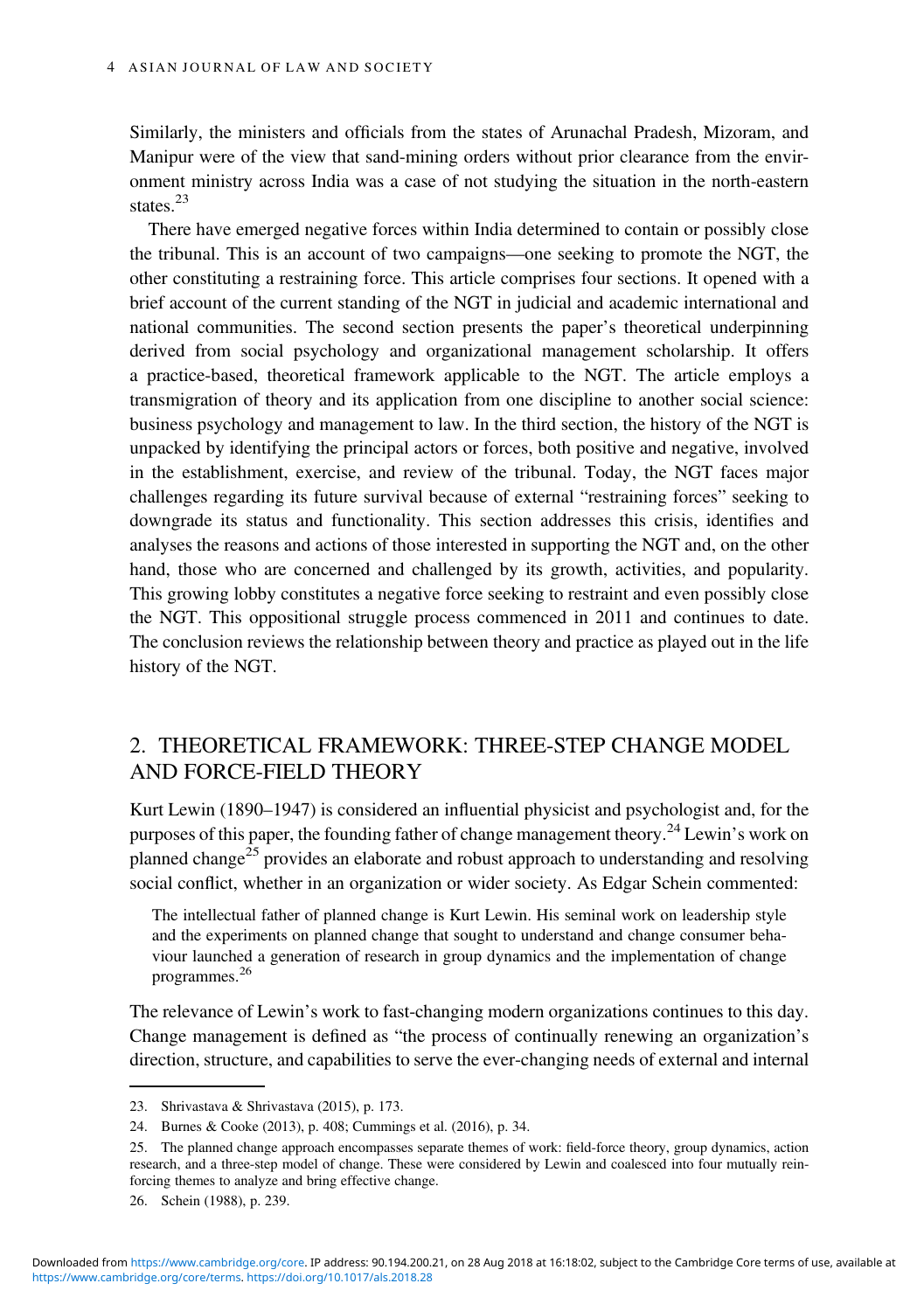customers."<sup>27</sup> The academic literature on organizational change reflects consensus on two important matters. First, the pace of change is faster in the present economic and globalized environment.<sup>28</sup> Second, internal and external factors precipitate change and affect organizations.<sup>29</sup> Thus, change is "both pervasive and persistent and normality"<sup>30</sup> but simultaneously "reactive, discontinuous, ad hoc and often triggered by a situation of organisational crisis." 31

Understanding organizational change requires an analysis of the "field as a whole,"<sup>32</sup> as it helps to analyze scientifically the pattern of forces operating in the group. "The process is but the epiphenomenon, the real object of the study is the constellation of forces. $33$  In this context, Lewin's "three-step change model" and "field-force theory" are of foundational importance. There exists a body of lively, disparate opinion and literature about Lewin's diluted and overly simplistic theories that are beyond the scope of this article.<sup>34</sup> For instance, Kanter claims that "Lewin's … quaintly linear and static conception—the organisation as an ice cube—is so wildly inappropriate that it is difficult to see why it has not only survived but prospered."<sup>35</sup> Nevertheless, Lewin's contribution remains the quintessence of organizational change. It explores, assesses, and creates organizational realities to address and answer issues about resistance, barriers, and failure to change initiatives.<sup>36</sup>

# 2.1 The Three-Step Change Model

Lewin's "three-step change model" is considered as the bedrock of organizational change. Successful change according to Lewin includes three aspects: "unfreezing the present level ... moving to the new level ... and freezing group life on the new level."<sup>37</sup>

Lewin also suggested that change at any level is determined by a force field thereby facilitating the movement of the organization to a new level of equilibrium.



Figure 1. Kurt Lewin change model. Source: Lewin ([1947\)](#page-39-0); Schein ([2010\)](#page-40-0)

33. Ibid.

- 35. Kanter et al. ([1992\)](#page-38-0), p. 10.
- 36. Burnes & Cooke, supra note 24.

<sup>27.</sup> Moran & Brightman [\(2001\)](#page-39-0), p. 111.

<sup>28.</sup> Balogun & Hailey [\(2004\)](#page-36-0), p. 3; Graetz ([2000](#page-38-0)), p. 550; Burnes [\(2009\)](#page-37-0), p. 1; Kotter ([2007](#page-38-0)), p. 2; Carnall [\(2003\)](#page-37-0), p. 3; Hussain et al. ([2017](#page-38-0)), p. 2.

<sup>29.</sup> Kotter, supra note 28, pp. 5–6; Luecke ([2003](#page-39-0)), pp. 3–5; Pierce et al. [\(2002](#page-40-0)), p. 628.

<sup>30.</sup> Hammer & Champy ([1993](#page-38-0)), p. 23.

<sup>31.</sup> By ([2005](#page-37-0)), p. 370.

<sup>32.</sup> Lewin [\(1997\)](#page-39-0), p. 291.

<sup>34.</sup> Cummings et al., supra note 24; Clegg et al. [\(2005\)](#page-37-0), p. 376; Child [\(2005\)](#page-37-0), p. 293; Rummel ([1975](#page-40-0)), p. 41; Hustedde & Score [\(1995\)](#page-38-0), p. 3; Burnes & Cooke, supra note 24, p. 421; Gulati ([2007](#page-38-0)), p. 775; Tsoukas & Chia [\(2002\)](#page-41-0), p. 570; Marshak & Heracleous [\(2004\)](#page-39-0), p. 1051.

<sup>37.</sup> Lewin, supra note 32, p. 330.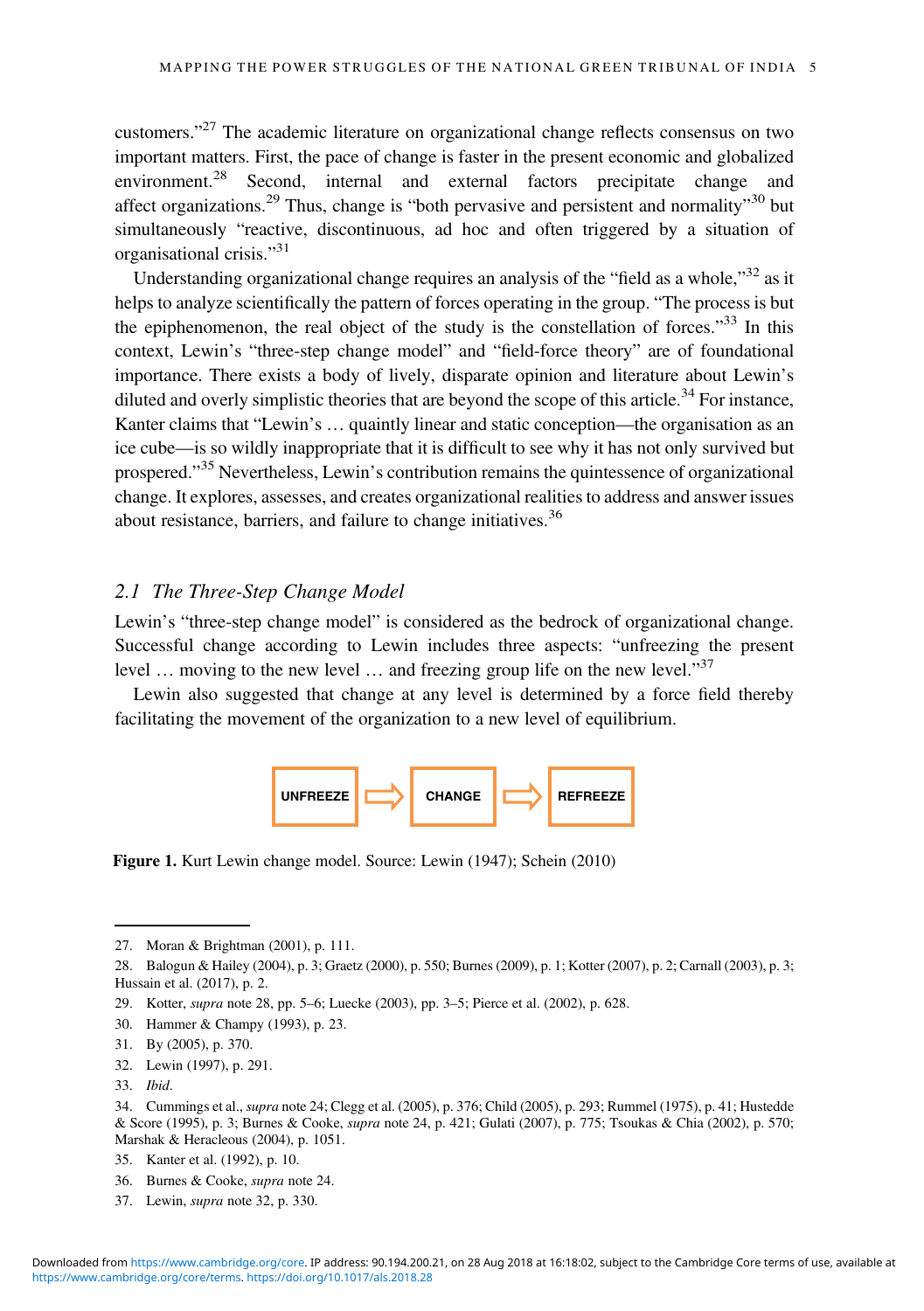Lewin's basic paradigm (unfreeze–change–freeze) was elaborated and refined by Schein for a better understanding of the psychosocial dynamics of transformative organizational change. $38$  In his 2010 work, Schein observed that the process of change entails creating the perception that the change is needed, then moving towards learning new concepts, and finally institutionalizing new concepts as a norm.<sup>39</sup>

Accordingly, the first step is "unfreezing or creating a motivation to change. This requires the 'group' that is the target of change must *unlearn* something."<sup>40</sup> Unfreezing involves three processes to develop motivation to change: (1) disconfirming data creating disequilibrium due to the organization's inability to achieve its goals or its processes, thereby pointing out that "something is wrong somewhere"<sup>41</sup>; (2) making the members of organization uncomfortable and anxious, implying "unless we change, something bad will happen to the individual, the group, and/or the organization"<sup>42</sup>; and (3) psychological safety, in the sense of being able to see "the problem and learning something new"<sup>43</sup> by adopting a positive vision, team effort, and constructive support.

The second step is "cognitive redefinition" that lays the groundwork for making the change. Learning new concepts, expanding concepts with broader meaning and new standards of evaluation either through "imitating a role model ... or scan our own environment and develop our own solutions,"<sup>44</sup> thereby moving to a new changed state. The mechanism works best when there is clarity about the goals to achieve and the new way of working.

The *final step* is "refreezing" wherein the new learning is reinforced and institutionalized for producing better confirmed actual results to fix the problems that launched the change programme.<sup>45</sup> The change has been made and the emphasis is on structures and procedures that help to maintain the changed behaviour in the system. Thus, to maintain the new change as permanent, institutional policies and procedures should encourage and reinforce the new behaviour until it becomes a habit.

The "three-step change model" (classic model) has become "far more fundamental and instrumental than Lewin ever intended … a solid foundation … hardened through series of interpretations ... repress[ing] other ways of seeing or organising thinking about change."<sup>46</sup> Lewin's classic model has continuing relevance to contemporary organizations. Its application to an adjudicatory body such as the NGT is useful in understanding this new organizational reality—the NGT that seeks to promote sustainable development.

#### 2.2 Force-Field Theory

Lewin's pioneering work on force-field theory is often considered as the epitome of a change model providing the "theoretical underpinning of all his applied work."<sup>47</sup> Field theory,

- 39. Schein ([2010](#page-40-0)), pp. 299–313.
- 40. Ibid., p. 301, emphasis in original.
- 41. Ibid.
- 42. Ibid.
- 43. Ibid., pp. 305–7.
- 44. Ibid., p. 308.
- 45. Ibid., p. 311.
- 46. Cummings et al., supra note 24, p. 50.
- 47. Burnes & Cooke, supra note 24; Cartwright ([1952](#page-37-0)), pp. vii–xv.

<sup>38.</sup> Burnes [\(2004\)](#page-36-0), p. 985.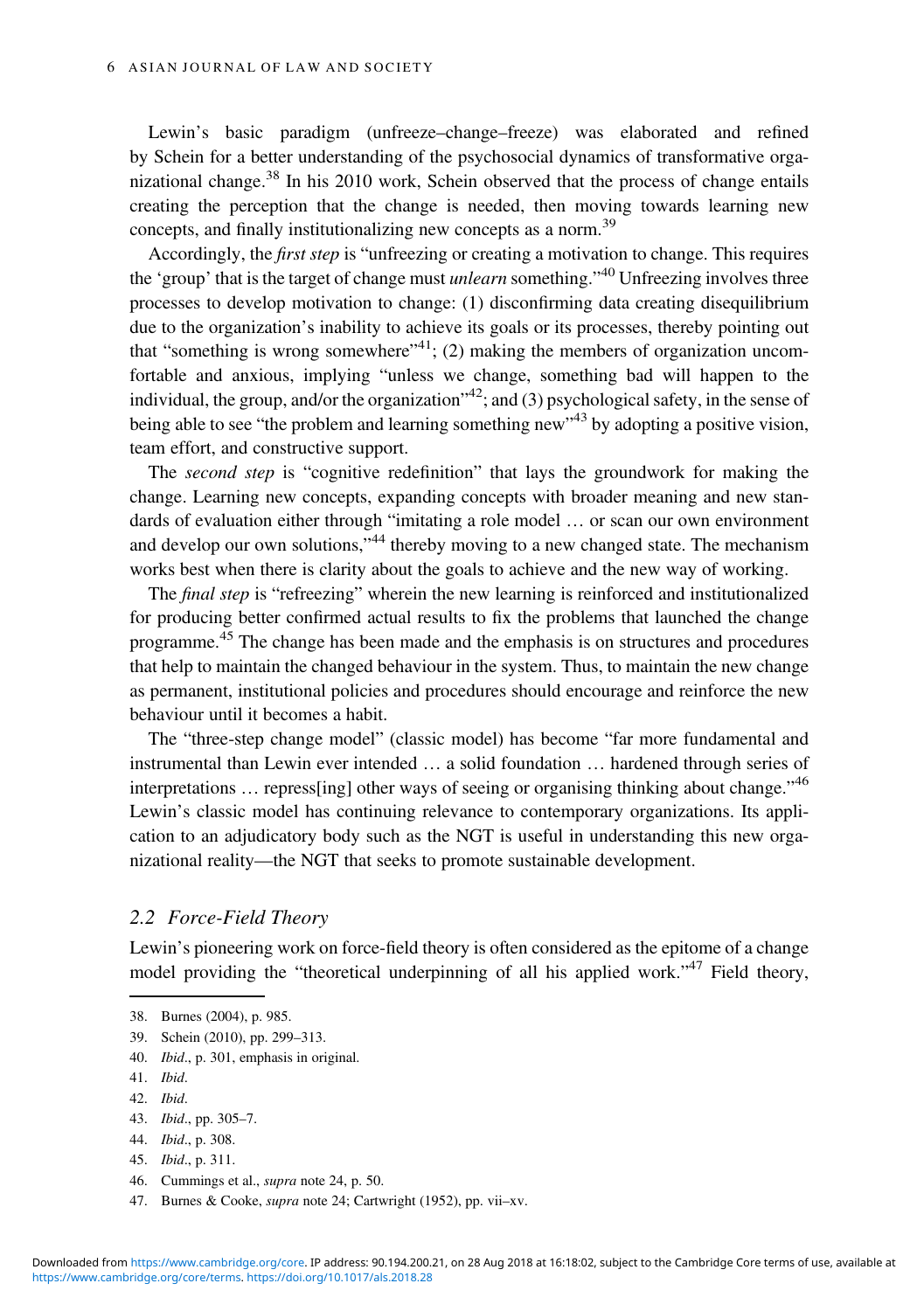through its scientific rigour and practical relevance, analyzes the changing behaviour of individuals through the operation of forces in life. As stated above, the force-field theory integrates with the classic model to bring about planned change at the individual, group, organization, or societal level.<sup>48</sup>

According to Lewin, "change and constancy are relative concepts; group life is never without change, merely differences in the amount and type of change exist."<sup>49</sup> The construct "force" characterized the direction and strength of tendency to change. He believed that the driving and "restraining forces" tend to cause the changes. The forces towards a positive side are the "driving forces," whereas the "restraining forces" create physical or social obstacles:

"Driving forces"—corresponding, for instance, to ambition, goals, needs, or fears—are "forces towards" something … tend to bring a change … a "restraining force" is not in itself equivalent to a tendency to change; it merely opposes "driving forces."<sup>50</sup>



Figure 2. Kurt Lewin force-field analysis.Source: Lewin [\(1943](#page-39-0))

Where the forces are equal in magnitude, the status quo will be maintained.<sup>51</sup> However, "quasi-stationary equilibria can be changed by adding forces in the desired direction or diminishing opposing forces."<sup>52</sup> Lewin recognized that forces shift quickly and radically under certain circumstances such as organizational or societal crisis, and thus lead to the loss of the status quo. "New patterns of activity can rapidly emerge, and a new behavioural equilibrium or 'quasi-stationary equilibrium' is formed."<sup>53</sup>

To understand the actual changes and its effect, it is important to examine the total circumstances and not merely one property. According to Lewin:

<sup>48.</sup> Burnes, supra note 38, p. 981.

<sup>49.</sup> Lewin, supra note 32, p. 307.

<sup>50.</sup> Ibid., p. 322.

<sup>51.</sup> Lewin [\(1943\)](#page-39-0), p. 172.

<sup>52.</sup> Ibid., p. 320.

<sup>53.</sup> Lewin [\(1947\)](#page-39-0), p. 199; Kippenberger ([1998](#page-38-0)), pp. 10–12.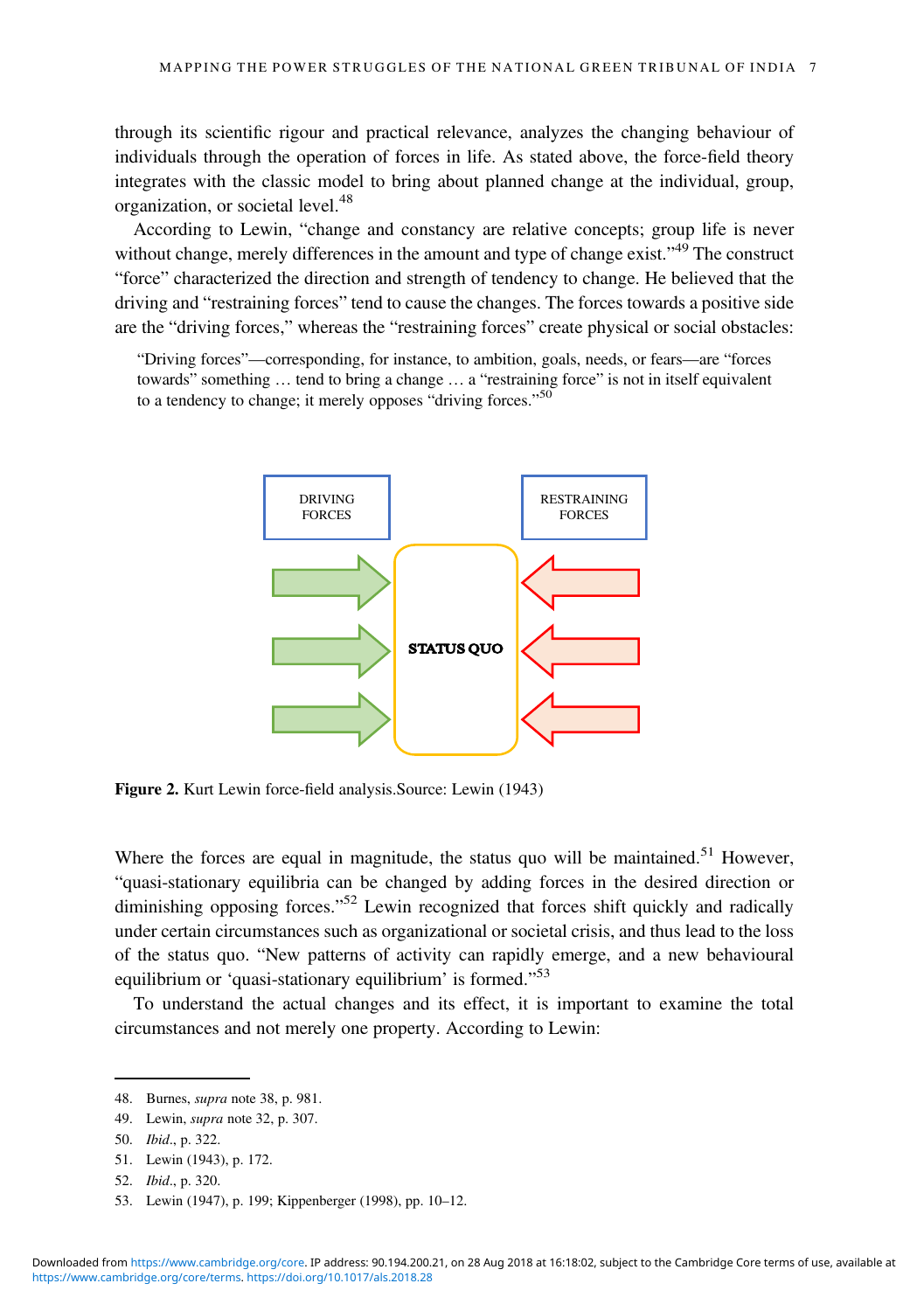to change the level of velocity of a river its bed has to be narrowed or widened, rectified, cleared from rocks etc. … for changing a social equilibrium, too, one has to consider the total social field: the groups and subgroups involved, their relations, their value system etc.<sup>54</sup>

To achieve successful change, the "driving forces" must always outweigh "restraining forces." This provides support in moving through the unfreezing–learning–refreezing stages of change. For Lewin, the change was a slow learning process, the success of which depended on how individuals or groups understood and reflected on the forces that impinged on their lives.<sup>55</sup>

The use of force-field theory is helpful to understand the change analysis insights that align with the current organizational environment of the NGT. The interplay of forces would help distinguish whether factors within and without the NGT are "driving forces" for change or "restraining forces" that work against desired change.

# 3. APPLICATION OF THEORY: THE NATIONAL GREEN TRIBUNAL

This section deals with the practical application of Kurt Lewin's theory followed by Schein's work that developed the three-step change model. The framework has been applied to various organizations, including the NHS,  $5\overline{6}$  the poor state of primary education in the state of Bihar, India,  $57$  gender,  $58$  and IT implementation.  $59$  However, this is the first time it has been applied to an Indian adjudicatory tribunal: the NGT.

In Lewin's theory, the existence of an "organization" is central to understanding change. Academics have defined the term "organization" from different perspectives. These include adopting a professional categorization, as human labour, conscious human activity linking and co-ordinating all the production agents to achieve the optimum result of the work, or a scientific approach.<sup>60</sup> A definition by McGovern suggests that an organization is "an organised or cohesive group of people working together to achieve commonly agreed goals and objectives."<sup>61</sup> Adopting McGovern's definition, it is advanced here that the courts and tribunals are organizations within the "new public management (NPM)" paradigm.<sup>62</sup> The focus of NPM is on "quality," namely "achieving the full potential that one is capable of with the resources one has"<sup>63</sup> with a "client-oriented approach."<sup>64</sup> In the context of judicial organizations, "quality" in NPM includes the principles of effectiveness, efficiency, and

56. Baulcomb [\(2003\)](#page-36-0), pp. 275–80.

- 58. Lan & Lee [\(1997\)](#page-38-0), pp. 43–52.
- 59. Bozak [\(2003\)](#page-36-0), pp. 80–5.

61. Allen & Sawhney, supra note 60, p. 4.

62. Ng ([2007\)](#page-40-0), p. 11; Van d. Walle & Hammerschmid [\(2011\)](#page-41-0), p. 191. This article does not address the debate about the nature of the NPM. The considerable scepticism about the consistency of the NPM has generated a body of lively and disparate opinion and literature beyond the scope of this article. For details, see Barzelay [\(2002\)](#page-36-0), p. 15; Lynn Jr ([1998](#page-39-0)); Pollitt [\(1995\)](#page-40-0); Christensen et al. [\(2008\)](#page-37-0); Brunsson [\(1989\)](#page-36-0).

- 63. Ng, supra note 62, p. 29.
- 64. Ibid., pp. 11–12.

<sup>54.</sup> Lewin, supra note 32, p. 327.

<sup>55.</sup> Burnes & Cooke, supra note 24, p. 413.

<sup>57.</sup> PLA Notes [\(1999\)](#page-40-0), pp. 17–23.

<sup>60.</sup> Allen & Sawhney ([2018](#page-36-0)), pp. 4–6; Ivanko [\(2013\)](#page-38-0), pp. 1–3; Ahmady et al. ([2016](#page-36-0)), pp. 456–7.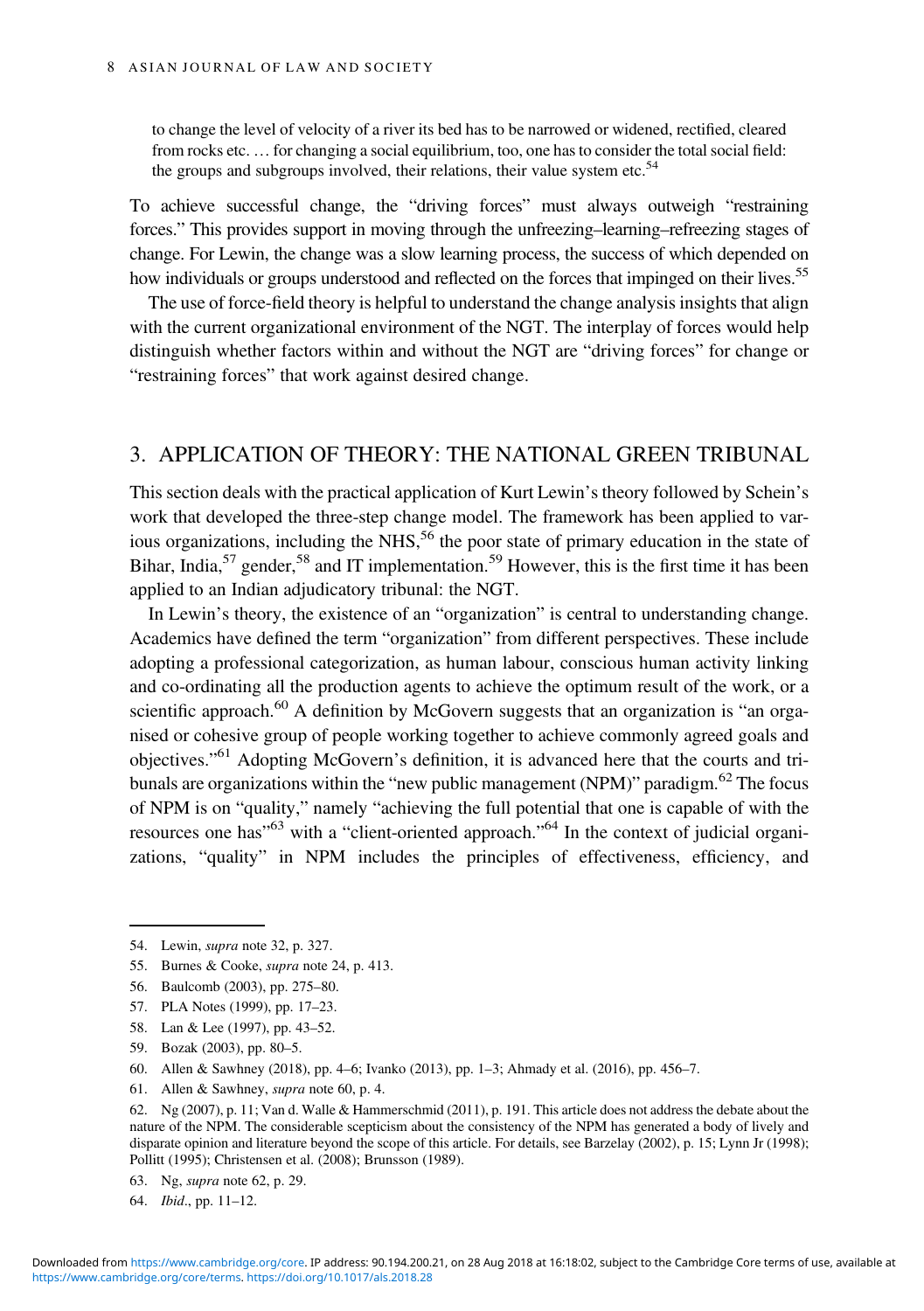transparency.<sup>65</sup> Factors including time, timeliness, competency, consistency, accessibility, accuracy, and responsiveness provide direction and help in assessing quality service in the judicial organization.<sup>66</sup> The fulfilment of quality requirements contributes towards the legitimization of judicial organizations towards the public and are compatible with values such as equity and equality. $67$ 

The courts and tribunals in India are judicial organizations that guarantee the "quality" requirements for the effective delivery of justice. Specifically, the NGT is an "organization" consisting of legal and scientific experts who create a symbiotic relationship that operates collectively as joint decision-makers and adjudicators to dispense environmental justice. The overarching goal is contained in the Preamble of the NGT Act 2010. It aims for the effective and expeditious disposal of cases relating to environmental protection, conservation of forests and other natural resources, including enforcement of environmental legal rights, giving relief and compensation for damages to persons and property, and for matters connected or incidental. The NPM "quality" principles are reflected in the NGT's measurable characteristics: participatory parity by giving a liberal and flexible interpretation in terms of "aggrieved party" (standing) to access environmental justice<sup>68</sup>; the availability of "resources" to enable participation" through low fees<sup>69</sup>; the ability both to fast-track and decide cases within six months of application or appeal<sup>70</sup>; and application of the sustainable development, precautionary, and polluter-pays principles when passing any order, decision, or award for effective implementation of environmental rights and duties in India.<sup>71</sup>

In this context, I apply Lewin's model of organizational change to the NGT. Comprehending the kinetics of Lewin's force-field theory is vital in learning to apply his "three-step change" in practical situations.

<sup>65.</sup> Mak ([2008](#page-39-0)), p. 735. Mak argues that the NPM paradigm influences the European judicial organization to solve questions in a liberal democracy. The legitimacy of the judicial organization on the European level is dependent on the realization of a balance of principles that is supported by the European legal order and society.

<sup>66.</sup> Petrick & Lindsay [\(1996\)](#page-40-0), p. 55.

<sup>67.</sup> Mak, supra note 65, pp. 725–6.

<sup>68.</sup> Section 18(2) NGT Act 2010 states "an application for grant of relief, or compensation or settlement of a dispute may be made to the Tribunal by a person who has sustained an injury; is the owner of the property to which damage has been caused; is the legal representative in the case of death resulting from environmental damage; is a duly authorised agent; represents a state agency; or is an aggrieved person, including any representative body or organisation." Participatory parity has been addressed in the NGT by providing an expansive interpretation of the term "aggrieved person." 69. The NGT (Practices and Procedure) Rules 2011, Rule 12(2), provides for an application or appeal where no compensation has been claimed to be accompanied by a fee of INR 1,000 (GBP 10).

<sup>70.</sup> Section 18(3) states "the application, or as the case may be, the appeal filed before the Tribunal under this Act shall be dealt with by it as expeditiously as possible and endeavour shall be made by it to dispose of the application, or, as the case may be, the appeal, finally within six months from the date of filing of the application, or as the case may be, the appeal, after providing the parties concerned an opportunity to be heard."

<sup>71.</sup> Section 20 provides "the Tribunal shall, while passing any order or decision or award, apply the principles of sustainable development, the precautionary principle and the polluter pays principle." See Gram Panchayat Totu Majthai v. State of Himachal Pradesh, Judgment, 11 October 2011; Durga Dutt v. State of Himachal Pradesh, Judgment, 6 February 2014; Jal Biradari v. MoEF, Judgment, 22 January 2015; Vitthal Gopichand Bhungase v. Gangakhed Sugar and Energy Ltd, Judgment, 30 July 2014; Forward Foundation v. State of Karnataka, Judgment, 7 May 2015; Ramdas Janardan Koli v. Secretary, MoEF, Judgment, 27 February 2015; Leo Saldhana v. Union of India, Judgment, 27 August 2014.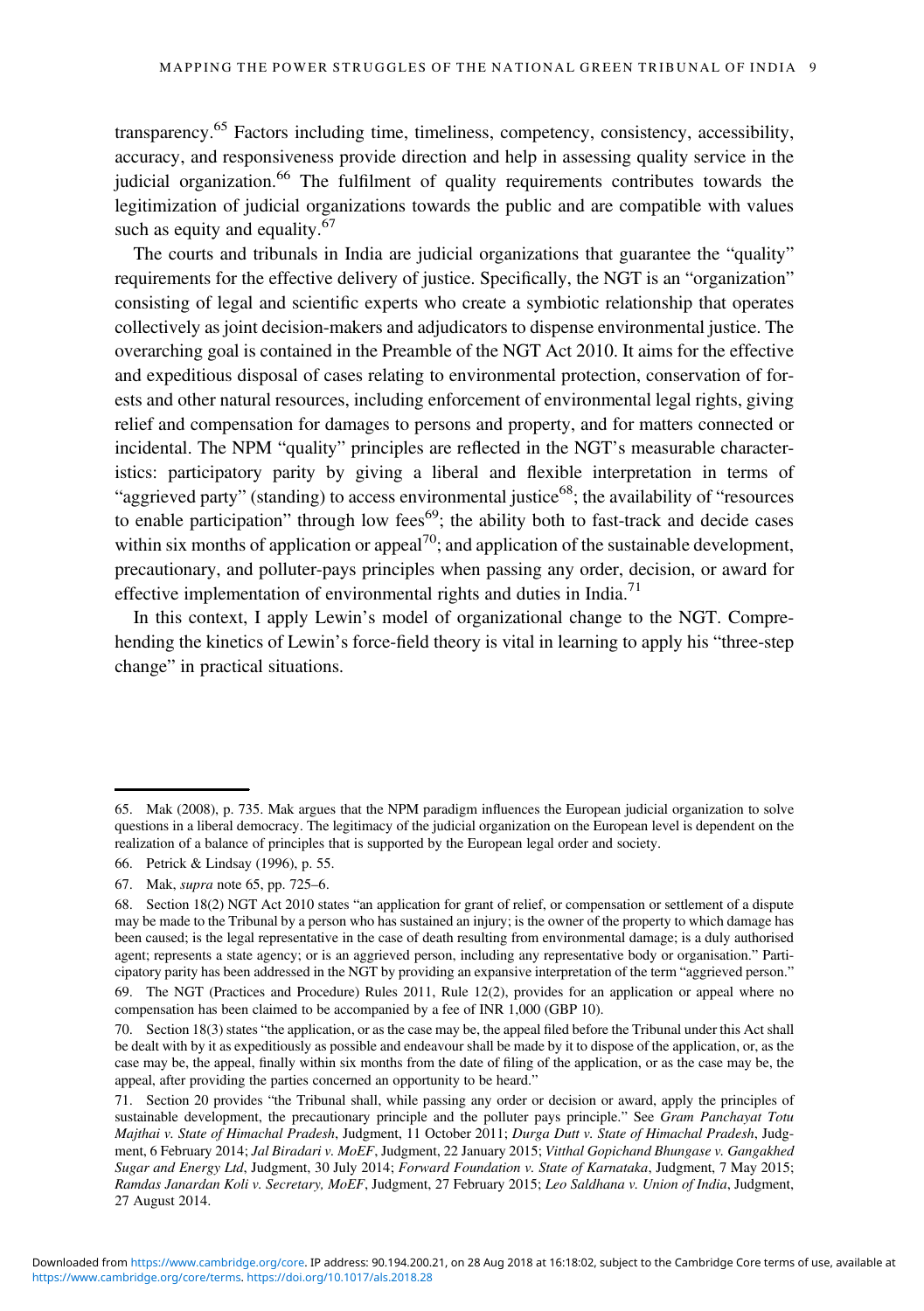# 3.1 Unfreeze

Unfreezing the old behaviour to learn something new provides motivation to change. The focus is to address underlying problems and initiate diagnostic work to accept new learning and reject old or dysfunctional behaviour.

The unfreezing was triggered by strong "driving forces," being the Supreme Court of India and the Indian Law Commission. They identified problems and challenges relating to environmental adjudication and dispensation of environmental justice in India. The perceived accepted need within these institutions to "unlearn and learn something new" was powerful.

The Supreme Court of India was the initial primary external driving force behind the initial unfreezing or motivation-to-change process. The Supreme Court's intervention was based on its twofold concern. First was the complexity and uncertainty underpinning the scientific environmental evidence presented in court. The Supreme Court was conscious that complete scientific certainty is the exception, not the norm. Uncertainty, resulting from inadequate data, ignorance, and indeterminacy, is inherent in science.<sup>72</sup> The court was aware of the scientific limitations of the judiciary in environmental cases where science should undertake a key function. The involvement of independent qualified scientists sitting as equals with judicial members would go some way to ameliorating the above concerns. Second, there is an ossified litigious legal system that challenges and possibly surpasses the court delays described in Jardine v. Jardine in Dickens's Bleak House. Delay is not a recent phenomenon and can be traced back to the time of the Raj. It is a result of court clogging, adjournments, missing papers, absent witnesses, and conscious delaying tactics by both lawyers and the parties.<sup>73</sup>

In *M. C. Mehta v. Union of India*,<sup>74</sup> the Supreme Court advocated the establishment of environmental courts, stating:

we would also suggest to the Government of India that since cases involving issues of environmental pollution, ecological destruction and conflicts over national resources are increasingly coming up for adjudication and these cases involve assessment and evolution of scientific and technical data, it might be desirable to set up environment courts on a regional basis with one professional judge and two experts, keeping in view the expertise required for such adjudication. There would be a right to appeal to this court from the decision of the environment court.<sup>75</sup>

The proposal to establish environmental courts was supported by two subsequent cases: Indian Council for Enviro-Legal Action v. Union of India<sup>76</sup> and AP Pollution Control Board v. M. V. Nayudu.<sup>77</sup> The court suggested an environmental court would benefit from the expert advice of environmental scientists and technically qualified persons as part of the judicial process. There was a further recommendation that the Law Commission of India should examine the matter of establishing an environmental court.

In the *Indian Council for Enviro-Legal Action* case,<sup>78</sup> the Supreme Court highlighted the issue of delay. Cases are lodged within a system already groaning under the weight of its

<sup>72.</sup> Gill ([2016\)](#page-38-0), pp. 178–9.

<sup>73.</sup> Moog [\(1992\)](#page-39-0), pp. 19–36.

<sup>74.</sup> M. C. Mehta v. Union of India (1986) 2 SCC 176.

<sup>75.</sup> Ibid., p. 202.

<sup>76.</sup> Indian Council for Enviro-Legal Action v. Union of India (1986) 3 SCC 212.

<sup>77.</sup> AP Pollution Control Board v. M. V. Nayudu (1999) 2 SCC 718; (2001) 2 SCC 62. The first Nayudu case was in 1999 and the second Nayudu case was in 2001.

<sup>78.</sup> Indian Council for Enviro-Legal Action v. Union of India (1986), supra note 76.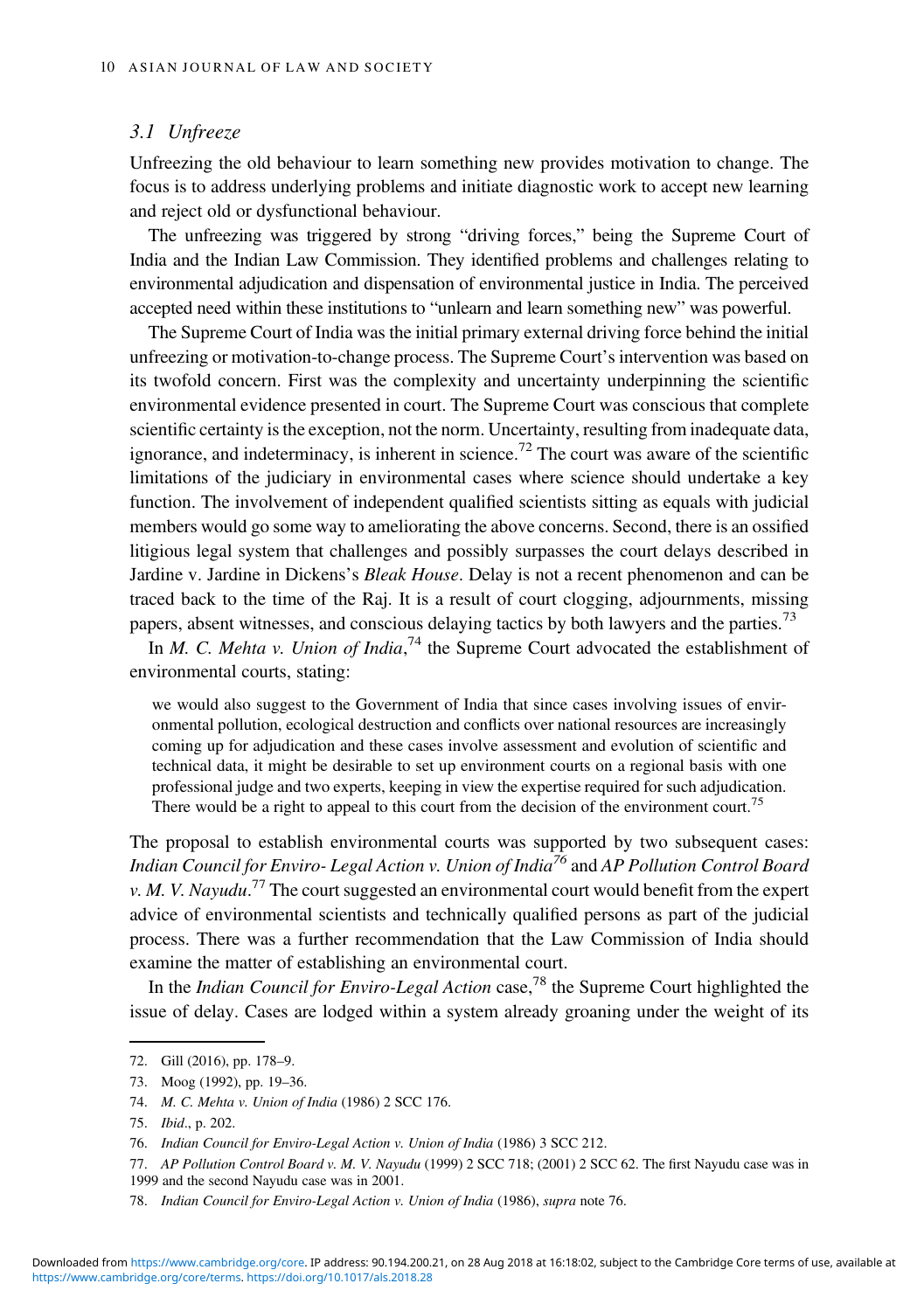case-load. The court, aware of the existence of other specialized tribunals, for example in consumer-protection law, seized the opportunity to highlight the importance of specialized environmental courts, stating:

The suggestion for the establishment of environment courts is a commendable one. The experience shows that the prosecutions launched in ordinary criminal courts under the provisions of Water Act, Air Act and Environment Act never reach their conclusion either because of the workload in those courts or because there is no proper appreciation of the significance of the environment matters on the part of those in charge of conducting those cases. Moreover, any orders passed by the authorities under Water, Air or Environment Acts are immediately questioned by the industries in courts. Those proceedings take years and years to reach conclusion. Very often, interim orders are granted meanwhile which effectively disable the authorities from ensuring the implementation of their orders. All these point to the need for creating environment courts which alone should be empowered to deal with all matters, civil and criminal, relating to the environment.<sup>79</sup>

The interventions and *dicta* by the Supreme Court during this period were also influenced by the non-implementation and non-operation of two statutes that supported the creation of a specialized environmental tribunal. These were the National Environment Tribunal (NET) Act 1995 and the National Environmental Appellate Authority (NEAA) Act 1997.

The NET Act 1995 provided strict liability for damages arising out of any accident occurring while handling any hazardous substance and for the establishment of a tribunal for effective and expeditious disposal of cases arising from such accidents with a view to giving relief and compensation for damages to person, property, and the environment. The composition of the tribunal consisted of a chairperson with membership including vice-chairpersons, judicial members, and technical members as the central government deemed fit. Unfortunately, it was not notified "due to the sheer neglect and/or lack of political will to take the risk on the part of the executive to pave the way for the establishment of such a specialized environment Tribunal."<sup>80</sup> The environment tribunal was not constituted.

Subsequently, the NEAA Act 1997 provided for the establishment of the NEAA to hear appeals with respect to restriction of areas in which any industries, operations, or processes shall be carried out or not subject to safeguards under the Environmental (Protection) Act 1986. Expertise or experience in administrative, legal, management, or technical aspects of problems relating to environmental management law, planning, and development were essential qualifications for persons to be appointed to the NEAA. The NEAA was established on 9 April 1997 to address grievances regarding the process of environmental clearance and implement the precautionary and polluter-pays principles.<sup>81</sup> However, the NEAA did little work because its role was limited to the examination of complaints regarding environmental clearances. After the first chairperson's term expired, no replacement appointment was made.<sup>82</sup> In *Vimal Bhai v. Union of India High Court of Delhi*,<sup>83</sup> the court expressed concern that the government was unable to find qualified members to fill positions in the NEAA. The posts of chairperson and vice-chairperson remained vacant from July 2000 until the 1997 Act

<sup>79.</sup> Ibid., p. 252.

<sup>80.</sup> Desai & Sandhu [\(2010\)](#page-37-0), p. 103.

<sup>81.</sup> For a detailed discussion, see AP Pollution Control Board v. M. V. Nayudu, supra note 77.

<sup>82.</sup> Desai & Sandhu, supra note 80, p. 104.

<sup>83.</sup> Vimal Bhai v. Union of India High Court of Delhi, CM 15895/2005 in WP(C) 17682/2005.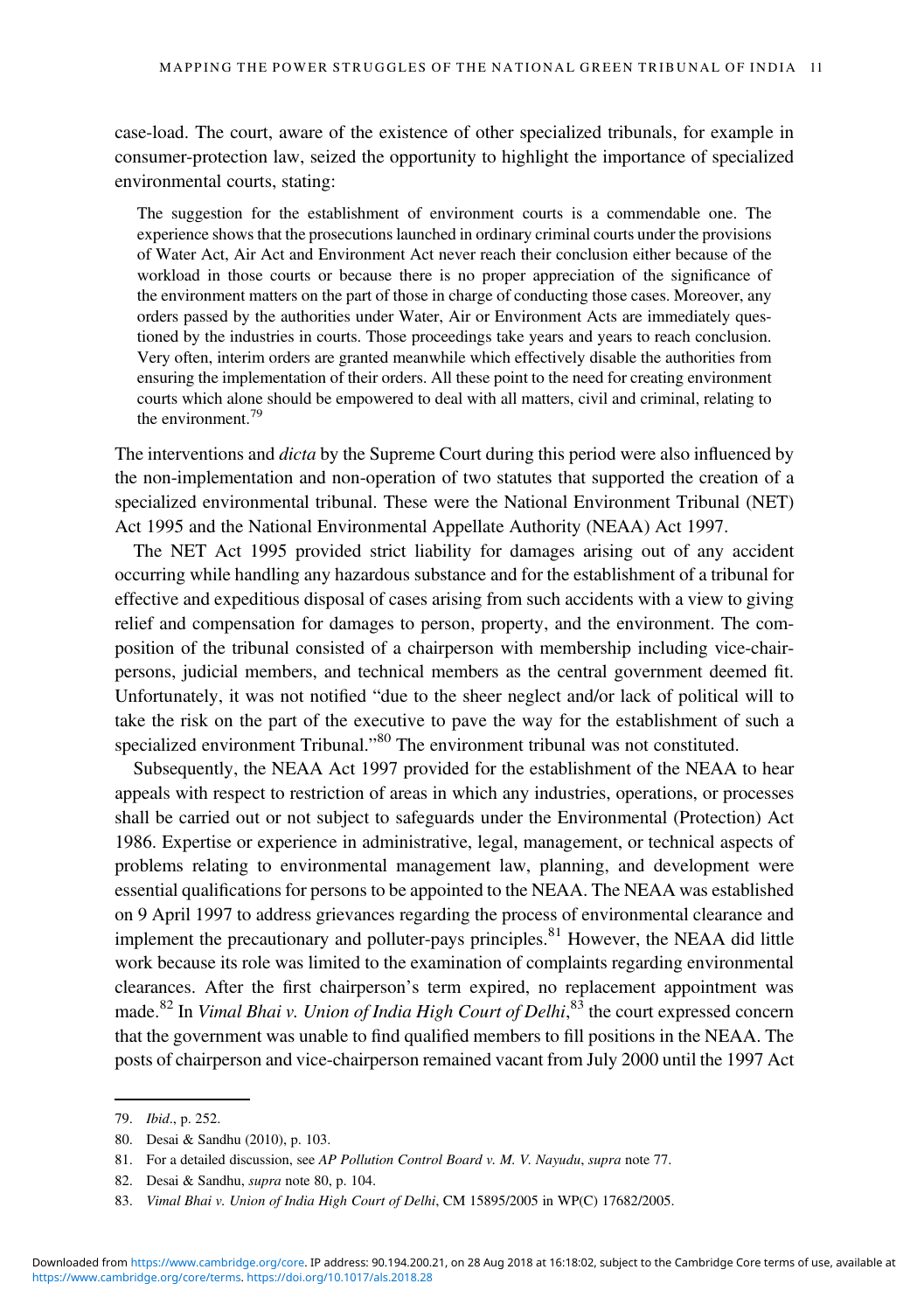was repealed by the National Green Tribunal (NGT) Act 2010.<sup>84</sup> Thus, the NEAA was closed.

Following the powerful observations made by the Supreme Court, the Law Commission, an active and influential participant in legal reform in India, became a strong organizational driving force to motivate change through the establishment of "environment courts."<sup>85</sup> The Law Commission examined the questions by reviewing the technical and scientific problems that arise before courts and observed:

it is clear that the opinions as to science which may be placed before the Court keep the judge always guessing whether to accept the fears expressed by an affected party or to accept the assurances given by a polluter.<sup>86</sup>

The Law Commission was persuaded that, in seeking a balanced, informed decision in such cases, "environmental courts" with scientific as well as legal inputs would be better placed to reach a determination. Such courts could have wide powers to make on-the-spot inspections and hear oral evidence from resident panels of environmental scientists. In addition, it was suggested that the establishment of environmental courts would reduce the burden on the High Courts and Supreme Court, often involving complex and technical environmental issues, thereby providing accessible and speedy justice. $87$ 

At that time, the weaker "restraining force" to the Supreme Court and Law Commission of India was the Government of India. The government proposed a centralized Appellate Authority based in Delhi to hear appeals over the statutory authority, namely the Water Act, 1974, the Air Act, 1981, and the Environment (Protection) Act, 1986.<sup>88</sup> The proposal did not contain provisions for technical or scientific inputs in the centralized Appellate Authority. Figure 3 illustrates the effect of field-forces regarding the NGT.



Figure 3. Initial dominant driving forces. Source: Author

- 86. Ibid., p. 13.
- 87. Ibid., p. 21.

<sup>84.</sup> NGT Act 2010, s. 38(1) (repealing the NET Act 1995).

<sup>85.</sup> Law Commission of India [\(2003\)](#page-38-0), p. 142.

<sup>88.</sup> Ibid., p. 3.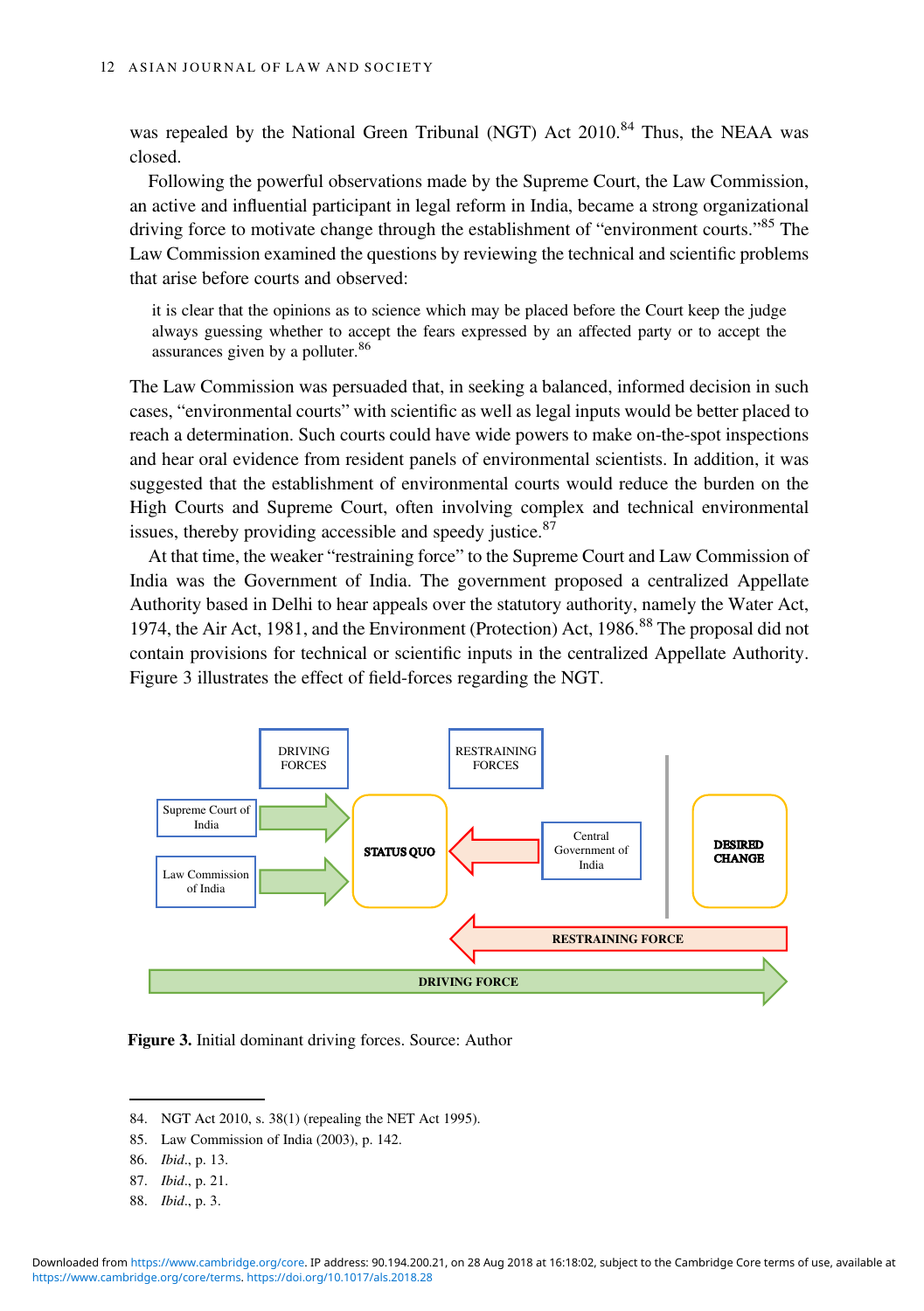Initially, the "driving forces" outweighed the "restraining forces," thereby triggering a change from the present level to the desired one. Thus, the first step of "unfreezing" witnessed the "driving forces" advocating a change that would shape the future of environmental justice in India.

#### 3.2 New Learning and Change

After an organization is unfrozen, the forces effect a change that reflects "new learning" and moving to a new state. For Lewin, the term learning "refers [ed] in a more or less vague way to some kind of betterment ... and a multitude of different phenomenon."<sup>89</sup> In an organizational set-up, "new learning" reflects "cognitive redefinition" comprising (1) learning new concepts; (2) learning new meaning for old concepts; and (3) adopting new standards of evaluation. $^{90}$  The two mechanisms that help "new learning" are either through imitation and identification with a role model or scanning the environment.<sup>91</sup> Imitation and identification work best when there is clarity about the new concept and way of working. Scanning the environment works through trial and error and developing own solutions until something works.<sup>92</sup>

#### 3.2.1 Learning New Concepts

In India, the "new learning" stage witnessed the involvement of both the external and internal "driving forces" influenced by the societal needs, values, and hopes, and the long-term development of Indian environmental justice discourse. The specialized NGT as a *learning* new concept following the strong judicial pronouncements and recommendations of the powerful Law Commission of India was the first step towards "new learning."<sup>93</sup>

The NGT as a specialized body equipped with necessary expertise to handle environmental disputes involving multidisciplinary issues became a forum offering greater plurality for environmental justice. As a *learning new concept*, it was guided by imitation and identification with a role-model mechanism that embraced the need for specialized tribunals with technical expertise to provide environmental justice.

The external "driving forces" to introduce "change" were first triggered by the Ministry of Environment and Forests (MoEF).<sup>94</sup> It is important to note that the MoEF acted as a driving force between 2009 and 2011. After 2011, it became a strong restraining force. The reason for this reversal was the replacement of the progressive Minister for MoEF (see [Figure 4\)](#page-13-0).

92. Ibid.

<sup>89.</sup> Lewin, supra note 32, p. 215.

<sup>90.</sup> Schein, supra note 39, pp. 308–10.

<sup>91.</sup> Ibid., p. 310.

<sup>93.</sup> According to the Business dictionary, concept has been defined as "a clear, detailed description of the attributes and benefits of a new product that addresses the needs of the targeted customers" ([http://www.businessdictionary.com/](http://www.businessdictionary.com/definition/concept.html) defi[nition/concept.html](http://www.businessdictionary.com/definition/concept.html)). The concept of tribunals in India has become an essential part and plays an effective role in the justice-delivery system. A tribunal may be termed as a court if it has all the trappings of a court and satisfies the essential parameters. Every court may be a tribunal but every tribunal necessarily may not be a court. Tribunals are the quasijudicial bodies established to adjudicate disputes related to specified matters that exercise the jurisdiction according to the statute establishing them. The tribunals emerged not with the sole promise of speedy, effective, decentralized dispensation of justice, but also with the expertise and knowledge in specialized areas that were felt to be lacking in the judges of traditional courts. For details, see Law Commission of India ([2017](#page-38-0)), pp. 4, 5, 32. See also Virindar Kumar Satyawadi v. State of Punjab AIR 1956 SC 153; Associated Cement Co. Ltd. v. P.N. Sharma AIR 1965 SC 1595; Kihoto Hollohon v. Sri Zachilhu AIR 1993 SC 412; State of Gujarat v. Gujarat Revenue Tribunal Bar Association (2012) 10 SCC 353.

<sup>94.</sup> In 2014, the MoEF was renamed as the Ministry of Environment, Forests and Climate Change (MoEFCC). For the purpose of clarity and consistency, the term MoEF is used throughout this article.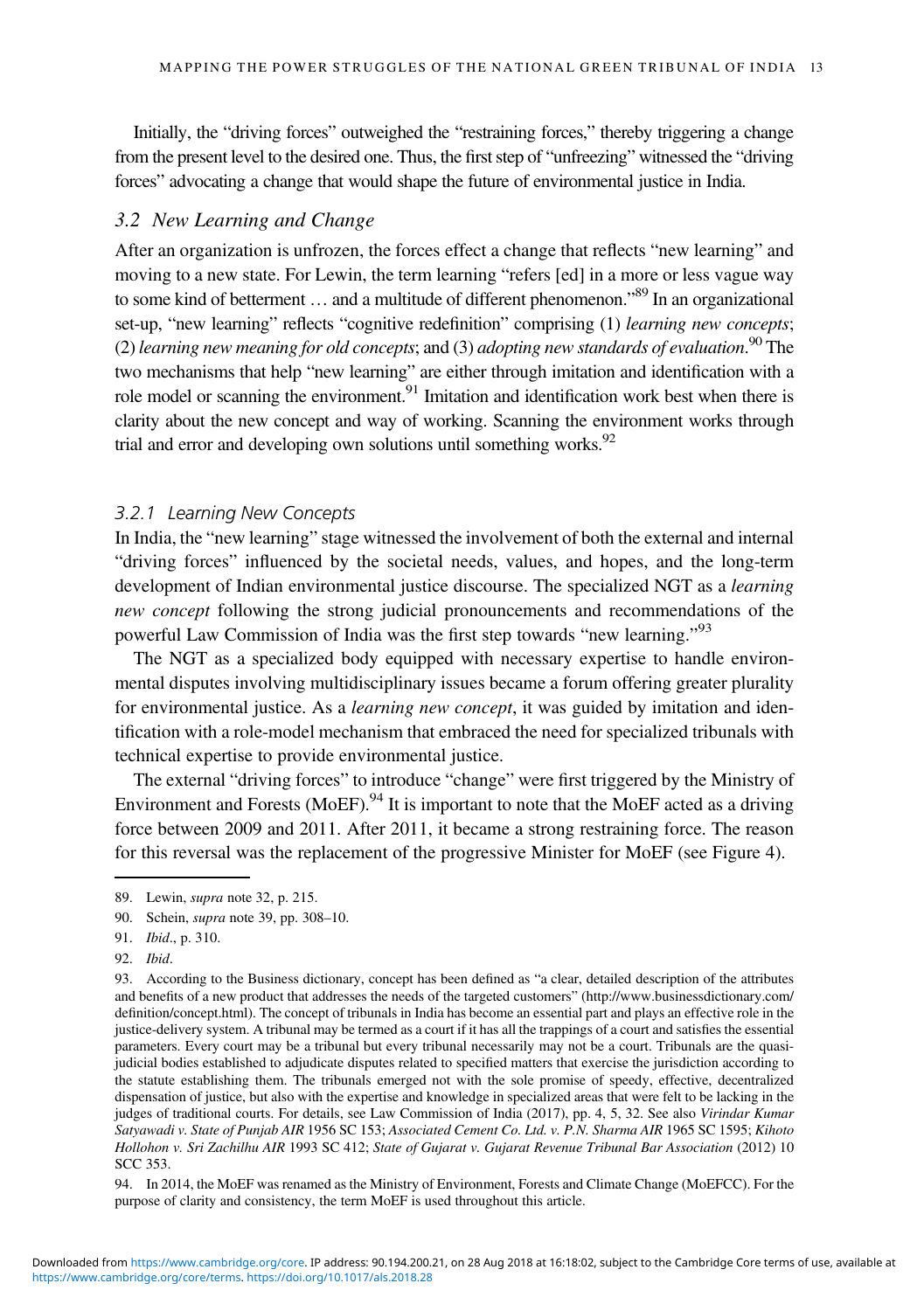<span id="page-13-0"></span>

Figure 4. MoEF as a driving force (2009–11). Source: Author

The Government of India through the MoEF introduced the NGT Bill 2009 in the Lower House (Lok Sabha) of the Indian Parliament on 31 July 2009.<sup>95</sup> According to the then environment minister, Jairam Ramesh, the tribunal was "one element" of a reformist approach to environmental governance. To quote the minister from the parliamentary debate:

Environment is becoming increasingly an interdisciplinary scientific issue … the fact of the matter is that we need judicial members because there are matters of law involved; and we need technical members who can provide scientific and technical inputs .... There are 5,600 cases before our judiciary today relating to environment. I am sure the number of cases will increase. We need specialised environmental courts. The Supreme Court has said this. The Law Commission has said this. India will be one of the few countries which will have such a specialised environmental court. I believe Australia and New Zealand are the two countries that have specialised Tribunals.<sup>96</sup>

Thus, the MoEF acquired illustrative support and direction from Australian and New Zealand specialized environmental tribunals staffed by judges and expert commissioners, generally, being persons with expert knowledge in environmental matters. The government proposed the creation of a circuit system for the new tribunal. The government proposed four regional benches across the country. According to the minister, "a circuit approach would be followed to enable access for people. The court will go to the people. People would not come to the court. I assure you this."<sup>97</sup>

The Bill was passed by the Lok Sabha on 23 April 2010 and Rajya Sabha on 5 May 2010. The NGT Act 2010 received presidential assent on 2 June 2010.<sup>98</sup> The NGT Act implements India's commitments made at the Stockholm Declaration of 1972 and the Rio Conference of 1992, to take appropriate steps for the protection and improvement of the human environment and provide effective access to judicial and administrative proceedings, including redress and remedies.

The NGT was established on 18 October 2010 and became operational on 5 May 2011 with New Delhi selected as the site for the principal bench.<sup>99</sup> The regional benches found their home in Bhopal for the central zone, Chennai for south India, Pune for the western territory, and Kolkata is responsible for the eastern region.<sup>100</sup> Additionally, to become more

<sup>95.</sup> Prsindia.org ([2009](#page-40-0)).

<sup>96.</sup> Statement by Jairam Ramesh, former Minister of Environment and Forests, Indian Parliament, 30 April 2010. 97. Ibid.

<sup>98.</sup> Gazette of India Extraordinary (No 19 of 2010); National Environment Tribunal Act No 27 of 1995 [\(http://www.](http://www.envfor.nic.in/legis/others/Tribunal.html) [envfor.nic.in/legis/others/Tribunal.html\)](http://www.envfor.nic.in/legis/others/Tribunal.html).

<sup>99.</sup> Ministry of Environment and Forests Notification, May 2011, S.O.1003 E.

<sup>100.</sup> Ministry of Environment and Forests Notification, 17 August 2011, S.O.1908 E.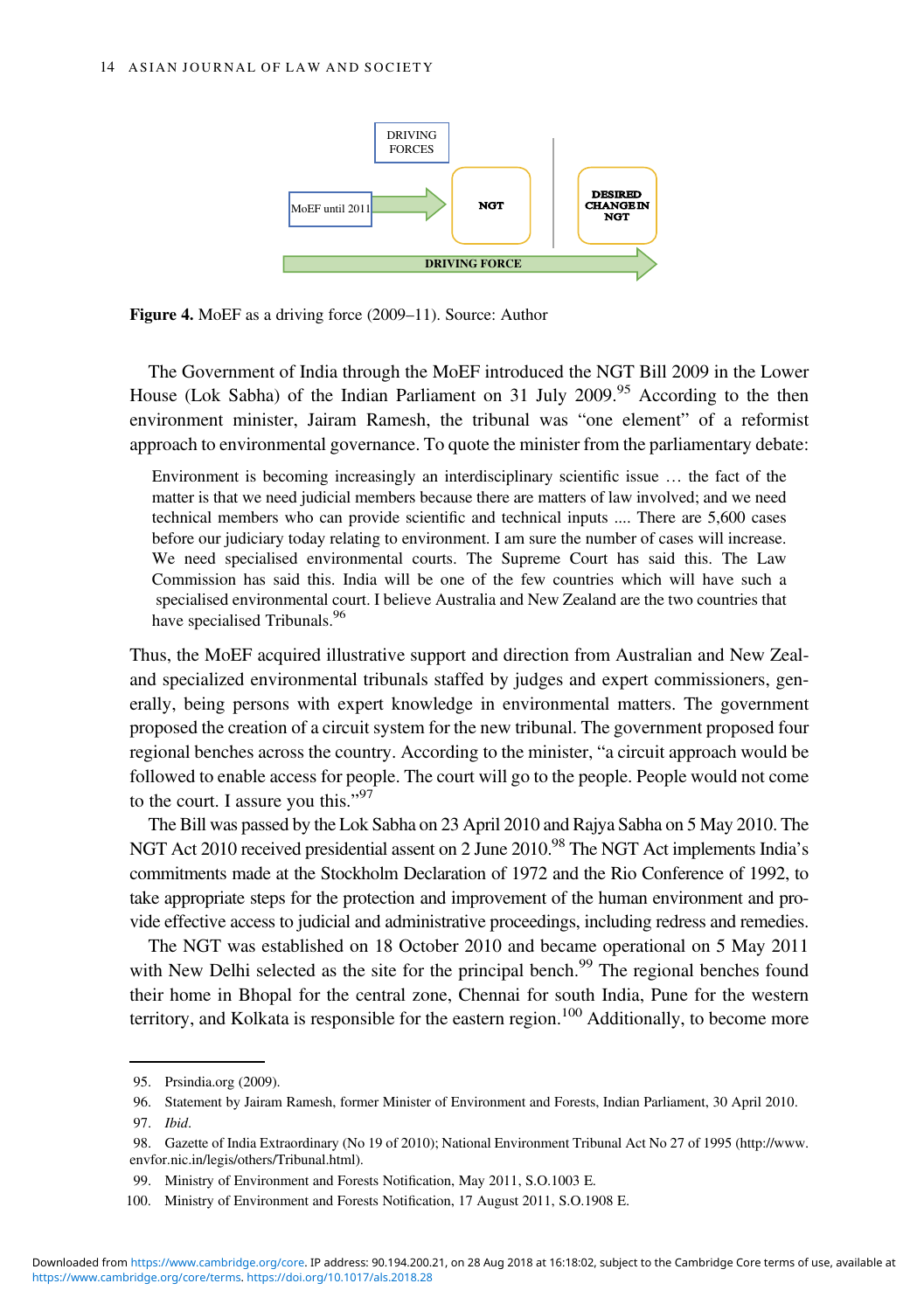accessible, especially in remote areas, the NGT follows the circuit procedure of courts going to people and not people coming to the courts. Shimla has received circuit benches from Delhi,<sup>101</sup> as has Jodhpur from the central zone,<sup>102</sup> Meghalaya from the eastern zone,<sup>103</sup> and Kochi from the southern zone.<sup>104</sup>

Further, as a *learning new concept*, the NGT was envisioned as a multifaceted and multiskilled body in which the joint decision-makers held relevant qualifications and appropriate work experience either in law or in technical fields. Accordingly, the technical experts became "central," rather than "marginal," to the NGT's normative structure. The combination of legal, scientific, and technical expertise had a dynamic impact on the content and development of environmental policies and law.

From 2011 onwards, both the external and internal "driving forces" displayed "new learning" in the NGT. The Supreme Court of India in 2012 re-engaged as an external driving force to institutionalize the NGT. The establishment of the NGT encouraged the Supreme Court to review its own environmental case-load and consider its limited environmental expertise. The Supreme Court in Bhopal Gas Peedith Mahila Udyog Sangathan v. Union of India<sup>105</sup> transferred all environmental cases, both active and prospective, to the NGT to render expeditious and specialized judgments and to avoid the likelihood of conflicts of orders between High Courts and the NGT. The court ordered:

in unambiguous terms, we direct that all the matters instituted after coming into force of the NGT Act and which are covered under the provisions of the NGT Act shall stand transferred and can be instituted only before the NGT. This will help in rendering expeditious and specialized justice in the field of environment to all concerned.<sup>106</sup>

The Supreme Court of India again transferred more than 300 cases to the NGT in 2015. The Green Bench of the Supreme Court, headed by the then Chief Justice H. L. Dattu, decided to release several cases for swift decisions, thereby also shedding its pendency.<sup>107</sup>

# 3.2.2 Learning New Meaning for Old Concepts

Internally, the NGT demarcated the operational changes by redefining the intellectual activity that embraced environmental disputes. Learning new meaning for old concepts was the second step reflecting "new learning" in the NGT. These internal forces within the tribunal corresponded to and helped the NGT to realize the vision of institutionalizing the larger welfare and interest of the society and environmental protection. They supported the attainment of the objectives of prevention and protection of environmental pollution,

<sup>101.</sup> NGT/PB/157/2013/331, 20 December 2013 (office order).

<sup>102.</sup> NGT/PB/266/2013/281, 2 December 2013 (office order).

<sup>103.</sup> NGT/PB/Pr/CB/97/2014/M78.

<sup>104.</sup> NGT/PB/266/2015/299.

<sup>105.</sup> Bhopal Gas Peedith Mahila Udyog Sangathan v. Union of India (2012) 8 SCC 326.

<sup>106.</sup> Ibid., p. 347. It is interesting to note that, in Adarsh Cooperative Housing Society Ltd v. Union of India, Order, 10 March 2014, the Supreme Court stayed its own order by which it transferred all environmental cases from High Courts to the NGT. In Vellore Citizen Welfare Forum v. Union of India 2016 SCC Online Mad 1881, the Madras High Court stated "however, it appears that the application was withdrawn on 11.8.2014" (para. 78).

<sup>107.</sup> T. N. Godavarman Thirumulpad v. Union of India, Order, 5 November 2015.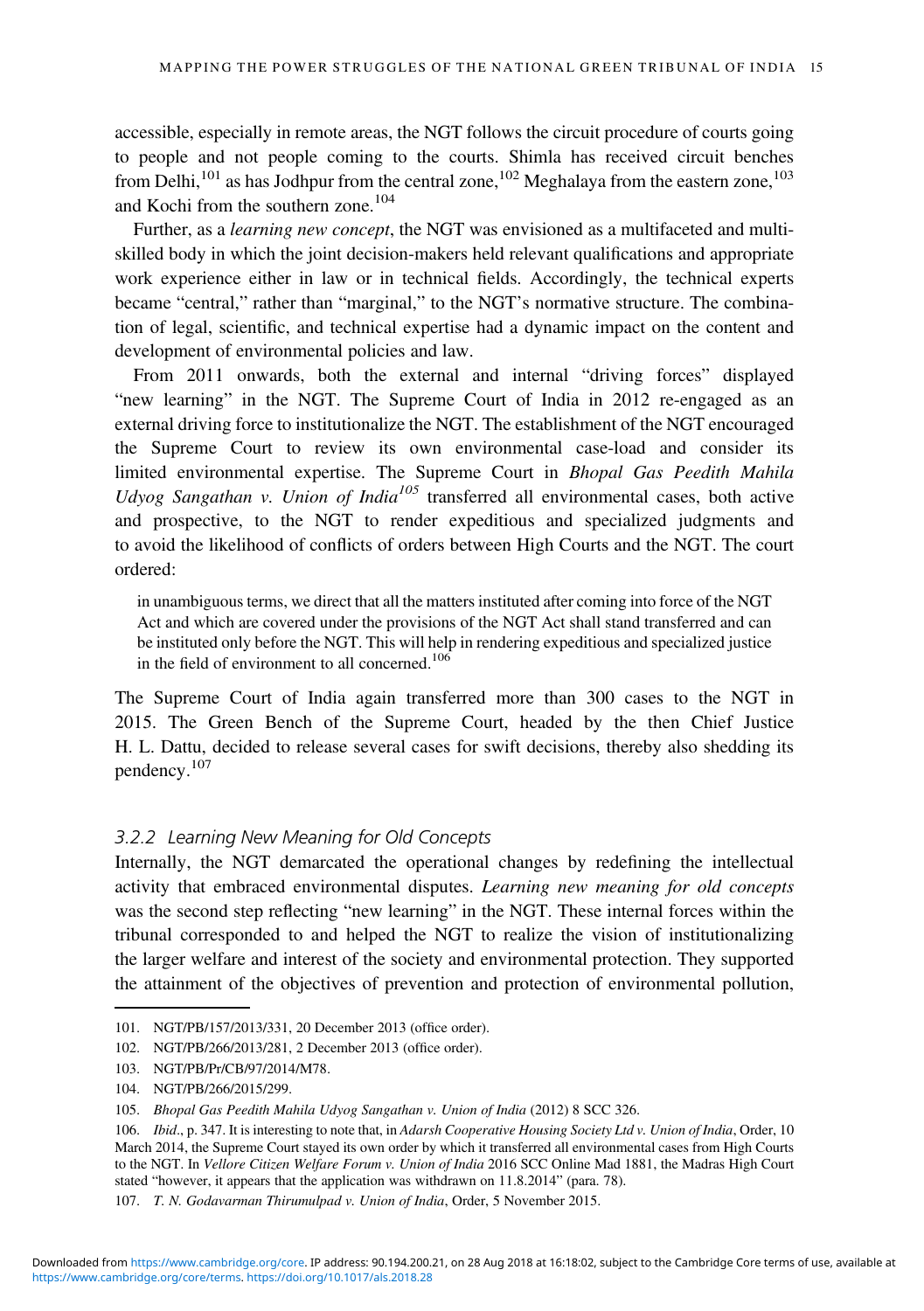provide administration of environmental justice, and made them more accessible within the framework of the statute. There was a need to enhance the principles of environmental democracy and rule of law that include fairness, public participation, transparency, and accountability. In-house expertise with knowledge and skills came via a new visionary CEO (Chairperson Kumar in the case of the NGT). Change occurred through task and social leadership and customer-oriented demand (the litigants and lawyers) to access environmental justice.

In terms of *learning new meaning for old concepts*, "standing" was reformulated in terms of "an aggrieved person"<sup>108</sup> who has the right to approach the tribunal under its original<sup>109</sup> or appellate jurisdiction<sup>110</sup> under the NGT Act. Traditionally in India, the concept of litigant "standing" in environmental matters has been broad and liberal, facilitated by public interest litigation (PIL) through two ways, namely representative and citizen standing. The Supreme Court acting as "amicus environment" locked together the issues of human rights and the environment to develop *sui generis* environmental discourse entertaining PIL petitions, seeking remedies, including guidelines and directions in the absence of legislation.<sup>111</sup>

The NGT in a similar manner created receptive, accessible opportunities for the dispossessed and representative non-governmental organizations (NGOs), through the encompassing term "aggrieved person," the genesis of which is derived from PIL. It championed parity of participation, thereby alleviating inequality and promoting recognition, capabilities, and functioning of individuals and communities in India's environmental justice discourse. The NGT, in *Samir Mehta v. Union of India*,  $112$  explained the scope and ambit of the term. The tribunal stated:

<sup>108.</sup> Aggrieved party, supra note 68.

<sup>109.</sup> Section 14 NGT Act 2010 states: "the Tribunal shall have the jurisdiction over all civil cases where a substantial question relating to environment (including enforcement of any legal right relating to environment), is involved and such question arises out of the implementation of the enactments specified in Schedule I." The enactments in Schedule I include: Water (Prevention and Control of Pollution) Act 1974; the Water (Prevention and Control of Pollution) Cess Act 1977; the Forests (Conservation) Act 1980; the Air (Prevention and Control of Pollution) Act 1981; the Environment (Protection) Act 1986; the Public Liability Insurance Act 1981; and the Biological Diversity Act 2002.

<sup>110.</sup> Section 16 NGT Act 2010 states: "any person aggrieved by an order or decision made, on or after the commencement of the National Green Tribunal Act, 2010, by the (a) Appellate Authority under section 28 of the Water (Prevention and Control of Pollution) Act, 1974; (b) State Government under section 29 of the Water (Prevention and Control of Pollution) Act, 1974 (c) a Board, under section 33 A of the Water (Prevention and Control of Pollution) Act, 1974 (6 of 1974); (d) Appellate Authority under section 13 of the Water (Prevention and Control of Pollution) Cess Act, 1977; (e) State Government or other authority under section 2 of the Forest (Conservation) Act, 1980; (f) Appellate Authority under section 31 of the Air (Prevention and Control of Pollution) Act, 1981; (g) any direction issued under section 5 of the Environment (Protection) Act, 1986; (h) granting environmental clearance in the area in which any industries, operations or processes or class of industries, operations and processes shall not be carried out or shall be carried out subject to certain safeguards under the Environment (Protection) Act, 1986 (i) refusing to grant environmental clearance for carrying out any activity or operation or process under the Environment (Protection) Act, 1986; (j) any determination of benefit sharing or order made by the National Biodiversity Authority or a State Biodiversity Board under the provisions of the Biological Diversity Act, 2002, may, within a period of thirty days from the date on which the order or decision or direction or determination is communicated to him, prefer an appeal to the Tribunal: Provided that the Tribunal may, if it is satisfied that the appellant was prevented by sufficient cause from ling the appeal within the said period, allow it to be led under this section within a further period not exceeding sixty days."

<sup>111.</sup> State of Uttranchal v. Balwant Singh Chaufal 2010 3 SCC 402; M. C. Mehta v. Kamal Nath 2006 SCC 213; In re Noise Pollution v. AIR 2005 SC 3136; Chhetriya Pradushan Mukti Sangharsh Samiti v. State of Uttar Pradesh AIR 1990 SC 2060; Subhash Kumar v. State of Bihar AIR 1991 SC 420; Vellore Citizen Welfare Forum v. Union of India AIR 1996 SC 2715; AP Pollution Control Board v. Prof M.V. Nayudu AIR 1999 SC 812; Narmada Bachao Andolan v. Union of India AIR 2000 SC 3751. See also Gill ([2012](#page-37-0)), p. 201; Sahu [\(2008\)](#page-40-0), p. 380; Faure & Raja [\(2010\)](#page-37-0), p. 225; Gill ([2015](#page-37-0)) pp. 140–6; Rajamani ([2007](#page-40-0)), pp. 293–4.

<sup>112.</sup> Samir Mehta v. Union of India, Judgment, 2 August 2016.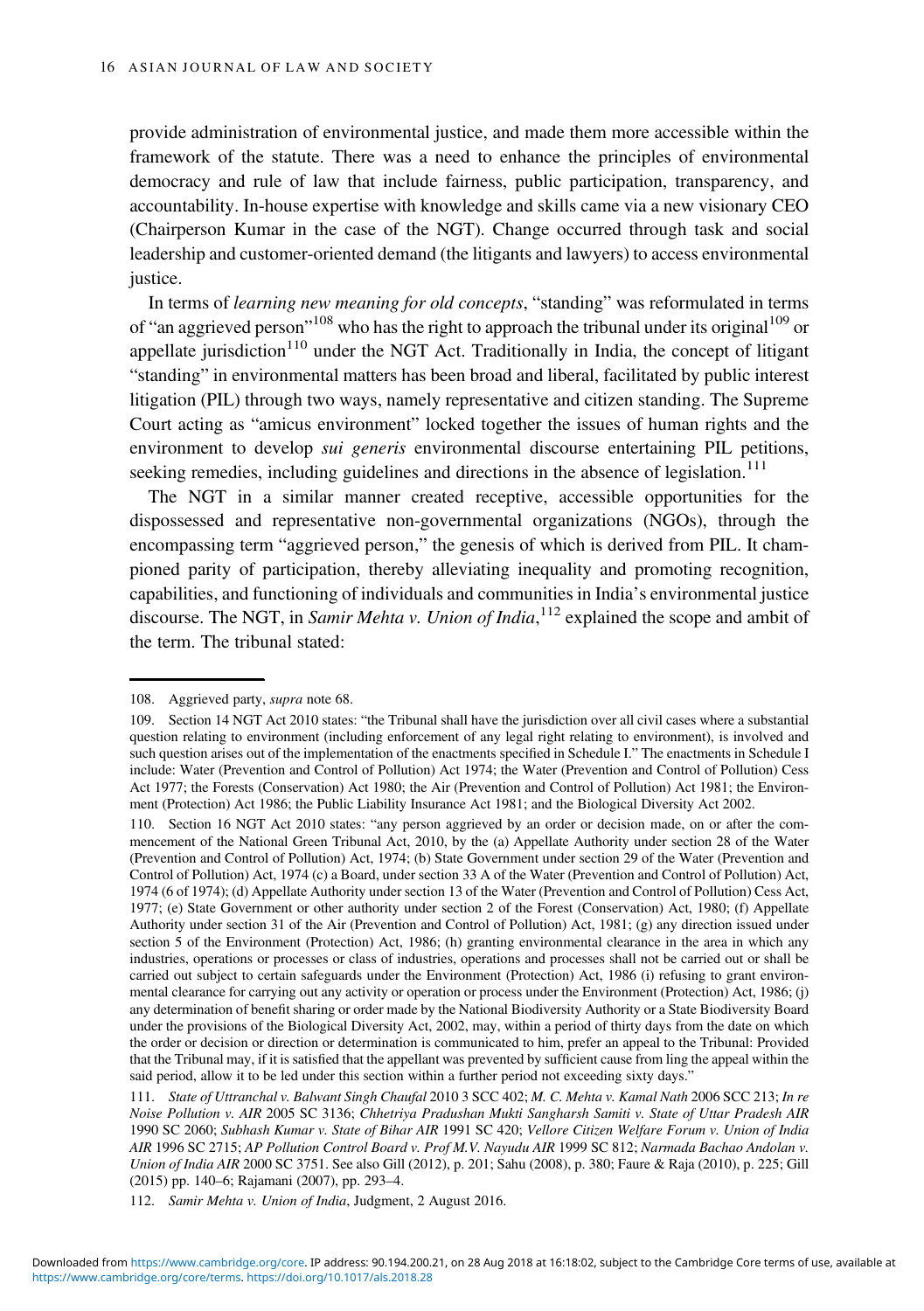An "aggrieved person" is to be given a liberal interpretation … it is an inclusive but not exhaustive definition and includes an individual, even a juridical person in any form. Environment is not a subject which is person oriented but is society centric. The impact of environment is normally felt by a larger section of the society. Whenever environment is diluted or eroded the results are not person specific. There could be cases where a person had not suffered personal injury or may not be even aggrieved personally because he may be staying at some distance from the place of occurrence or where the environmental disaster has occurred and/or the places of accident. To say that he could not bring an action, in the larger public interest and for the protection of the environment, ecology and for restitution or for remedial measures that should be taken, would be an argument without substance. At best, the person has to show that he is directly or indirectly concerned with adverse environmental impacts. The construction that will help in achieving the cause of the Act should be accepted and not the one which would result in deprivation of rights created under the statute.<sup>113</sup>

The liberal approach of the tribunal based upon the benefits of PIL is evidenced in a series of cases.<sup>114</sup> Two reasons explain this approach. The first is the inability of persons due to poverty, ignorance, or illiteracy, living in the area or vicinity of the proposed project to understand the intrinsic scientific details coupled with the effects of the ultimate project and any disaster it may cause. Thus, it is the right of any citizen or NGO to approach the tribunal regardless of whether being directly affected by a developmental project or whether a resident of affected area or not. Second, the subservience of statutory provisions of NGT Act 2010 to the constitutional mandate of Article 51A(g) establishes a fundamental duty of every citizen to protect and improve the natural environment.

Recent work $115$  provides evidence that identifies the parties to environmental disputes by analyzing some 1,130 cases decided by the NGT between July 2011 and September 2015. The most frequent plaintiffs were NGOs/social activists/public-spirited citizens. They account for 533 plaintiffs (47.2%) of 1,130 cases. For example, in Vimal Bhai v. Ministry of Environment and Forests,<sup>116</sup> the tribunal allowed an application by three environmentalists concerning the grant of an environmental clearance for the construction of a dam for hydroelectric power. The NGT ruled that the environmentalists constituted an aggrieved party and their claim for a public hearing concerning the granting of an environmental clearance was sustainable. Overall, the plaintiff group success rate stood at 38.3%. This significant number demonstrates both the opportunity of and the ability of public-spirited citizens and organizations to use the NGT as a route to seek remedies through collective proceedings instead of being driven into an expensive plurality of litigation.

Affected individuals/communities/residents brought 17.7% of all cases, with a success rate of 56%. For example, in R. J. Koli v. State of Maharashtra, <sup>117</sup> the tribunal allowed an application filed and argued in person by traditional fishermen seeking compensation for loss of livelihood due to infrastructural project activities. The positive encouragement by the NGT to litigants in person reflects a conscious effort on the part of the tribunal to promote access to

<sup>113.</sup> Ibid., paras 31, 32.

<sup>114.</sup> Kishan Lal Gera v. State of Haryana 2015 ALL (I) NGT REPORTER (2) (DELHI) 286; Sri Ranganathan v. Union of India (2014) ALL (I) NGT REPORTER (2) (SZ) 1; Vithal Gopichand Bhugersay v. Ganga K. Head Sugar and Energy Ltd (2014) ALL (I) NGT REPORTER (1) (SZ) 49; Jan Chetna v. Ministry of Environment and Forests, Judgment, 9 February 2012.

<sup>115.</sup> Gill, supra note 17, pp. 194–6.

<sup>116.</sup> Vimal Bhai v. Ministry of Environment and Forests, Judgment, 14 December 2011.

<sup>117.</sup> R. J. Koli v. State of Maharashtra, Judgment, 27 February 2015.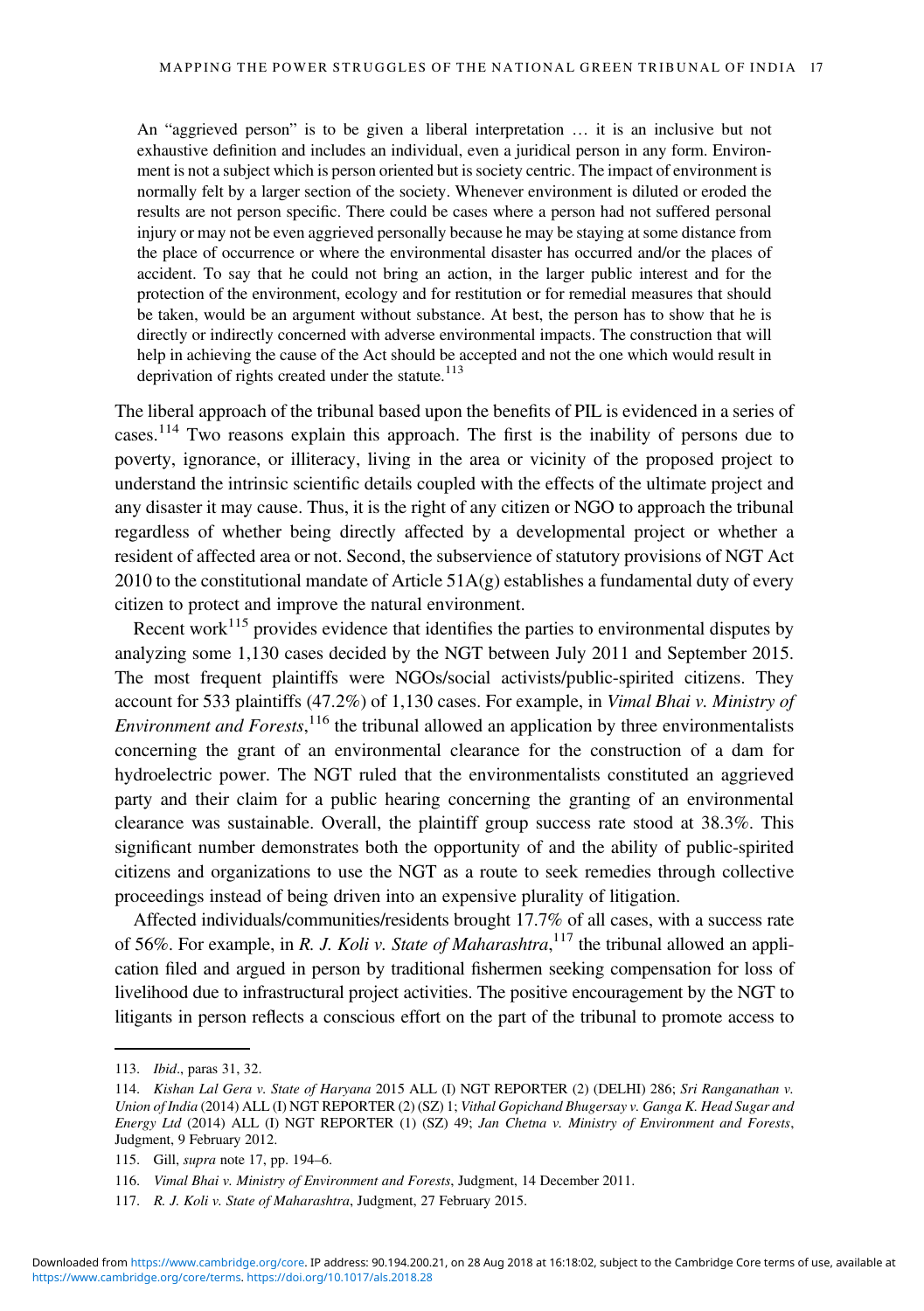environmental justice. Indigent and illiterate litigants have been encouraged to speak in their vernacular language (especially at regional benches) to ventilate their grievances and personal and community experiences. Confidence-building in the NGT has resulted in motivating litigation from within groups that traditionally had little or no access to justice. This reflects the NGT's broad-based, people-oriented approach. The liberal interpretation of "aggrieved person" opened access to the tribunal to promote diffused and meta-individual rights. The NGT's legitimacy is grounded in its inclusive participatory mechanisms.

Additionally, the NGT accepted "eco-centrism"—a nature-centred approach within its mandate of *learning new meaning for old concepts*. This is an emerging area wherein the tribunal recognizes and considers that conservation and protection of nature and inanimate objects are inextricable parts of life.<sup>118</sup> They have an impact on human wellbeing, as they form the life support system of planet Earth. The NGT, in its judgment in Tribunal on Its Own Motion v. Secretary of State,  $119$  recognized this approach by following the Supreme Court judgment in Centre for Environment Law, WWF- I v. Union of India<sup>120</sup> and stated "eco-centrism is, therefore, life-centred, nature-centred where nature includes both humans and non-humans. Article 21 of the Constitution of India protects not only the human rights but also casts an obligation on human beings to protect and preserve a species becoming extinct, conservation and protection of environment is an inseparable part of right to life." <sup>121</sup>

The *learning new meaning for old concepts* was further affirmed by the in-house judicial and technical experts through "trial and error learning based on scanning the environment" or, putting it simply, "inventing our own solutions until something works."<sup>122</sup> The traditional adversarial judicial procedures associated with case management and disposal of the individual case have been altered because of the jurisdictional power and promotional activity of the NGT. Thus, centralizing scientific experts, as full court members, within the decisionmaking process promoted a collective, decision-making, symbiotic, interdisciplinary bench seeking to harmonize legal norms with scientific knowledge.

In its commitment to resolve environmental issues, the NGT members expanded and developed new procedures and powers that provided steadfast foundations to guide decisionmaking in environmental matters based upon a rights-based approach. Environmental dispute litigation in the NGT is not simply adversarial in nature. It is quasi-adversarial, quasiinvestigative, and quasi-inquisitorial in nature to promote effective participatory parity and involvement of the person aggrieved—for instance, the adoption of an investigative procedure involving the inspection of affected sites by expert members.<sup>123</sup> The purpose of site

<sup>118.</sup> In Intellectual Forum, Tirupathi v. State of AP AIR 2006 SC 1350, the Supreme Court of India recognized "all human beings have a fundamental right to a healthy environment commensurate with their well-being ... ensuring that natural resources are conserved and preserved in such a way that present as well as the future generation are aware of them equally" (para. 84).

<sup>119.</sup> Tribunal on Its Own Motion v. Secretary of State, Judgment, 4 April 2014.

<sup>120.</sup> Centre for Environment Law, WWF-I v. Union of India (2013) 8 SCC 234.

<sup>121.</sup> Ibid., p. 256, emphasis in original. Also see Sudeip Shrivastava v. State of Chattisgarh, Judgment, 24 March 2014; Charudatt P. Koli v. M/s Sea Lord Containers, Judgment, 18 December 2015.

<sup>122.</sup> Schein, supra note 39, pp. 310–11.

<sup>123.</sup> Forward Foundation v. State of Karnataka, Judgment, 10 September 2015. In MoEF v. Nirma Ltd, Order of the Supreme Court, 4 August 2014, the Supreme Court found nothing wrong with the procedure adopted by the NGT requiring two of its technical members to visit the site and make a report after carrying out a personal inspection.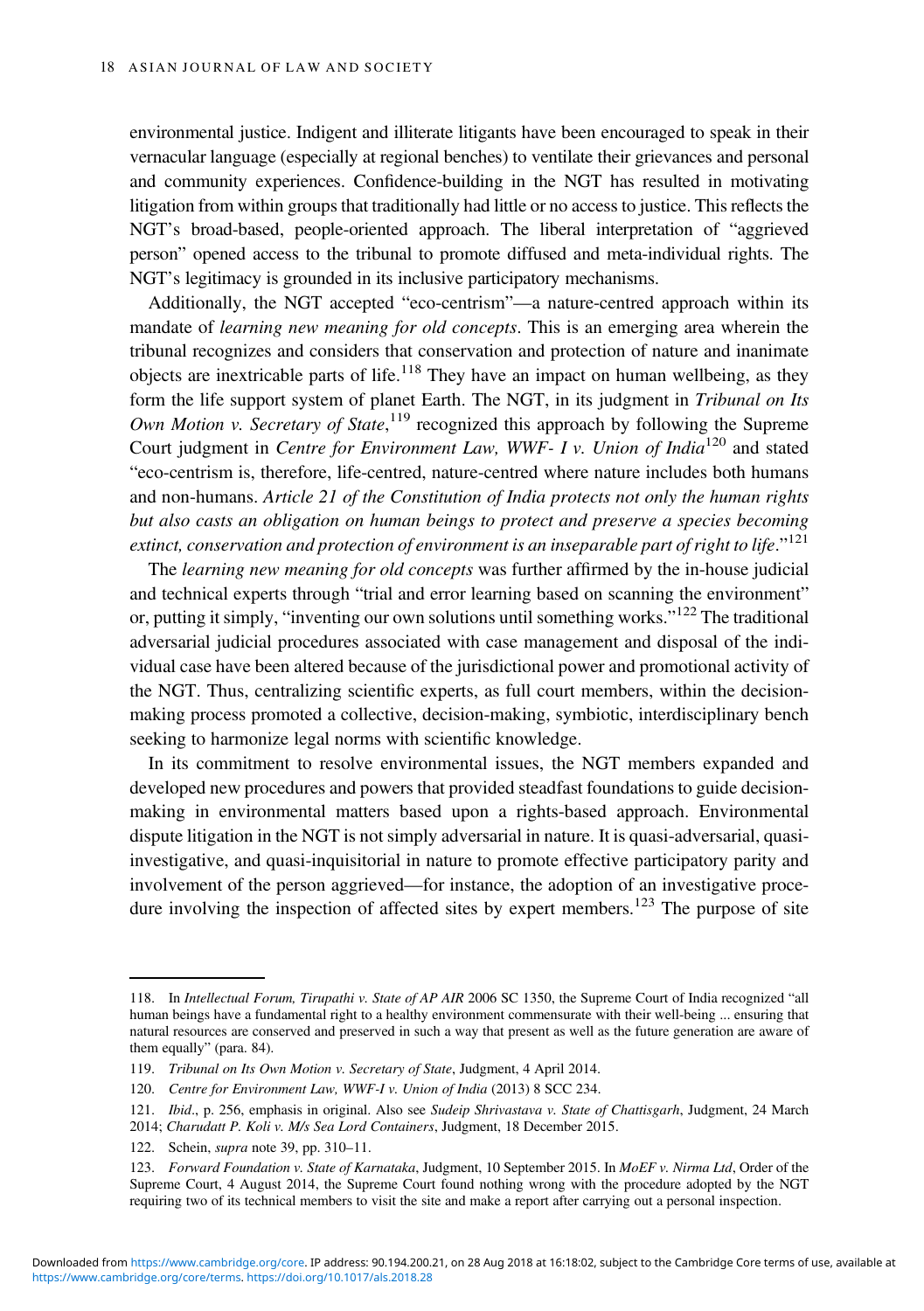inspections is to evaluate contradictory claims, positions, and reports filed by the respective parties.

The stakeholder consultative adjudicatory process is the most recent of the NGT's problem-solving procedures. Major issues having a public impact either on public health, environment, or ecology can be better handled and resolved when stakeholders are brought together alongside the tribunal's scientific judges to elicit the views of those concerned government, scientists, NGOs, the public, and the NGT. Stakeholder process evokes a greater element of consent rather than subsequent opposition to a judgment. The ongoing Ganga river,<sup>124</sup> Yamuna river,<sup>125</sup> and air pollution<sup>126</sup> cases are illustrations of the new stakeholder consultative adjudicatory process involving open dialogue with interested parties. In *K. K. Singh v. National Ganga River Basin*,<sup>127</sup> the NGT observed:

the Tribunal adopted the mechanism of "Stakeholder Consultative Process in Adjudication" to achieve a fast and implementable resolution to this serious and challenging environmental issue facing the country. Secretaries from Government of India, Chief Secretaries of the respective States, concerned Member Secretaries of Pollution Control Boards, Uttarakhand Jal Nigam, Uttar Pradesh Jal Nigam, Urban Development Secretaries from the States, representatives from various Associations of Industries (Big or Small) and even the persons having least stakes were required to participate in the consultative meetings. Various mechanism and remedial steps for preventing and controlling pollution of river Ganga were discussed at length. The purpose of these meetings was primarily to know the intent of the executives and political will of the representative States who were required to take steps in that direction.<sup>128</sup>

In this way, efforts are being made to ensure scientifically driven judgments reflect the interests, expectations, and plans of stakeholders to produce decisions that support sustainable development and recognize the wider public interest.

The exercise of *suo motu* power (on its own motion) proceedings in environmental cases is another situation indicating *learning new meaning for old concepts*. In *suo motu* proceedings, a superior court initiates proceedings as PIL in the public interest and acts on its own volition in the absence of parties.<sup>129</sup> The NGT's jurisdiction is typically triggered by an aggrieved person filing a motion. Interestingly, the NGT Act 2010 does not expressly provide the authority to initiate suo motu proceedings. Cases such as increased vehicular traffic in Himachal Pradesh.<sup>130</sup> dolomite mining in the tiger reserve forest in Kanha National

<sup>124.</sup> K. K. Singh v. National Ganga River Basin Authority, Judgment, 16 October 2014.

<sup>125.</sup> Manoj Mishra v. Union of India NGT, Judgment, 13 January 2015 (now referred to as the Maily se Nirmal Yamuna Revitalization Plan 2017).

<sup>126.</sup> Vardhaman Kaushik v. Union of India and Sanjay Kulshrestha v. Union of India, Order, 7 April 2015.

<sup>127.</sup> K. K. Singh v. National Ganga River Basin Authority, supra note 124.

<sup>128.</sup> Ibid., para. 3.

<sup>129.</sup> Suo-motu power is exercised by the superior constitutional courts. It is a plenary power to meet the demands of justice. Where there is a flagrant violation of a mandatory provision of either any statute or any constitutional mandate, it is the duty of the superior court to set aside the illegality in the judgment, as it is well settled that illegality should not be perpetuated and failure by the court to interfere would amount to allowing illegality to be perpetuated. See Galanter ([2014](#page-37-0)), p. 74. Galanter argues that the suo-motu judicial "initiatives derive from judicial reaction to a newspaper article or a letter (the so-called 'epistolary jurisdiction'), which have become a familiar feature of the Indian judicial scene, rare but highly visible." See also In re Amarnath Shrine (2013) 3 SCC 247; Pawan Kumar v. State of Haryana (2003) 11 SCC 241.

<sup>130.</sup> Court on Its Own Motion v. State of Himachal Pradesh, Judgment, 6 February 2014.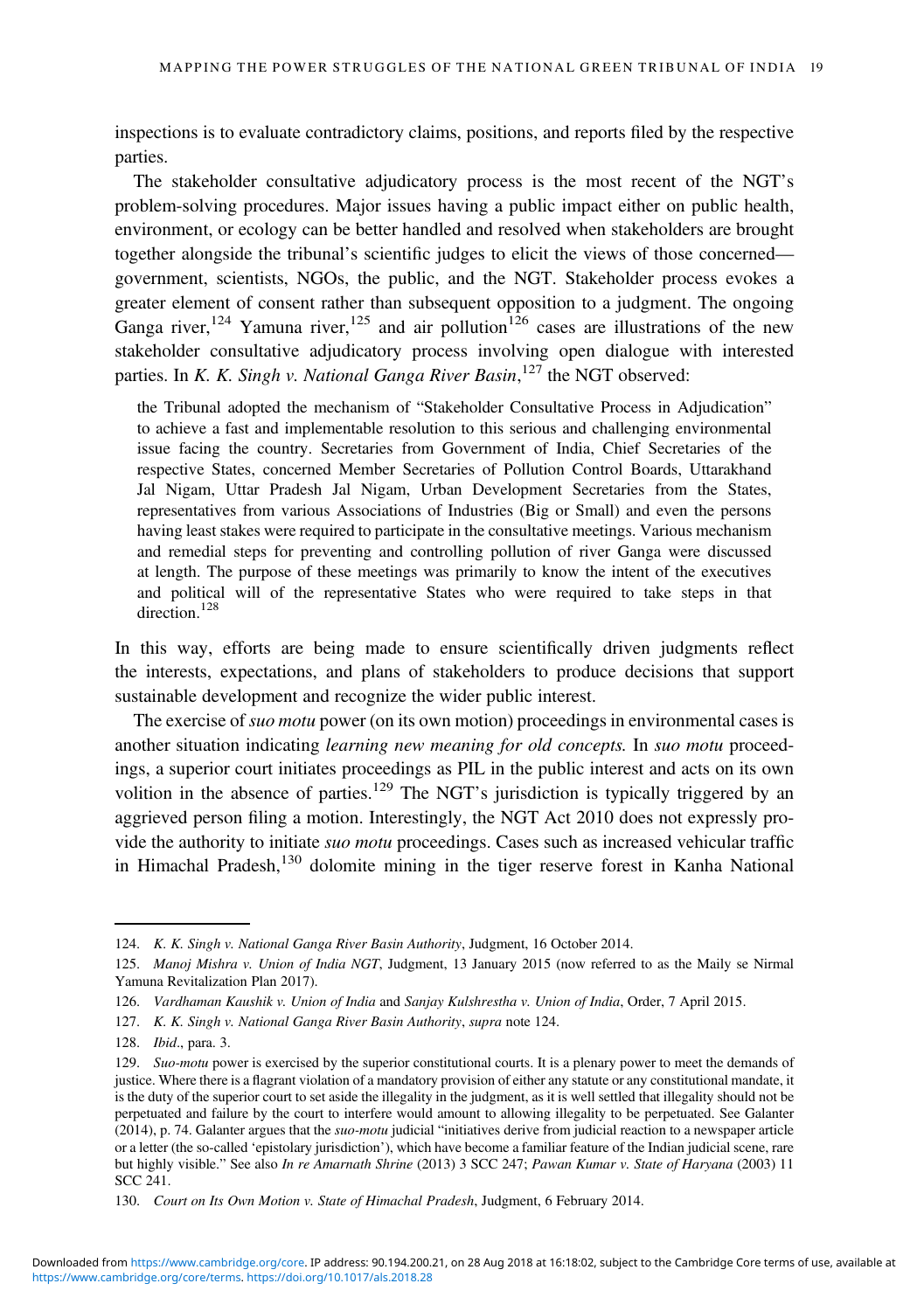Park,  $^{131}$  groundwater contamination in the water supply lines and bore wells in Delhi,  $^{132}$  and the clearing and felling of trees in the Sathyamanglam Tiger Reserve<sup>133</sup> are illustrative of the NGT initiating controversial suo motu proceedings. These cases reflect the tribunal's self-proclaimed, expansionist power to review environmental issues, *ab initio*, simply on the grounds of environmental protection and human welfare. For the tribunal, "suo motu jurisdiction has to be an integral part of the NGT for better and effective functioning of the institution. There are some inherent powers which are vital for effective functioning and *suo* motu jurisdiction is one such power."<sup>134</sup>

The NGT also conferred upon itself the power of judicial review—yet another important and controversial instance of *learning new meaning for old concepts*. The Constitution of India vests the Supreme Court under Article 32 and High Courts under Article 226 with the power of judicial review to ascertain the legality of legislation or an executive action.<sup>135</sup> However, the power of a tribunal as a "quasi-judicial body" to undertake the judicial review has often been disputed.<sup>136</sup> In *L. Chandra Kumar v. Union of India*,<sup>137</sup> the Supreme Court observed:

the Tribunals are not substitutes for the High Courts, and they can carry out only a supplemental, as opposed to substitutional role, since the power of the High Courts and Supreme Court to test the constitutional validity of legislations can never be ousted or excluded. The Tribunals are therefore not vested with the power of judicial review to the exclusion of the High Courts and the Supreme Court.<sup>138</sup>

However, in a series of cases,  $139$  the NGT declared the tribunal is competent and is vested with the jurisdiction and power of judicial review. The tribunal has all the characteristics of a court and exercises the twin powers of judicial as well as merit review. There is no provision in the NGT Act 2010 that curtails its jurisdiction to examine the legality, validity, and correctness of delegated legislation regarding the Acts stated in Schedule I to the NGT Act 2010.<sup>140</sup>

135. Minerva Mills Ltd. v. Union of India AIR 1980 SC 1789. It is settled law that judicial review is a part of the basic structure of the Indian Constitution that "cannot be abrogated without affecting the basic structure of the Constitution."

<sup>131.</sup> Tribunal on Its Own Motion v. Secretary, MoEF, Judgment, 4 April 2014.

<sup>132.</sup> Tribunal on Its Own Motion v. Government of NCT, Delhi Order, 19 June 2015.

<sup>133.</sup> Tribunal on Its Own Motion v. Union of India 2013 SCC Online 1095.

<sup>134.</sup> Downtoearth.org ([2014](#page-37-0)). Statement made by the then chairperson, Justice Swatanter Kumar. Also see Tribunal on Its Own Motion v. District Collector, Sivaganga District 2014 SCC On Line 1450 to prevent pollution of the Sambai; Tribunal on Its Own Motion v. Union of India 2014 SCC OnLine 1433 on a news item published in The Hindu dated 21 November 2013 under the caption "Plan for stadium at Tirupathi raises eyebrows"; Tribunal on Its Own Motion v. Union of India 2014 SCC On Line 2352 about "Setting up of petrol bunk in Sathyamangalam Reserve forest" published in The Hindu dated 1 August 2013; Tribunal on Its Own Motion v. The Secretary MoEF 2013 SCC OnLine 1086 regarding unauthorized constructions in Muttukadu coastal zone, report in New Indian Express dated 7 July 2013; Tribunal on Its Own Motion v. State of Tamil Nadu, Municipal Administration and Water Supply Department 2013 SCC Online 1105 regarding quality water to be delivered by public tap, based on letter dated 24 July 2013 from Shri Ramchandra Srivatsav.

<sup>136.</sup> Law Commission of India, supra note 93, pp. 54–64.

<sup>137.</sup> L. Chandra Kumar v. Union of India (1997) 3 SCC 261.

<sup>138.</sup> Ibid., p. 302.

<sup>139.</sup> Wilfred J. v. Union of India NGT, Judgment, 17 July 2014; Kalpvriksh v. Union of India, 17 July 2014; S. P. Muthuraman v. Union of India, Judgment, 1 September 2015; Himmat Singh Shekhawat v. State of Rajasthan, Judgment, 13 January 2015; Society for Protection of Biodiversity v. Union of India, Judgment, 8 November 2017.

<sup>140.</sup> In the Union of India v. Major General Shri Kant Sharma (2015) 6 SCC 773 case, though it pertained to the Armed Forces Tribunal Act 2007, the Supreme Court observed "the jurisdiction of the High Court under Article 226 Constitution of India may not be circumscribed by the provisions of any enactment. However, due regard should be given to the legislative intent evidenced by provisions of the Acts and courts would exercise their jurisdiction consistent with the provisions of the Acts. When a statutory forum is created by law for redressal of grievances, a writ petition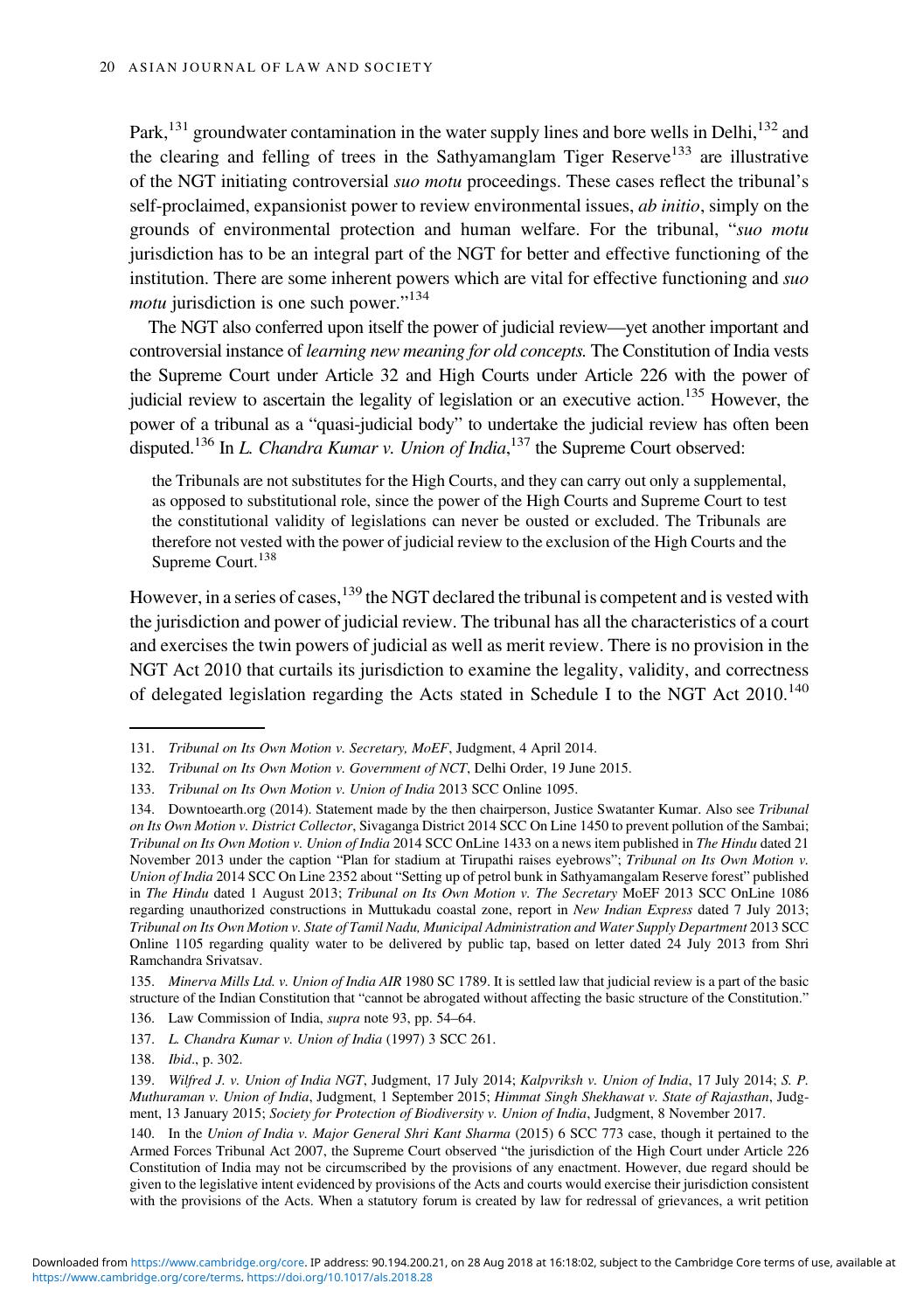The exercise of judicial review has evoked mixed responses. Environmentalists felt a strong message is delivered that the NGT is concerned with not only the merits of the decision, but also the decision-making process. As an independent body, the NGT aims to protect individuals against abuse or misuse of power by the authorities.<sup>141</sup> However, the MoEF on the other hand felt that it amounted to usurping its jurisdiction. It claimed that the NGT can only examine decisions and cannot strike down a statute.<sup>142</sup>

The NGT's willingness regarding "inventing our own solutions until something works" to resolve the environmental issues reflects its expansive self-created procedure for learning new meaning for old concepts. Consequently, it produced changes in both the institutional and the external landscapes by antagonizing certain state High Courts and furthering the distance from the MoEF.

### 3.2.3 Adopting New Standards of Evaluation

Along with the new concepts comes *adopting new standards of evaluation* for a transformation change encouraged by drastically increased environmental problems including a rise in pollution levels and demographic pressures. "Cost and time" help in evaluating the standards in an organization for customer expectation.<sup>143</sup> Contextualizing within the NGT, adopting new standards of evaluation envisages "aggrieved person" expectation for a faster, cheaper, and more effective way to access to environmental justice, thereby promoting participatory parity. The internal driving force of the NGT, through its leadership and regulatory requirements, helps in evaluating the measurable standards. It allows aggrieved persons to initiate proceedings before the NGT and "assert diffused and meta-individual rights."<sup>144</sup> The NGT rules provide for an application or appeal where no compensation has been claimed to be accompanied by a fee of INR 1,000 (GBP 10).<sup>145</sup> Where compensation is claimed, the fee is equivalent to  $1\%$  of that compensation, subject to a minimum of INR 1,000 (GBP 10).<sup>146</sup> Thus, the low fees reflect the NGT's open-door commitment to the poor. Another feature of the NGT is its ability to fast-track and decide cases within six months of application or appeal.<sup>147</sup> To illustrate, [Figure 5](#page-21-0) demonstrates the status of NGT litigation as of 31 July 2017.

The official figures show 23,095 cases were filed, of which 19,740 were decided and 3,355 were pending before the NGT. This demonstrates that 85.4% of the cases were decided whereas 14.6% of cases remained pending. The NGT's legitimacy is grounded in its inclusive participatory mechanisms (standing, time, and costs) that promote dynamism and

<sup>(</sup>F'note continued)

should not be entertained ignoring the statutory dispensation." However, the value of this judgment has been questioned in the case of Union of India v. Thomas Vaidyan M., Civil Appeal No. 5327/2015, order dated 16 November 2015. The Supreme Court has observed that the jurisdictional aspect be considered by a three-judge bench, as the matter involves some urgency. The issue is pending before the larger bench of the Supreme Court of India.

<sup>141.</sup> Polanki ([2014](#page-40-0)). Statement by environmental activists (who happen to be lawyers) Ritwick Dutta and Rahul Choudhary.

<sup>142.</sup> Ibid.

<sup>143.</sup> Schein, supra note 39, p. 309.

<sup>144.</sup> Sahu, supra note 111, p. 379.

<sup>145.</sup> The NGT (Practices and Procedure) Rules 2011, supra note 69.

<sup>146.</sup> Ibid., Rule 12(1).

<sup>147.</sup> NGT Act 2010, supra note 70.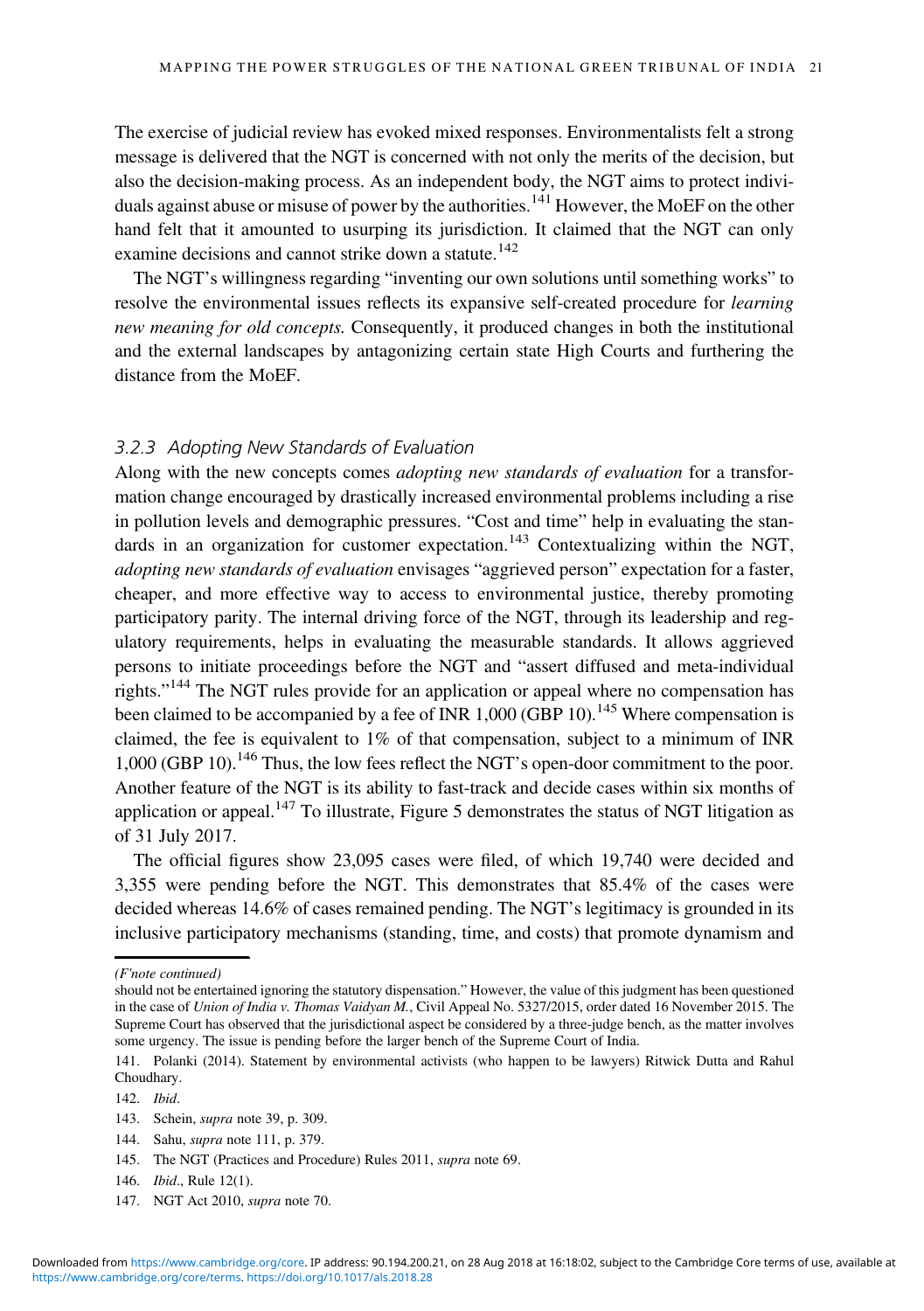<span id="page-21-0"></span>

Figure 5. Status of litigation in the five NGT benches. Source: NGT Annual Report 2017

capability, thereby providing victims of environmental degradation with access to the tribunal.

Thus, the institutionalization and transformation sought by the NGT are a metamorphosis of societal environmental interests that encapsulate the wellbeing of not only the individual, but also the larger public interest. The relative position of the inter-dependent "driving forces" (MoEF until 2011, Supreme Court of India, and the NGT's internal forces) came together and expressed themselves for "new learning" by the establishment of an organized institution: the NGT through internal procedural expansion and change.

# 3.2.4 New Learning, Change, and the Restraining Forces in Action

However, this stage of "new learning" has not occurred without struggle. There existed "restraining forces." The MoEF after 2011 and the High Courts gained momentum and strength to restrict the proactive NGT as it sought to take control of the intellectual space for the right to regulate or respond to environmental issues.

From its inception, and particularly after 2011, the NGT faced institutional challenges due to limited co-operation and hesitant operational commitment of MoEF and state governments. Initially, the understaffed bench and inadequate logistic and infrastructure facilities, coupled with inappropriate housing for bench appointees, led to the resignation of three judicial members: Justices C. v. Ramulu, Amit Talukdar, and A. S. Naidu.<sup>148</sup> The state's inaction required intervention by the Supreme Court to remedy the situation.<sup>149</sup> Senior counsel, Gopal Subramaniam, appeared on behalf of the NGT and informed the Supreme Court about "a very sorry state of affairs" affecting the tribunal. He said:

the members have been put up in the middle of quarters of Class III and IV employees. The initial budget of INR 32 crores [GBP 3,505,462] was slashed to INR 10 crores [GBP 1,095,513] to be further reduced to INR 6 crores [GBP 657,308]. Each of the members is paying from his own

<sup>148.</sup> Shrivastava [\(2012\)](#page-41-0).

<sup>149.</sup> Union of India v. Vimal Bhai, SLP No 12065 of 2009.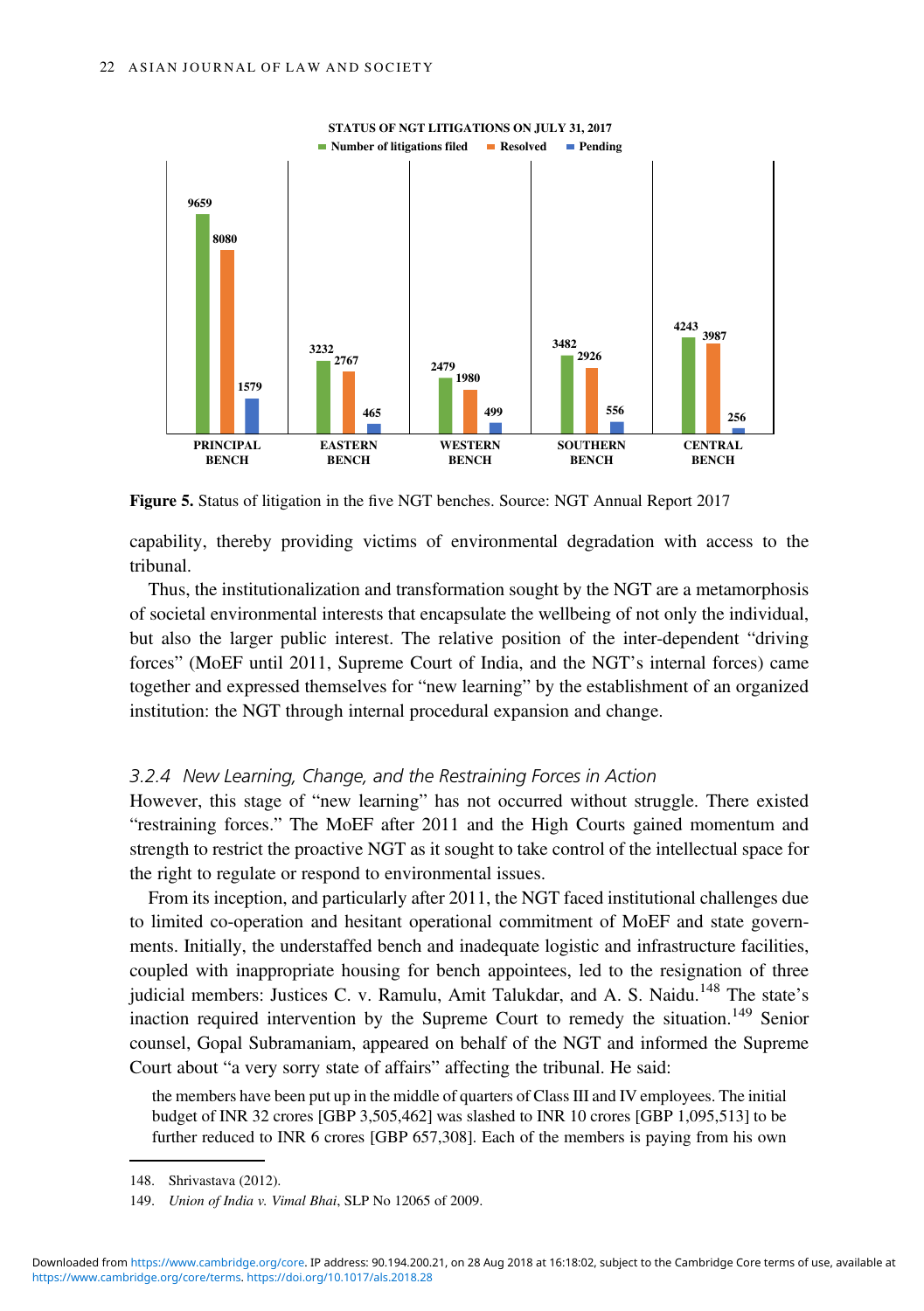pocket for travel. They don't even have a supply of food at work and they are compelled to get food from the canteen. Is this how the government proposes to treat the sitting and former judges of the High Courts and Supreme Court of India?<sup>150</sup>

The Supreme Court described the treatment experienced by the members of the NGT as "utterly disgusting."<sup>151</sup> Accordingly, the Supreme Court stated that the NGT benches must become fully functional by 30 April 2013.

The Bhopal bench started functioning in the basement of a building, despite affidavits being led by the state government claiming suitable accommodation had been provided to the NGT. Justice Singhvi reacted sharply by observing "we cannot appreciate that a misleading statement was made before the highest court. A false affidavit was led before the apex court. Accommodation does not mean basement."<sup>152</sup> The Pune bench was treated in a similar derisory manner. It was inaugurated on 17 February 2012, but the lack of state support resulted in delays into March 2013. Kolkata fared even worse. The state of West Bengal failed to respond to the orders of the Supreme Court. The NGT chairperson inspected the Kolkata bench and found the premises, particularly the accommodation offered to judges, to be "shabby, uninhabitable and without a toilet."<sup>153</sup>

There is an explanation for this degrading treatment that affected the establishment and the early operational effectiveness of the NGT benches. There existed an unresponsive and dysfunctional state administration that failed to appreciate the importance of green issues. The then MoEF Minister Jairam Ramesh was known for raising the green profile and hailed by many as an outstanding environment minister. Nevertheless, he was fighting battles within his own ministry, the MoEF. Personally, "he remained accessible and responsive but he could not ensure that his ministry officials were also accessible and responsive." 154 Ramesh described the ministry's environmental working position as:

It's a huge bureaucracy. There is a structural problem …. It's easier to reform laws and procedures and hope that would create a new mind-set in these people rather than try for a structural change …. This is not a ministry where at the end of the day I can say that I put 10,000 mw of generating capacity, I have started 300 trains, or I opened 60 new mines. It's basically a regulatory institution. To that extent unidirectional goals are very difficult to achieve.<sup>155</sup>

Former minister Ramesh supported and guided the enacting NGT Bill through Parliament but was unable to establish and promote the benches due to his removal from the MoEF in 2011.<sup>156</sup> From 2011 onwards, the "restraining forces" within the MoEF reflected structural inertia, resistance to change, and indifference to an extent that they were reluctant to provide appropriate financial and structural support.

Additionally, the "new learning" stage witnessed the MoEF and High Courts acting as "restraining forces" questioning the alleged self-validation by the tribunal of further jurisdictional powers. The colonization of intellectual space partly by the public promotion of

<sup>150.</sup> Legal India ([2012](#page-39-0)).

<sup>151.</sup> Ibid.

<sup>152.</sup> Ibid.

<sup>153.</sup> Mahapatra [\(2013\)](#page-39-0).

<sup>154.</sup> Rediff [\(2011\)](#page-40-0).

<sup>155.</sup> Lenin [\(2011\)](#page-39-0).

<sup>156.</sup> Ramesh was moved to the Rural Development ministry in 2011. Reports suggest that he had upset many in government and the business lobby especially because of the controversial mega-projects such as POSCO, Vedanta, Lavasa, and Navi Mumbai Airport. See Padma TV ([2011\)](#page-40-0).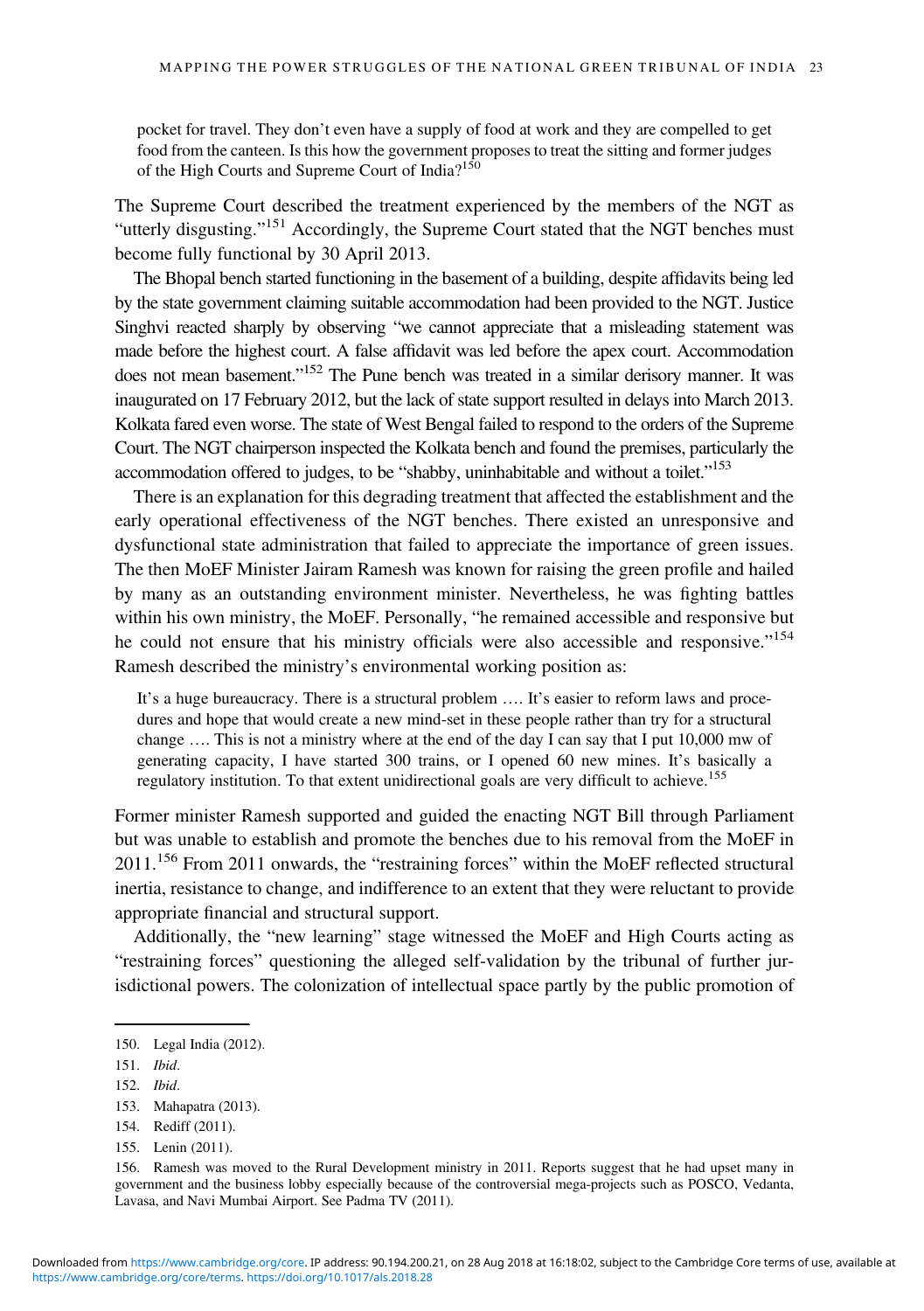its jurisdiction and through its effectiveness in protecting both the environment and the interests of affected parties was not well received by the MoEF and some High Courts.

The exercise of *suo moto* powers by the NGT was raised and challenged by the MoEF. The ministry had refused to confer this power on the tribunal despite repeated requests to do so. In an affidavit before the Supreme Court of India in 2013, the MoEF stated:

the government of India has not agreed to confer *suo motu* powers on the Tribunal. It is for the NGT, an adjudicatory body, to follow the provisions of the NGT Act 2010 … resulting in embarrassment to the government before Parliament.<sup>157</sup>

The claim of alleged judicial overreach was bolstered when the High Court of Madras restrained the NGT Chennai bench from initiating *suo motu* proceedings. The High Court stated:

NGT is not a substitute for the High Courts. The Tribunal has to function within the parameters laid down by the NGT Act 2010. It should act within four corners of the statute. There is no indication in the NGT Act or the rules made thereunder with regard to the power of the NGT to initiate suo motu proceedings against anyone, including statutory authorities.<sup>158</sup>

Further, an order passed by Madras High Court dated 7 July 2015 stated that the NGT should not initiate more *suo motu* proceedings.<sup>159</sup> Jurisdictional expansion in this regard remains unsettled, although its procedural value is significant. It allows the NGT to initiate proceedings and permits the tribunal to roam far and wide, searching for pressing environmental issues that it considers to be in the public interest.

The NGT's self-defined expansion of powers to include judicial review reflects further territorial extension at the potential cost of alienation and challenge by the High Courts that previously and exclusively enjoyed the exercise of these powers. For example, the Bombay High Court in Central Indian Ayush Drugs Manufacturers Association v. State of *Maharashtra*<sup>160</sup> decided that the NGT does not possess power to adjudicate upon the vires or validity of any enactment in Schedule I or of subordinate legislation framed under such enactment. Increasing tribunalization is viewed by some High Courts as serious jurisdictional encroachment, thereby causing institutional confusion, collusion, and complexity.<sup>161</sup>

[Figure 6](#page-24-0) reflects the interplay of the principal "driving forces" and "restraining forces." The "driving forces" aimed to bring a change whereas the "restraining forces" represent resistance to the change.

However, as the NGT overcame suspicion bordering on hostility with the support of the Supreme Court and its own results-based commitment, it ensured that the terms of the NGT Act 2010 were given practical effect throughout India. Despite initial setbacks and

<sup>157.</sup> Anand, supra note 21. An affidavit was filed by the MoEF Deputy Secretary R. K. Agrawal. However, the affidavit invited the annoyance of the Supreme Court, as it described it as "breach of all norms of decency."

<sup>158.</sup> Subramani ([2014](#page-41-0)).

<sup>159.</sup> P. Sundarajan v. Deputy Registrar NGT (2015) 4 Law Weekly 23, at 27.

<sup>160.</sup> Judgment in W. P. No. 6360 of 2015 decided on 28 September 2016.

<sup>161.</sup> For example, constitutional law expert Rajeev Dhawan states "the NGT cannot strike down a statute. It can only examine the decisions that are taken and consider if they are in compliance with the three principles laid down in Section 20 of the Act." Also see Rediff ([2013](#page-40-0)). Justice Ruma Pal, former judge of the Supreme Court of India, questioned: "Who do we include within the term 'judiciary'? Is it limited to constitutional courts or does it also include those Tribunals which decide rights and merely have the trappings of a court?"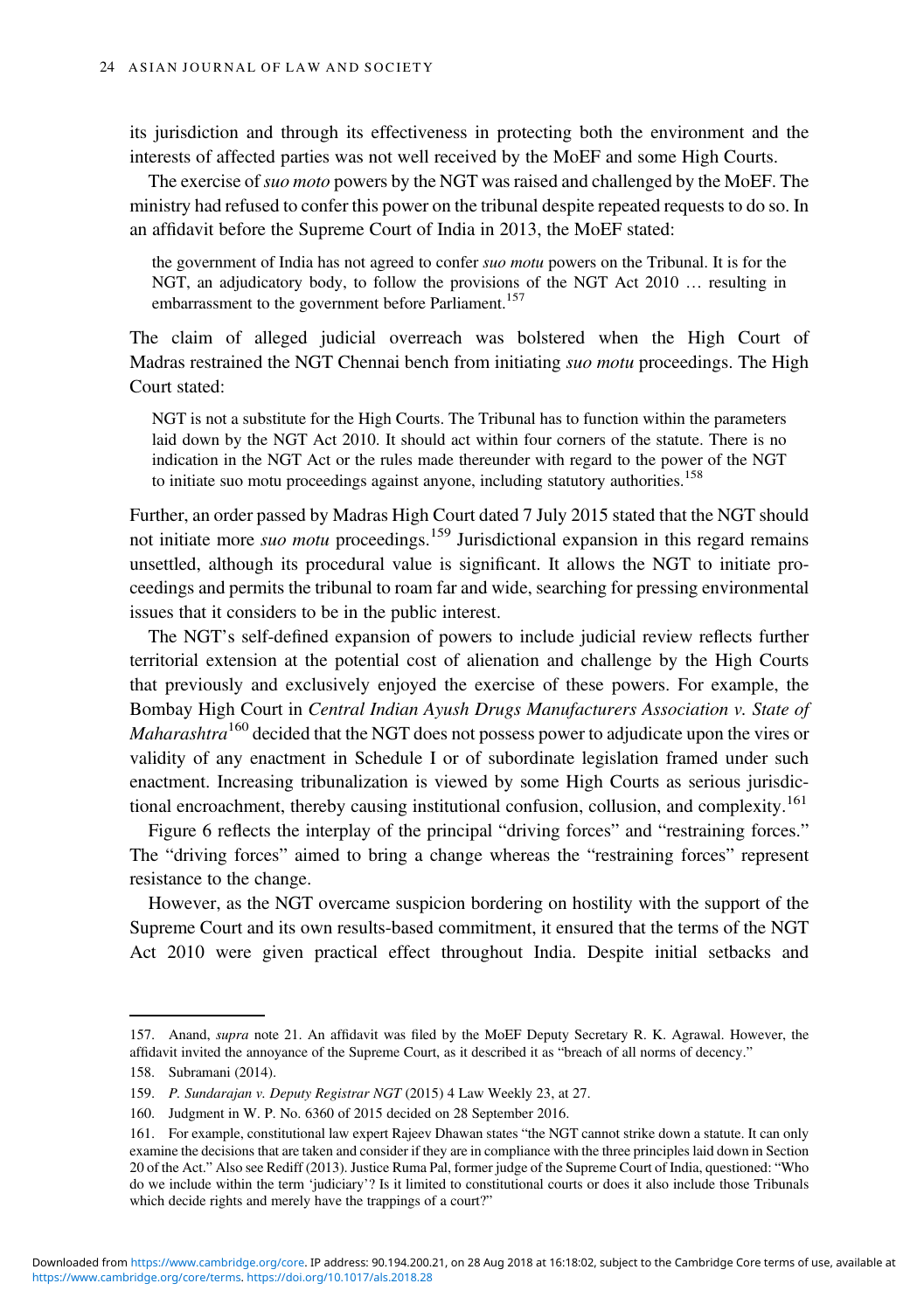<span id="page-24-0"></span>

Figure 6. Interplay between driving and restraining forces. Source: Author

continuing concerns from powerful agencies, the "driving forces" outweighed the "restraining forces," allowing the move to the next stage: refreeze.

# 3.3 Refreeze

Lewin and Schein's framework recognizes that refreezing is the final step in any change wherein "the new learning will not stabilize until it is reinforced by actual results."<sup>162</sup> Refreezing represents institutionalization of change wherein the "new learning" and behaviour become habitual, as it will "produce better results and be confirmed."<sup>163</sup> However, the refreeze stage may not be permanent and could lead to the restart of the "three-step model"; if it

does not produce better results, this information will be perceived as a disconfirming information … systems are, therefore, in perpetual flux, and the more dynamic the environment becomes, the more that may require an almost perpetual change and learning process.<sup>164</sup>

The refreeze stage for the NGT is both complex and contentious.

The institutionalization of the NGT and its reinforcement by actual results indicate that it had moved into the refreeze status. The manifestation of the actual results or outcome is witnessed at both the international and the national levels. Internationally, the NGT is considered as a framework for "the world's largest network of local environmental Tribunals, expected to increase citizen access to environmental justice."<sup>165</sup> Recently, the World Commission on Environmental Law and the Global Judicial Institute on the Environment expressed their great appreciation for the NGT, for its precedent-setting jurisprudence, as well as its international conferences over the several years that successfully brought together parliamentarians, judges, lawyers, scientists, academics, students, and other international and national delegates.<sup>166</sup>

At the national level, the practical testimony to "producing better results" is evidenced by the significant case growth in the NGT. [Figure 7](#page-25-0) illustrates this growth.

<sup>162.</sup> Schein, supra note 39, p. 311.

<sup>163.</sup> Ibid.

<sup>164.</sup> Ibid.

<sup>165.</sup> United Nations Development Programme [\(2014\)](#page-41-0), p. 13; See also the commendations, pp. 1–2 of this article.

<sup>166.</sup> iucn.org ([2018](#page-38-0)).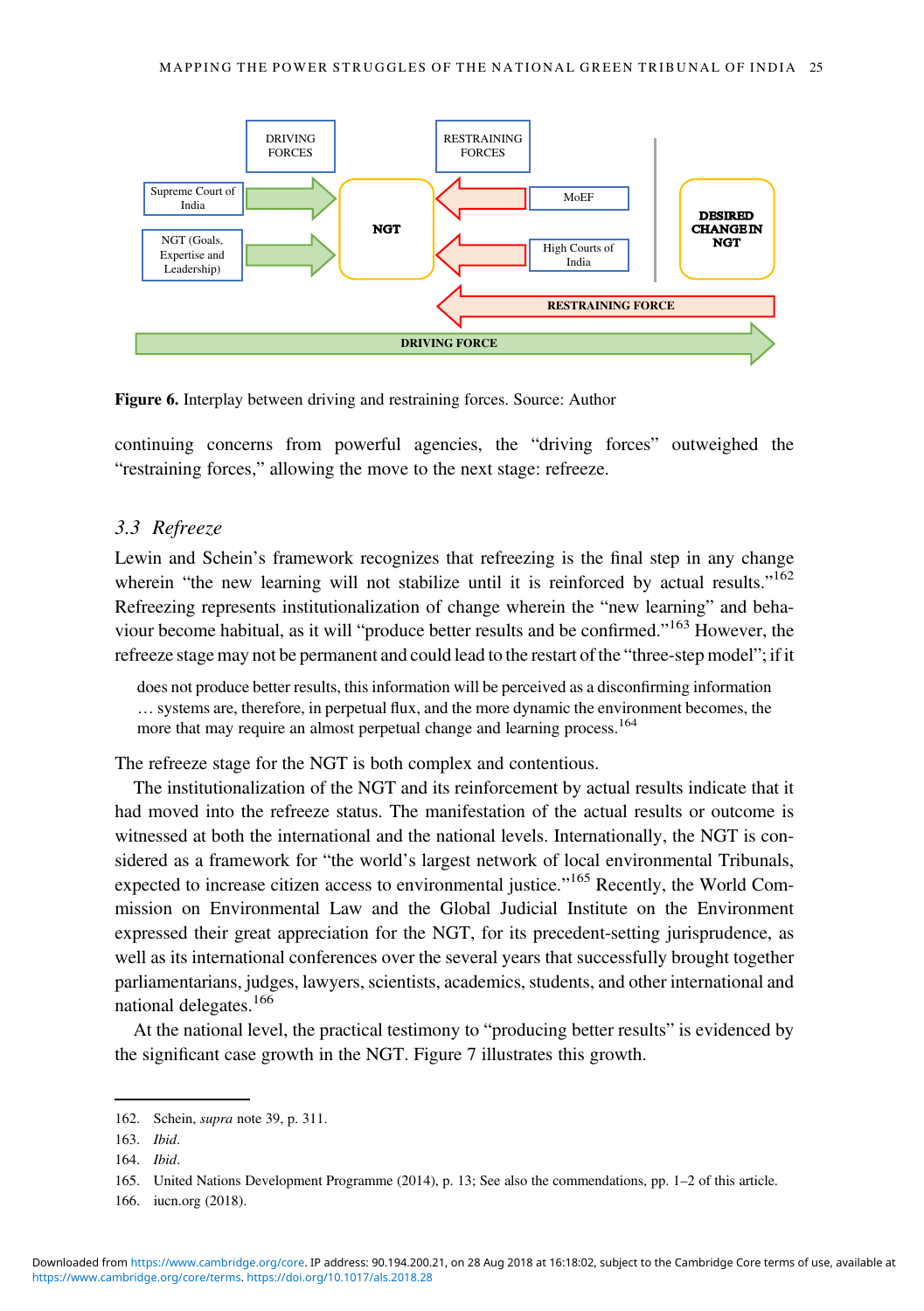<span id="page-25-0"></span>

Figure 7. Status of litigation in five NGT benches. Source: NGT website ([http://www.greenTribunal.](http://www.greenTribunal.gov.in/) [gov.in/](http://www.greenTribunal.gov.in/))

The NGT has found favour with the common man: "aggrieved person" seeking to access environmental justice. Figure 7 represents the status of NGT litigation from July 2011 to January 2018. The growing public awareness and the confidence in the NGT symbolize widespread credibility that promotes and supports environmental justice.

The performance indicator for actual and better results is further substantiated by the NGT producing judicially binding decisions that offer ecological, technological, and scientific resource knowledge. By reconfiguring its jurisdictional boundaries, its decisions through expansive rationale and innovative judgments go beyond the "courtroom door" with far-reaching social and economic impact. The legal lens has been expanded by the NGT decisions through either formulating policies or assisting state governments with the implementation of these policies, thereby adopting both a problem-solving and a policycreation approach.

A major innovation is the NGT's willingness to offer scientifically based structural planning and policies that respond creatively to weak, ineffective regulation or even the absence of regulation. The scientific experts apply constructive interpretation to expand the scope of rules and regulations if the activity is injurious to public health and environment. Such an interpretation serves the public interest in contrast to the private or individual interest. For example, in Asim Sarode v. Maharashtra Pollution Control Board, <sup>167</sup> the NGT identified the absence of notified standards for used-tyre disposal. Open tyre burning is toxic and mutagenic. Stock-piled used tyres can also be a health hazard, as they become breeding grounds for diseases and can catch fire. Accordingly, the NGT directed the regulatory agencies to urgently develop regulations dealing systematically with the issue based on the "life-cycle approach," considering the pollution potential, data on tyre generation, technology options, techno-economic viability, and the social implications based on the principles of sustainable development and the precautionary principle. Again, in Haat Supreme Wastech Limited v. State of Haryana, <sup>168</sup> the NGT expanded the scope of rules relating to bio-medical waste-treatment plants. The Bio-Medical Waste (Management and Handling) Rules 1998 are silent about whether the establishment and operation of a treatment plant require environmental clearance. Bio-medical waste, by its very nature, is hazardous. The tribunal directed that it is mandatory to obtain environmental clearance for the treatment plants. This requirement, when properly carried out, would help to ensure an

<sup>167.</sup> Judgment, 6 September 2014.

<sup>168.</sup> Judgment, 28 November 2013.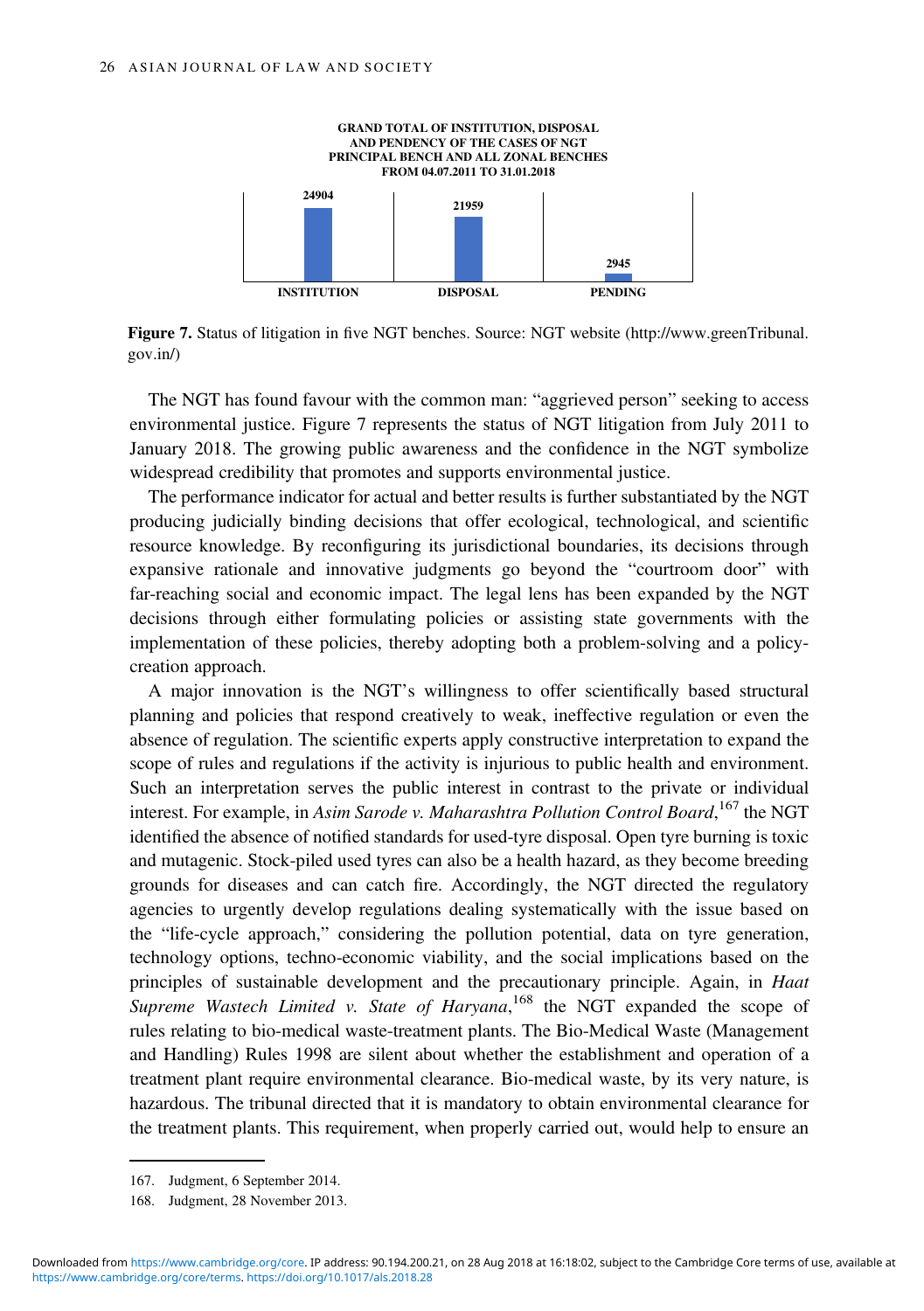appropriate analysis of the suitability of the location and its surroundings, the impact on public health, and a more stringent observation of parameters and standards by the project proponent.<sup>169</sup>

In addition, the NGT adopted an accountability-focused approach whereby a diverse set of actors including governmental and local authorities, companies, and multinational corporations were restrained in compromising human welfare and the ecology. Importantly, in its decisions, the NGT identified the MoEF and related regulatory agencies as demonstrating indifference, ultra vires, or negligence in the exercise of their responsibilities.<sup>170</sup> In *Jai Singh v. Union of India*,<sup>171</sup> the NGT identified failure of government and regulatory authorities in preventing and controlling pollution arising from illegal and unauthorized mining, transportation, and running of screening plants and stone crushers. The tribunal stated:

the activity must be brought within the control of legal and regulatory regime. The concerned authorities of the Government and Boards should not only realise their responsibility and statutory obligation but should ensure that there is no unregulated exploitation of the natural resources and degradation to the environment. Respondents, including the State Government, the Boards, MoEF and other concerned authorities have permitted such activity despite orders of the Hon'ble Supreme Court of India, the High Courts and the Tribunal. There is definite evidence on record to show that illegal mining has continued .... Merely denying the authenticity of the photos, videos and other documentary evidences on the pretext that they were doctored would not amount to discharge of the onus placed upon the respondents.<sup>172</sup>

Frequently, the MoEF has been subjected to severe criticism by the NGT for failing to observe its own procedural rules, such as the improper granting of licences without prior environment impact assessments (EIAs) being completed or appropriately conducted.<sup>173</sup> In India, there have been serious failures regarding cumulative environment impact assessment studies, rendering this crucial process meaningless. For example, in Krishi Vigyan Arogya Sanstha v. MoEF,  $^{174}$  the tribunal cancelled the grant of environmental clearance for a coalbased thermal-power project in the absence of a proper cumulative environmental impact assessment (CEIA). No scientific assessments were done in relation to expected excess cardiovascular and respiratory mortality, children's asthma, and respiratory dysfunction attributable to the exposure to the air pollutants from the plant, the impact on the water bodies and its impact on aquatic life, and the effect of nuclear radiation in and around the plant. In *Prafulla Samantray v. Union of India*<sup>175</sup> (the POSCO case), the issue before the NGT was

174. Judgment, 20 September 2011.

<sup>169.</sup> See also T. Muruganandam v. MoEF, Judgment, 11 November 2014; Samata v. Union of India, Judgment, 13 December 2013; M/S Ardent Steel Ltd v. Union of India, Judgment, 27 May 2014; Pathankot Welfare Association v. State of Punjab, Judgment, 25 November 2014.

<sup>170.</sup> Sarpanch, Grampanchayat Tiroda v. State of Maharashtra, Judgment, 12 September 2011; Jan Chetna v. MoEF, Judgment, 9 February 2012; Prafulla Samantray v. Union of India, Judgment, 30 March 2012; Adivasi Mazdoor Kisan Ekta Sangathan v. MoEF, Judgment, 20 April 2012; Osie Fernandes v. MoEF, Judgment, 30 May 2012; Rohit Choudhary v. Union of India, Judgment, 7 September 2012.

<sup>171.</sup> Judgment, 18 February 2016.

<sup>172.</sup> Ibid., para. 93.

<sup>173.</sup> Sreeranganathan K. P., Aranmula v. Union of India, Judgment, 28 May 2014; Prafulla Samantray v. Union of India, supra note 170; Rohit Choudhary v. Union of India, supra note 170; Samata v. Union of India NGT, supra note 169; Kalpavriksh v. Union of India, Judgment, 17 July 2014.

<sup>175.</sup> Prafulla Samantray v. Union of India, supra note 170.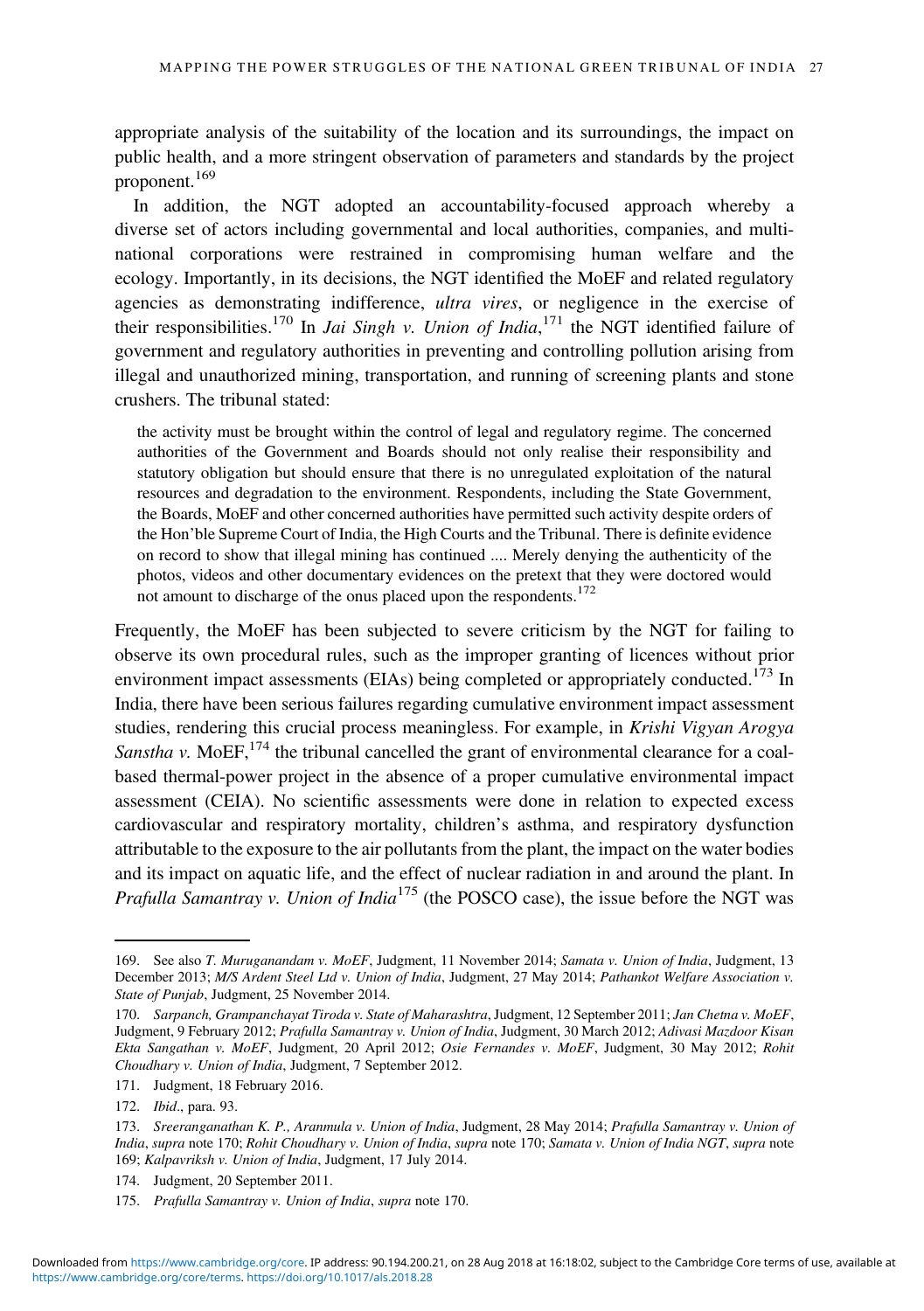opposition to the proposed POSCO project, involving the construction of an integrated steel plant with a service seaport at Paradip in the state of Orissa. The construction of the proposed plant and port threatened the area's unique biodiversity and anticipated the dislocation and displacement of the long-standing forest-dwelling communities. The NGT held no meticulous scientific study was undertaken, leaving lingering and threatening environmental and ecological doubts unanswered. Factors such as the siting of the project, present pollution levels, the impact on surrounding wetlands and mangroves and their biodiversity, risk assessment with respect to the proposed port project, the impact of source-of-water requirements under competing scenarios, and the evaluation of the zero-discharge proposal were not studied. The tribunal required a comprehensive and integrated EIA based on at least one full year of baseline data, especially considering the magnitude of the project and its likely impact on various environmental attributes in the ecologically sensitive area. The initial clearance was set aside as arbitrary and illegal and vitiated in the eyes of law.

The tribunal has been prepared to call senior civil servants to the court having heard often inappropriate or implausible explanations from the MoEF and related regulatory authorities' decisions including union and state governments. For example, the NGT stated:

Directions issued by us have not been complied. Though the counsel for MoEF submits that report has been filed which we notice, least we could say about that it is misleading and is not in terms of our direction. The affidavit as directed has not been filed. We direct presence of deponent in the affidavit, namely, Dr Sunamani Kereketta, Director, MoEF before the Tribunal on the next date of hearing.<sup>176</sup>

On occasions, senior civil servants have been told that they face a term of "state hospitality" (jail) for statements bordering on contempt.<sup>177</sup> Indeed, in Sudeip Shrivastava v. State of Chhattisgarh,<sup>178</sup> the tribunal took the bold, provocative step of criticizing the Minister of State for Environment and Forest and the MoEF for acting arbitrarily and ignoring relevant material issues that would have contributed to a holistic appraisal of the environmental problem.

The tribunal has on occasions reprimanded the regulatory authorities in the strongest language in open court. Such public criticism has done nothing to endear the tribunal to key agencies and ministerial officials unused to such embarrassing rebuke that exposes their inefficiency or indifference. For instance, in the Ganga pollution case,<sup>179</sup> the NGT stated "it is really unfortunate that the Ganges continues to be polluted. Why don't you [the state and federal governments] do something? You raise slogans [about cleaning the river] but do exactly opposite of that."<sup>180</sup>

In the Delhi air-pollution case,  $^{181}$  the NGT commented:

<sup>176.</sup> Economictimes.indiatimes ([2017b](#page-37-0)).

<sup>177.</sup> Ibid.

<sup>178.</sup> Judgment, 24 March 2014.

<sup>179.</sup> K. K. Singh v. National Ganga River Basin Authority, supra note 124.

<sup>180.</sup> BBC [\(2016\)](#page-36-0); also see Economictimes.indiatimes [\(2017a\)](#page-37-0). The NGT chastised the MoEF for not abiding by its directions on implementation of a notification on air-pollution emission standards and water consumption for coal-based thermal-power plants.

<sup>181.</sup> In 2014, a young lawyer and environmentalist, Vardhman Kaushik, led a petition (Vardhman Kaushik v. Union of India, Application 21 of 2014) before the Principal Bench of the NGT with a limited pleading to identify and curb the sources of rising air pollution in the National Capital Territory (NCT) of Delhi. The petition has escalated into one of the most important NGT cases. See Hindustan Times [\(2017\)](#page-38-0); Swachhindia ([2017](#page-41-0)).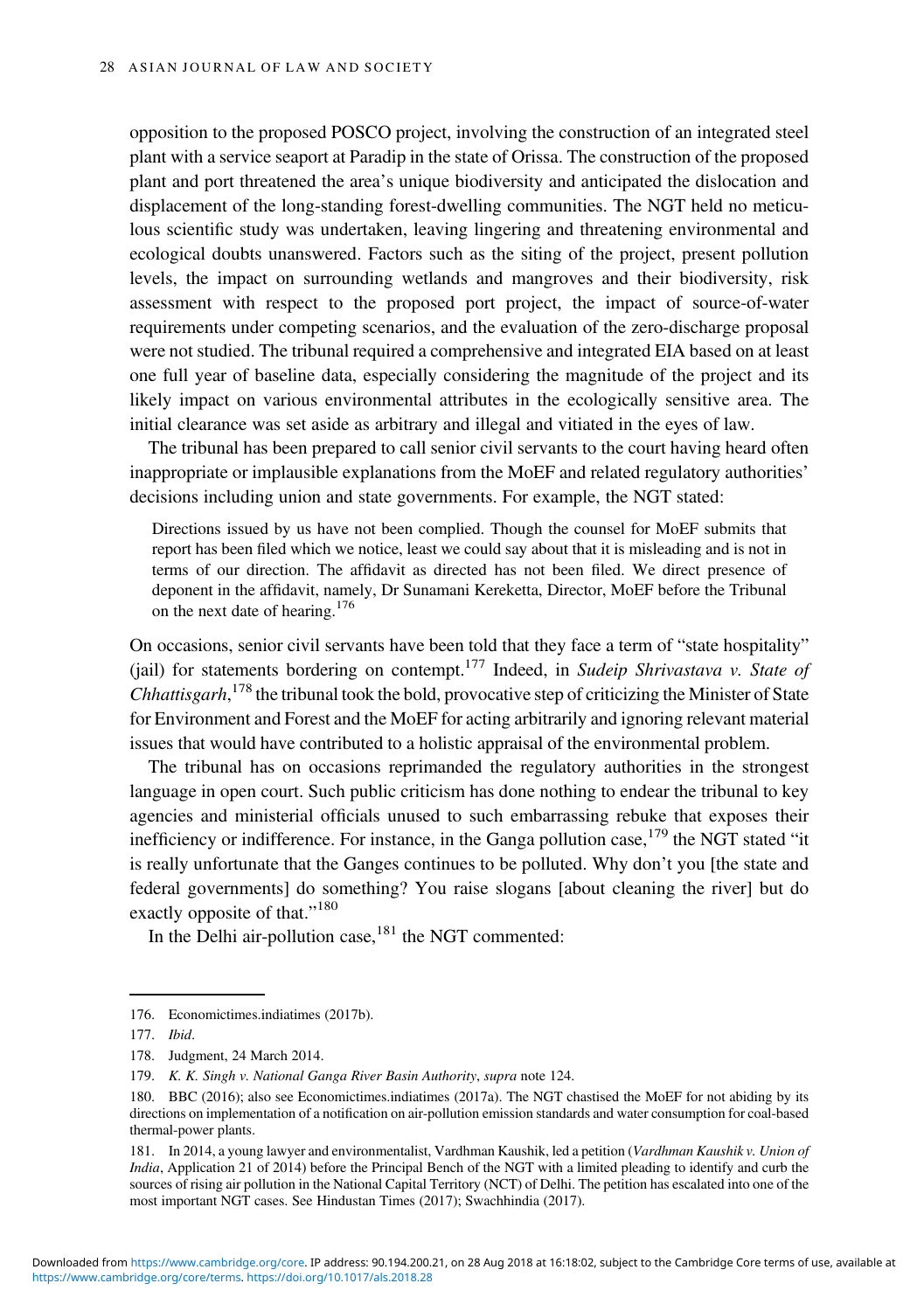every newspaper has been carrying headline that the air pollution [in Delhi] was going to be higher this week. Still you took no action .... Are people of Delhi supposed to bear this? In this country, it is a dream to have prescribed norms of air quality.

In the *Goa Foundation v. Union of India* case,  $^{182}$  the NGT critically observed:

The MoEF is the "most messy" Ministry, for its changing stance regarding protection of the Western Ghats .... Why can't it (MoEF) take a clear stand on whether it wants to keep the Gadgil report or not? If it can't then we will have to call the MoEF secretary in person to clear the matter …. Despite our specific directions, MoEF has failed to file an appropriate affidavit. A vague affidavit has been presented before the Tribunal today.183

Gill's study documents that regulatory agencies (comprising the MoEF, state government, local authorities, and pollution-control boards) constituted 942 defendants (83.4%) of 1,130 reported judgments between 2011 and 2015.<sup>184</sup> The MoEF was the defendant in 284 cases  $(25.1\%)$ ; state government appeared as the defendant in 341 cases  $(30.2\%)$ ; a local authority was listed in 78 cases (6.9%); and pollution-control boards in 239 cases (21.2%). The data suggest a repeated failure on the part of regulatory authorities to undertake their statutory environmental protection duties and social responsibilities regarding environmental matters. The regulatory agencies dealing with environmental matters have been unable to deliver, according to an official enquiry, due to:

a knee-jerk attitude in governance, flabby decision-making processes, ad hoc and piecemeal environmental governance practices …. The institutional failures include lack of enforcement, flawed regulatory regime, poor management of resources, inadequate use of technology; absence of a credible, effective enforcement machinery; governance constraints in management; policy gaps; disincentives to environmental conservation, and so on.<sup>185</sup>

The failure of central and state agencies to follow due process has been a regular and major cause of complaint from aggrieved persons who seek redress from the NGT. The tribunal has proved stubbornly determined and successful in enforcing the environmental regulations. Its case-law demonstrated its ability and willingness to require transparency and accountability that ultimately constitute the building blocks of good governance and environmental democracy.

#### 3.3.1 Thawing and Restart Process

However, the institutionalization of the NGT in the refreeze stage has importantly triggered a subsequent thawing or renewal process. The external "restraining forces" slowly and steadily have become sufficiently powerful to destabilize the NGT and set in motion a fresh change. These volatile forces are gaining momentum by creating situations whereby field-level changes become inevitable, and hence the restart of the process. Again, the "restraining forces" include political and economic interests, policy and legislative interventions, and regulatory agencies, particularly the MoEF.

<sup>182.</sup> Judgment, 18 July 2013. A case was led by two NGOs: Goa Foundation and the Peaceful Society, Goa. They sought directions requiring the state government to take steps for the conservation and protection of another World Heritage Site, the Western Ghats, as requested by the high-powered panel, the Western Ghats Ecology Expert Panel (WGEEP). The Western Ghats are a treasure trove of biological diversity and are recognized as a global "hotspot of biodiversity."

<sup>183.</sup> Ghosal [\(2014\)](#page-37-0); Aggarwal [\(2014\)](#page-36-0).

<sup>184.</sup> Gill, supra note 17, pp. 196–7.

<sup>185.</sup> High-Level Committee on Forest and Environment Related Laws [\(2014\)](#page-38-0), pp. 8, 22.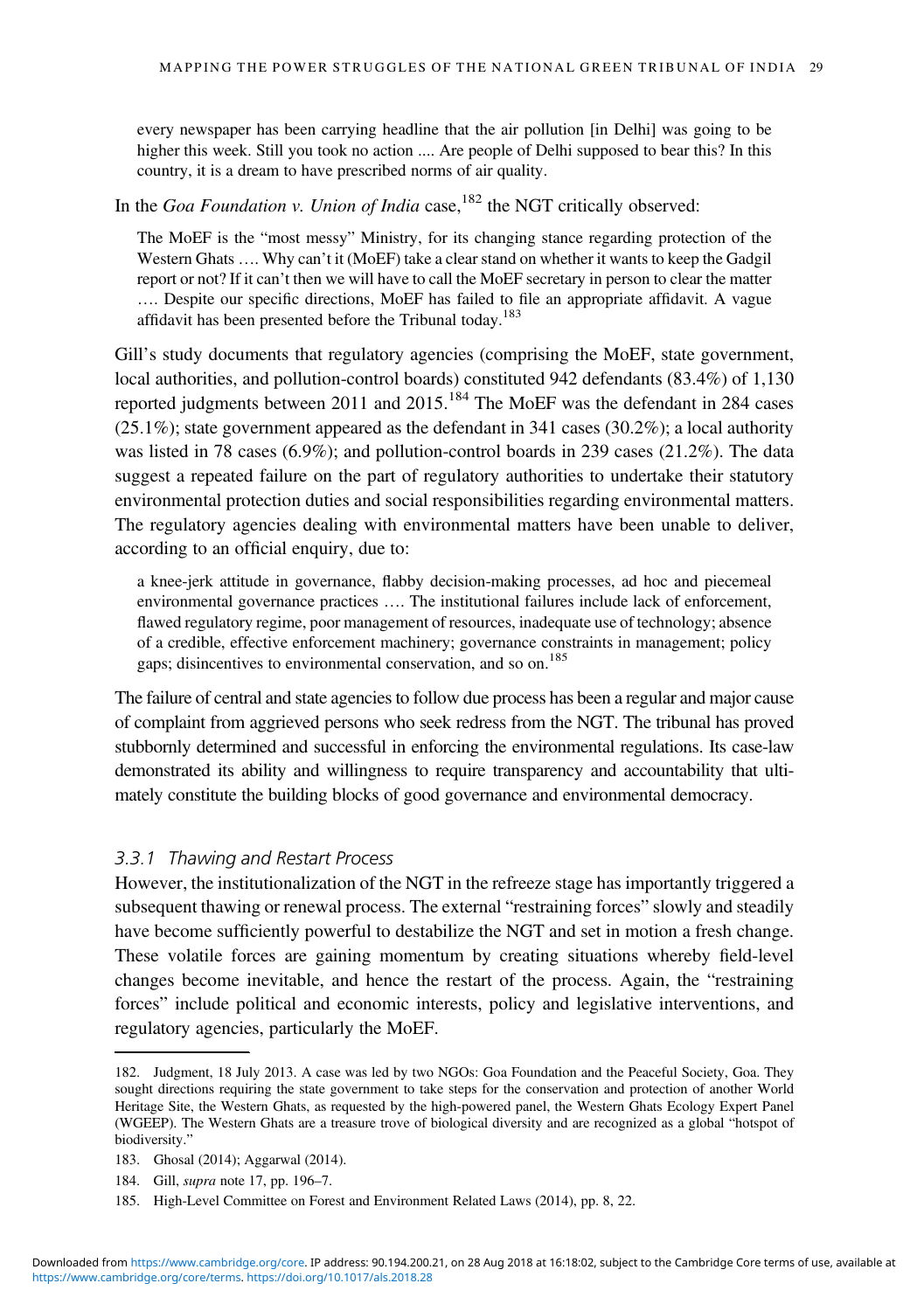Economic interests and the national growth agenda are powerful "restraining forces" impacting upon the NGT. The current national economic strategy has assumed heightened significance under the leadership of India's prime minister, Narendra Modi. He is known for his ability to drive change and his commitment to accelerate sustainable growth in India. Prime Minister Modi, at the February 2018 World Sustainable Development Summit, emphasized the current environmental problems being faced by the developing nations and the need for a development process that is inclusive and sustainable, resulting in benefit to all stakeholders:186

This summit is a reinforcement of India's commitment to a sustainable planet, for ourselves and for future generations. As a nation, we are proud of our long history and tradition of harmonious coexistence between man and nature. Respect for nature is an integral part of our value system. Our traditional practices contribute to a sustainable lifestyle. Our goal is to be able to live up to our ancient texts which say, "Keep pure For the Earth is our Mother and we are her children." India has always believed in making the benefits of good governance reach everyone. Our mission of "Sabka Saath Sabka Vikas" is an extension of this philosophy. Through this philosophy, we are ensuring that some of our most deprived areas experience social and economic progress on par with others.<sup>187</sup>

Nevertheless, Modi is also known as a pro-business, market-oriented reformer who aims to double the Indian economy in the next seven years. Modi claims "India would have a \$5 trillion economy by 2025."<sup>188</sup> Modi's efforts in building India's global appeal for investors by introducing an "ease of doing business" strategy has yielded returns. India rose 30 places to 100 in the World Bank's Ease of Doing Business global rankings and was named as one of the top ten countries in reforming its business environment.<sup>189</sup>

Notwithstanding these ambitious commitments, the reality within India remains disturbing. There continues to exist a failure gap between the public statements of Prime Minister Modi and their application in practice by his "agents," being the relevant ministries, regulatory agencies, and civil servants. An illustration of unfettered economic promotion occurred in May 2016, when the then Minister of Environment and Forests, Prakash Javadekar, stated his ministry granted environmental clearance (EC) to 2,000 projects in 190 days for ease of doing business. The minister stated environment clearances are given without compromising stringent pollution norms.<sup>190</sup> However, evidence suggests that regulatory environmental laws and procedures were ignored or short-circuited in the race for economic returns. Errors include failure to provide mandatory documentation, inadequate stakeholder participation, and deliberate concealment or submission of false or misleading information for the EC process. A study by the Centre for

<sup>186.</sup> Narendra Modi ([2018](#page-40-0)); also see Indian Express ([2015](#page-38-0)). At the 2015 UN General Assembly Sustainable Development Summit, Prime Minister Modi stated "addressing the needs of 1.3 billion poor people in the world is not merely a question of their survival and dignity or our moral responsibility. It is a vital necessity for ensuring a peaceful, sustainable, and just world. Our attack on poverty today includes expanded conventional schemes of development, but we have also launched a new era of inclusion and empowerment, turning distant dreams into immediate possibilities .... We are focusing on the basics: housing, power, water and sanitation for all—important not just for welfare, but also human dignity .... We are making our farms more productive and better connected to markets; and, farmers less vulnerable to the whims of nature . . . Nations have a national responsibility for sustainable development."

<sup>187.</sup> Ibid.; also see Modi [\(2015\)](#page-39-0), wherein he argues for a low-carbon economy to achieve a clean and green India, thereby mitigating the menace of climate change and improving the environment. It should be based on a collective partnership between people, businesses, the scientific community, the government, and NGOs.

<sup>188.</sup> Financial Times [\(2018\)](#page-37-0).

<sup>189.</sup> World Bank Report [\(2017\)](#page-41-0), pp. 4, 7.

<sup>190.</sup> More [\(2016\)](#page-39-0).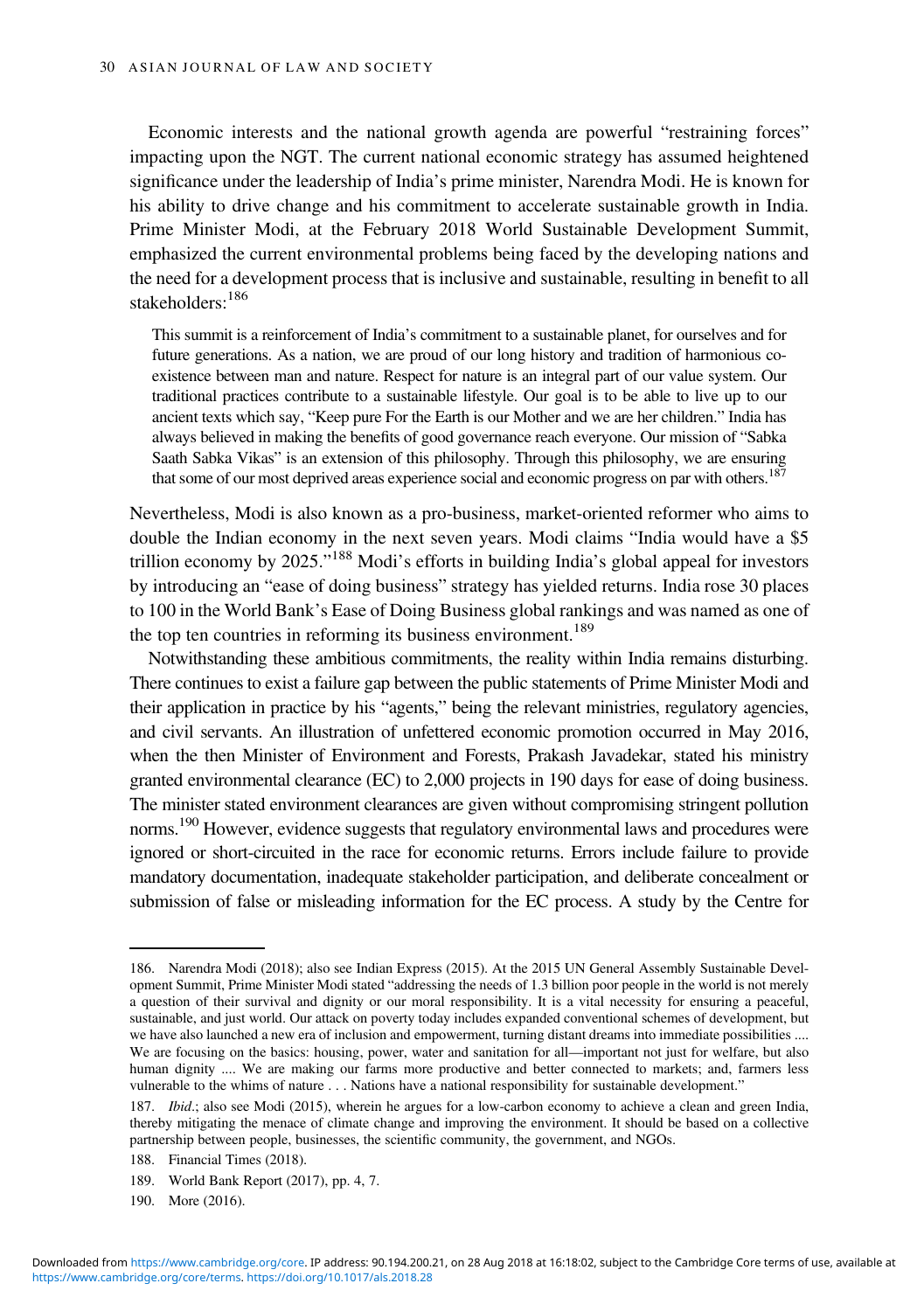Science and Environment, a Delhi-based research and advocacy organization, stated that, between June 2014 and April 2015, 103 mining projects and 54 infrastructure projects were granted ECs. The coal-mining sector was a special beneficiary, as projects were allowed in critically polluted areas via a diluted public-hearing requirement.<sup>191</sup> The data showed that projects were being cleared and processes were made so convoluted that they stopped working to protect the environment. The report stated:

overall trend suggests that green clearances have been made faster through incremental changes "easing" the clearance process. However, there is no evidence that the quality of EIA reports has improved or enforcement on the ground *have* become more effective.<sup>192</sup>

In 2016, the Comptroller and Auditor-General of India published a Performance Audit on Environmental Clearance and Post Clearance Monitoring Report (CAG Report).<sup>193</sup> Out of 216 projects that had been granted ECs between 2011 and July 2015, the report stated:

In 25% cases, the Environment Impact Assessment reports did not comply with Terms of Reference and in 23% cases they did not comply with the generic structure of the report. Cumulative impact studies before preparing the Environment Impact Assessment reports were not made a mandatory requirement, thus the impact of a number of projects in a region on the ecosystem was not known. Ministry had not followed due process in issue of Office Memoranda and the Office Memoranda so issued had the effect of diluting the provisions of original notification.194

Environment regulations are being diluted to promote the ease of doing business and pursue an economic development model. The present government drafted controversial legislative proposals and took decisions that accommodate corporate interest and manipulate and subvert laws and safeguards that protect the rights of the tribal poor and the marginalized. These include the new National Forest Policy that allows the corporate sector to grow, harvest, and sell trees on government-owned forest lands, explicitly banned under the existing National Forest Policy  $1988^{195}$ ; reducing tribal rights over forest land in favour of industries without securing the prior consent of Gram Sabha or village council<sup>196</sup>; allowing 16 new thermalpower plants in 2017 to come up in violation of the air-pollution norms. More than 300 old fossil-fuel-based power plants will also continue to violate pollution norms until at least 2020 with the government's approval.<sup>197</sup>

The NGT has consistently maintained its base position that it is not opposed to economic development. Nevertheless, it has been equally consistent that economic development is subject to the statutory rules and regulations passed to accommodate growth within the legal framework of sustainable development. The tribunal has been steadfast in its restraining decisions that identify processes that seek to fast-track development programmes by ignoring environmental protection rules. For example, in the Society for Protection of Environment and Biodiversity v. Union of India,  $198$  the NGT quashed the December 2016 notification

<sup>191.</sup> Cseindia [\(2016\)](#page-37-0).

<sup>192.</sup> Sinha & Mehta ([2017](#page-41-0)), p. 2, emphasis added.

<sup>193.</sup> Ministry of Environment, Forest and Climate Change ([2016\)](#page-39-0).

<sup>194.</sup> Ibid., paras 2(5), 2(6), 2(7).

<sup>195.</sup> Shrivastava [\(2018a](#page-41-0)).

<sup>196.</sup> Shrivastava [\(2018b\)](#page-41-0).

<sup>197.</sup> Shrivastava, supra note 195.

<sup>198.</sup> Judgment, 8 November 2017.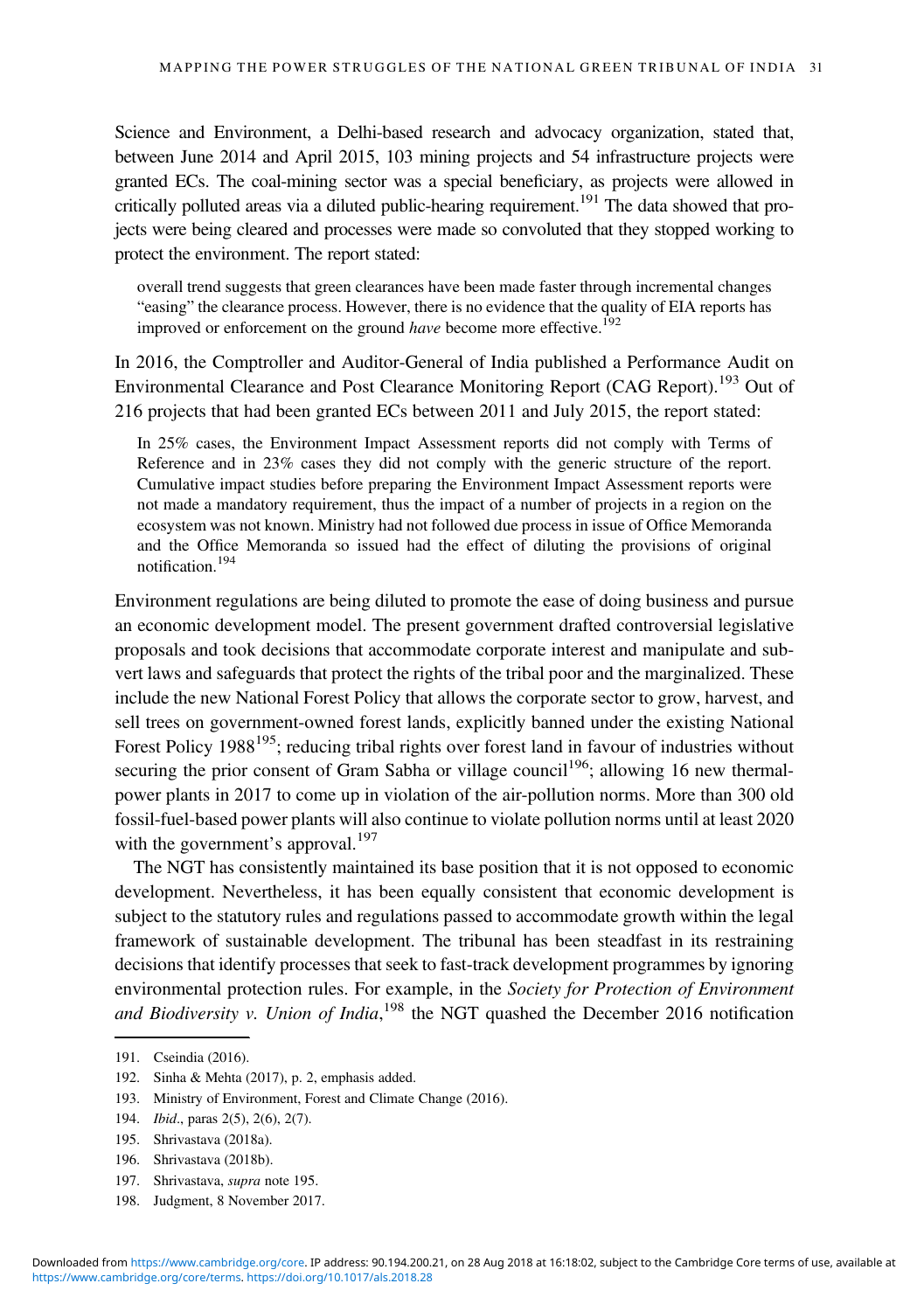issued by the MoEF whereby substantive provisions of EIA Notification 2006 that require prior EC for building and construction activities were diluted. According to the NGT, the 2016 notification was *ultra vires*, as it permitted construction of buildings and apartments without complying with the environmental norms. The tribunal held that the magnitude of the environmental footprint would be immense and unregulated building and construction activity would cause considerable environmental damage. In a strongly worded judgment, the NGT observed:

The MoEF&CC has failed to produce any study, literature, evaluation of the reason for taking such a retrograde decision …. The said amendment notification is only a ploy to circumvent the provisions of environmental assessment under the EIA Notification, 2006 in the name of "ease of doing responsible business" and there is no mechanism laid down under the amendment notification for evaluation, assessment or monitoring of the environment impact of the building and construction activity. The construction industry consumes enormous resources and has a significant energy footprint; the sector emits 22% of India's total annual carbon-dioxide emission .... The MoEF&CC has failed to fulfil its statutory responsibilities.<sup>199</sup>

Similarly, in *Paryawaran Sanrakshan Sangarsh Samiti Lippa v. Union of India*,<sup>200</sup> the NGT was left with a "deep sense of foreboding and serious anxiety on the future of the State and its progeny"<sup>201</sup> in the context of the proposed number of hydropower projects in the state of Himachal Pradesh and their subsequent ecological impacts. The NGT recognized the rights of villagers to be consulted concerning the construction of the Kashang Integrated Hydroelectric Project.<sup>202</sup> The tribunal directed the MoEF and state government to ensure that, prior to the forest clearance for the project, the proposal is placed before a Gram Sabha of villages in the Kinnaur district of the state of Himachal Pradesh.<sup>203</sup> The decision of the regulatory authorities failed to meet the statutory requirement to seek consent from forestdwelling tribals and other communities under the Forest Rights Act 2006.

These cases demonstrate that the Indian government and associated authorities failed to enforce the environment norms for the "ease of doing business." Further, India opposed the international guidelines that require free or uninfluenced consent of tribal communities for commercially using their traditional knowledge at the global biodiversity negotiations in Cancun, Mexico.<sup>204</sup>

The vulnerability felt by the MoEF as the result of the activity and willingness of the NGT to publicly criticize the ministry resulted in a practical response with the establishment by the MoEF of the High-Level Committee (HLC) in 2014 to review forest- and environmentrelated laws. T. S. R. Subramanium was appointed as the chairperson.<sup>205</sup> Its terms of

<sup>199.</sup> Ibid., paras 17, 18, 23.

<sup>200.</sup> Judgment, 4 May 2016.

<sup>201.</sup> Ibid., para. 16.

<sup>202.</sup> The construction of the 130-megawatt Kashang Integrated Hydro Electric Project involved the acquisition of forest land, thereby affecting the forest cover, valuable pine trees, and jeopardizing the livelihood of the community. See generally the Scheduled Tribes and Other Traditional Forest Dwellers (Recognition of Forest Rights) Act 2006 and condition 16 of the "In Principle" forest clearance.

<sup>203.</sup> See also Orissa Mining Corporation v. MoEF, 18 April 2013. The Supreme Court directed that the smallest units of local governance use their powers and take a decision on whether the Vedanta Group's USD 1.7 billion bauxitemining project in Odisha's Niyamgiri Hills should go forward. The decision validated the Gram Sabha's power under the Scheduled Tribes and Other Traditional Forest Dwellers (Recognition of Forest Rights) Act 2006.

<sup>204.</sup> Shrivastava [\(2016\)](#page-41-0).

<sup>205.</sup> High-Level Committee on Forest and Environment Related Laws, *supra* note 185.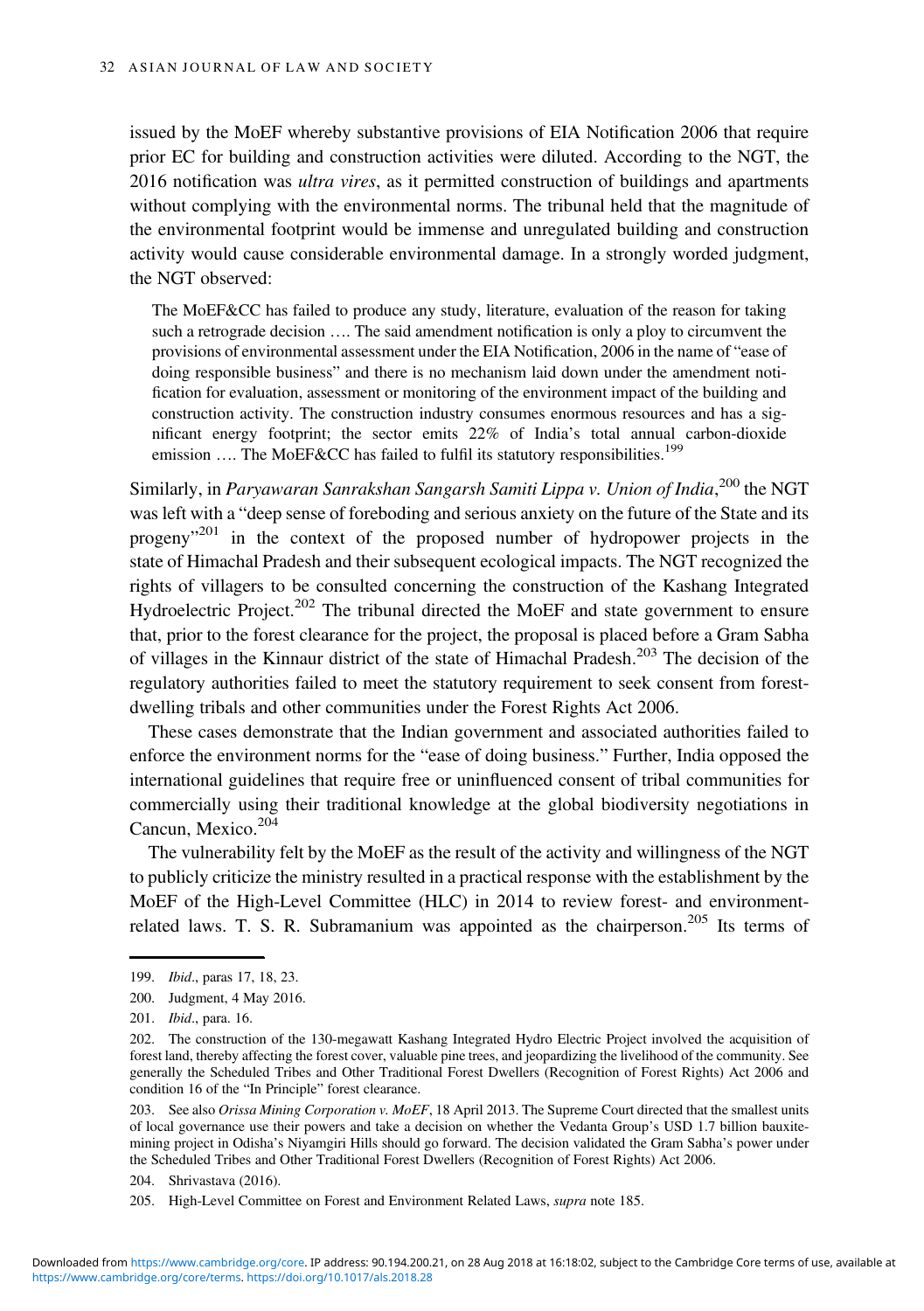reference were to assess the status and implementation of each of the key six Acts<sup>206</sup> vis-à-vis the objectives, examining related various court orders and judicial pronouncements, and recommending and drafting proposed amendments to these Acts. Importantly, what was absent from the HLC's terms of reference was the authority to review the NGT Act. Nevertheless, the HLC exceeded its mandate and made recommendations that, if implemented, would have severely restricted the operational effectiveness of the NGT by the creation of extra decision-making institutional institutions: district environmental courts and an Appellate Board.

The HLC recommended the establishment of special environmental courts in every district and a new "umbrella" law—the Environmental Laws (Management) Act (ELMA). The ELMA provided for the creation of two institutions—the National Environmental Management Authority (NEMA) at central level and the State Environment Management Authority (SEMA) at state level—as full-time processing and EC and monitoring agencies.<sup>207</sup> ELMA was also to be provided with an Appellate Board against the decisions of NEMA or SEMA or the MoEF in respect of project clearance, prescribing a three-month time limit for disposal of appeals. The decisions of the government, NEMA, or SEMA under this proposed law would not be questionable before nor enquired into by any court or tribunal either via *suo moto* or at anyone's behest on any ground.<sup>208</sup> The jurisdiction of the NGT was to be limited to entertaining applications by parties aggrieved by the decisions in appeals under NEMA or SEMA for review on grounds permissible and subject to limitations applicable to judicial review of administrative actions by the High Courts and the Supreme Court of India.<sup>209</sup>

The HLC report was completed within three months and submitted to the government on 18 November 2014. It was subsequently considered by the Parliamentary Standing Committee on Science and Technology, Environment and Forests. The committee submitted its findings on 3 July 2015. The committee did not accept the HLC report because the period of three months allotted to the HLC for reviewing the six environmental Acts was considered too short and there was no cogent reason for rushing the report without comprehensive, meaningful, and wider consultations with all stakeholders.<sup>210</sup> A careful reading of the text further suggests that the committee was supportive of the existing environmental judicial framework, particularly the NGT, and that it should not be disturbed. The Parliamentary Committee stated:

Some of the essential recommendations of the HLC have been doubted and would result in an unacceptable dilution of the existing legal and policy architecture established to protect our environment. Further, an impression should not be created that a Committee whose constitution and jurisdiction are itself in doubt, has been used to tinker with the established law and policy. Should the government wish to consider specific areas of environmental policy afresh, it may consider appointing another Committee by following established procedures and comprising of acclaimed experts.<sup>211</sup>

211. Ibid.

<sup>206.</sup> Environment (Protection) Act 1986, supra note 109; Forest (Conservation) Act 1980; Wildlife (Protection) Act 1972; Water (Prevention and Control of Pollution) Act 1974; Air (Prevention and Control of Pollution) Act 1981; and Indian Forest Act 1927.

<sup>207.</sup> High-Level Committee on Forest and Environment Related Laws, *supra* note 185, pp. 62, 63, 68–71.

<sup>208.</sup> Ibid., p. 75.

<sup>209.</sup> Ibid.

<sup>210.</sup> Parliamentary Standing Committee on Science and Technology, Environment and Forests (2015), p. 9.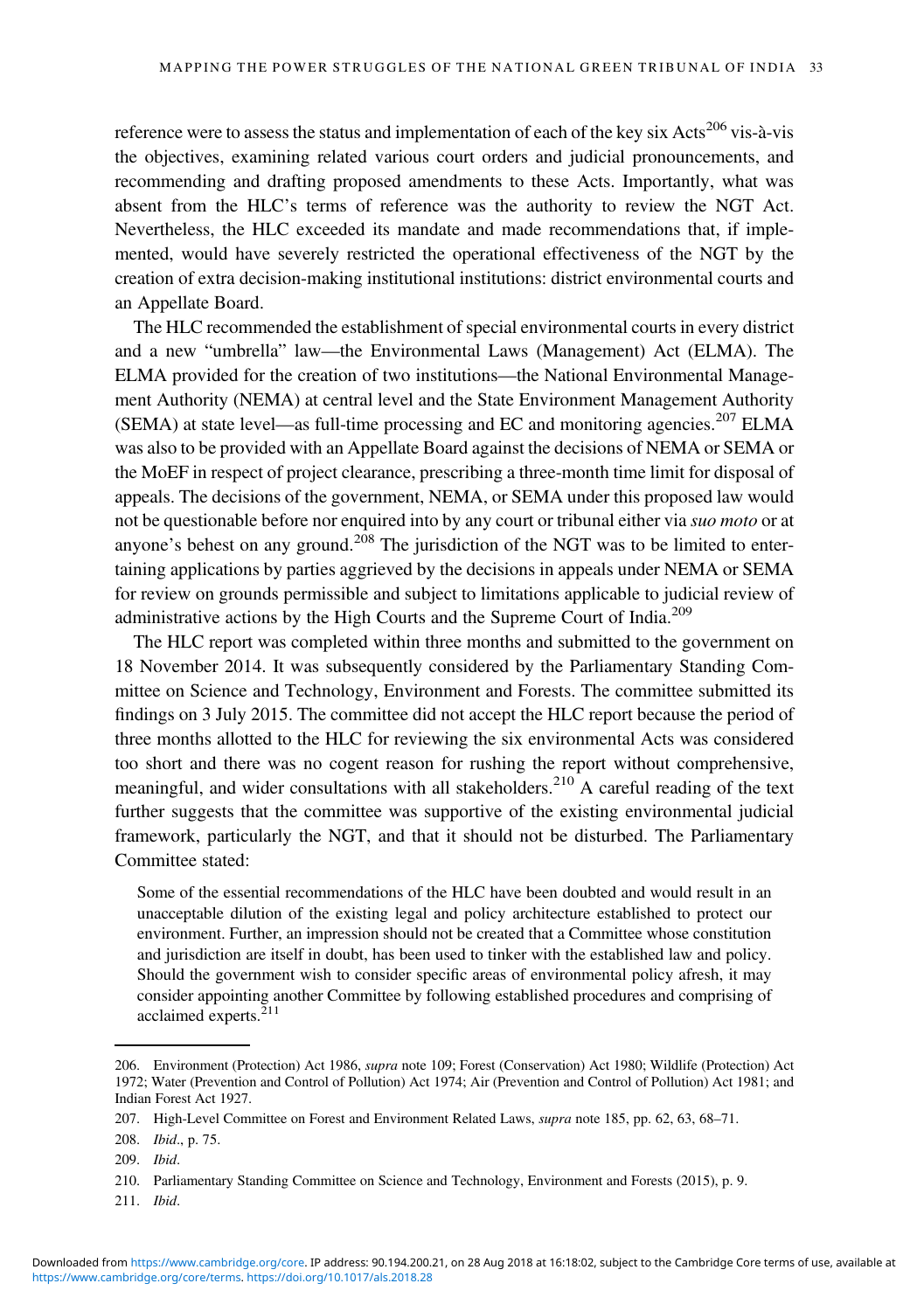The amendment to the Finance Act 2017 is another recent effort to curb and dilute the powers of the NGT through legislative intervention. The Department of Revenue, Ministry of Finance vide notification dated 1 June 2017, in exercise of its powers under section 184 of the Finance Act 2017, notified the Tribunal, Appellate Tribunal and other Authorities (Qualifications, Experience and other Conditions of Service of Members) Rules, 2017 (new rules). The new rules give unbridled power to the central government to provide for the appointment, term of office, salaries and allowances, registration, removal, and other terms and conditions of service of the chairpersons and members of the tribunal including the NGT. For instance, the new rules have altered the terms of the NGT Act 2010 by allowing a nonjudicial member to be the chairperson of the tribunal. Section 5 of the NGT Act 2010 states that the chairperson of the NGT must have been a judge of the Supreme Court or a Chief Justice of a High Court. As per the new rules, a person can be appointed as a chairperson of the NGT if he is, or has been, or is qualified to be a judge of Supreme Court; or is, or has been, Chief Justice of a High Court; or has, for a period of not less than three years, held office as a judicial or expert member or is a person of ability, integrity, and standing, and having special knowledge of, and professional experience of, not less than 25 years in law, including five years of practical experience in the field of environment and forests. The qualifications to become an expert or judicial member at the NGT are also diluted, while giving greater bureaucratic control over the selection procedure. $2^{12}$ 

These new rules are designed to create systemic changes that undermine the system of institutional checks and balances and potentially create a conflict of interests. In Union of India v. R. Gandhi,<sup>213</sup> the Supreme Court held:

Impartiality, independence, fairness and reasonableness in decision making are the hallmarks of Judiciary. If "Impartiality" is the soul of Judiciary, "Independence" is the life blood of Judiciary. Without independence, impartiality cannot thrive. Independence is not the freedom for Judges to do what they like. It is the independence of judicial thought. It is the freedom from interference and pressures which provides the judicial atmosphere where he can work with absolute commitment to the cause of justice and constitutional values …. If Tribunals are to be vested with judicial power hitherto vested in or exercised by courts, such Tribunals should possess the independence, security and capacity associated with courts.<sup>214</sup>

The new rules invited criticism from green activists, who called the provisions "draconian" and "the death knell for NGT and all other Tribunals in the country" and stated:

The new qualifications have serious consequences and huge implications for the quality of leadership as well as independence of the NGT ... the NGT will not have the administrative as well as functional autonomy and will be "under" the control of the very Ministry [MoEF] whose decisions they are required to adjudicate upon.<sup>215</sup>

The changes threaten to cripple the independence of the NGT. The new rules were challenged in the Supreme Court by former environment minister Jairam Ramesh because they violate the doctrine of separation of powers and suffer from issues of excessive delegation to

<sup>212.</sup> Dutta ([2017](#page-37-0)).

<sup>213. (2010) 6</sup> S.C.R 857.

<sup>214.</sup> Ibid., pp. 907–8.

<sup>215.</sup> Aggarwal ([2017](#page-36-0)); Dutta, supra note 212; Venkatasubramanian ([2017](#page-41-0)).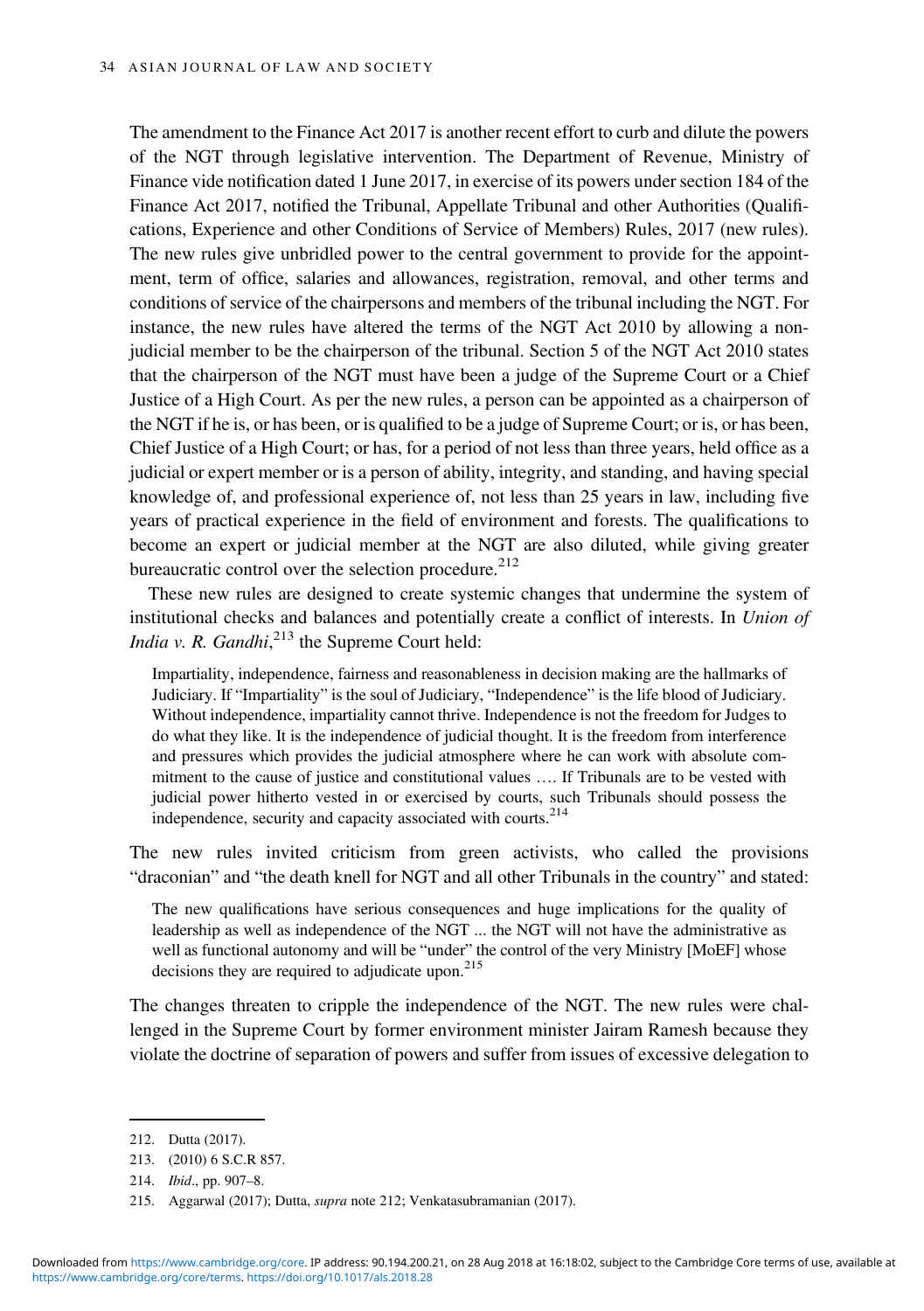the central government.<sup>216</sup> Consequently, the Supreme Court in February 2018 stayed the provisions of the Finance Act 2017 that amended the rules of appointment to the tribunals, including the NGT. The court directed that the "terms and conditions of service of members of the National Green Tribunal shall be governed by the provisions of the National Green Tribunal Act, 2010."<sup>217</sup> The interim stay order by the Supreme Court protected the NGT, as it ensures that the appointment and selection process to the NGT remains free from executive influence and ensures parliamentary scrutiny.

In addition, the recent development of non-filling bench membership, reluctance to authorize appropriate staff, infrastructure, and resource support by the MoEF bears testimony to the fact that the government wants to restrict the activities of the NGT. Seventy percent of the bench positions are currently vacant.<sup>218</sup> This is a systematic way of dismantling the institution. The NGT Act 2010 states that the minimum number of full-time judicial and expert members will not be less than ten, with a maximum of 20. At present, the NGT has five bench members (three judicial and two technical experts) for the principal bench in Delhi. On 28 March 2018, the Supreme Court appointed Justice Jawad Rahim as the Acting Chairperson of the NGT because of the petition filed by the NGT Bar Association.<sup>219</sup> The regional benches (Bhopal, Chennai, Pune and Kolkata) have no bench members and thus are dormant. The Supreme Court sought an explanation from the central government about the non-filling of vacancies in the NGT. Shocked by the crisis, the Delhi High Court recently asked the centre whether it "planned to wind up the NGT?"<sup>220</sup> Instead of filling the vacant positions, the MoEF on 1 December 2017 issued a notification empowering the NGT chairperson to constitute single-member benches.<sup>221</sup> The Supreme Court, as a driving force, on 31 January 2018, held the ministry's notification approving the constitution of NGT single-judge benches to be *ultra vires* the NGT Act  $2010.<sup>222</sup>$ 

Nevertheless, there is evidence of strong "restraining forces" seeking to destabilize the NGT, as illustrated in [Figure 8.](#page-35-0)

Currently, there exists a turf war between various interests and institutions (NGT, MoEF, associated regulatory authorities) involved in environmental regulation and environmental jurisprudence. The refreezing stage is witnessing the "restraining forces" outweighing the "driving forces." As presented by Lewin and Schein, the equilibrium is lost and the NGT's power and effectiveness are being challenged by the oppositional, negative force field. Consequently, unfreezing of the NGT has commenced.

<sup>216.</sup> Livemint ([2017](#page-39-0)).

<sup>217.</sup> Basu ([2018](#page-36-0)).

<sup>218.</sup> Sahu [\(2018\)](#page-40-0). Justice Swatanter Kumar, the dynamic Chairperson NGT, retired on 19 December 2017; he was succeeded by acting Chairperson Justice U. D. Salvi, who retired on 13 February 2018. The Chennai bench became inoperative from 3 January 2018. No judgment has been passed by the Kolkata bench since 16 November 2016. The Pune bench has not had an expert member since the retirement of Dr Ajay Deshpande in May 2017.

<sup>219.</sup> Indian Express [\(2018a](#page-38-0)).

<sup>220.</sup> Nair [\(2017\)](#page-39-0).

<sup>221.</sup> Amendment to the National Green Tribunal (Practices and Procedure) Rules, 2011, which states that, in exceptional circumstances, the chairperson may constitute a single-member bench. See Ashok ([2017](#page-36-0)).

<sup>222.</sup> Indian Express [\(2018b\)](#page-38-0).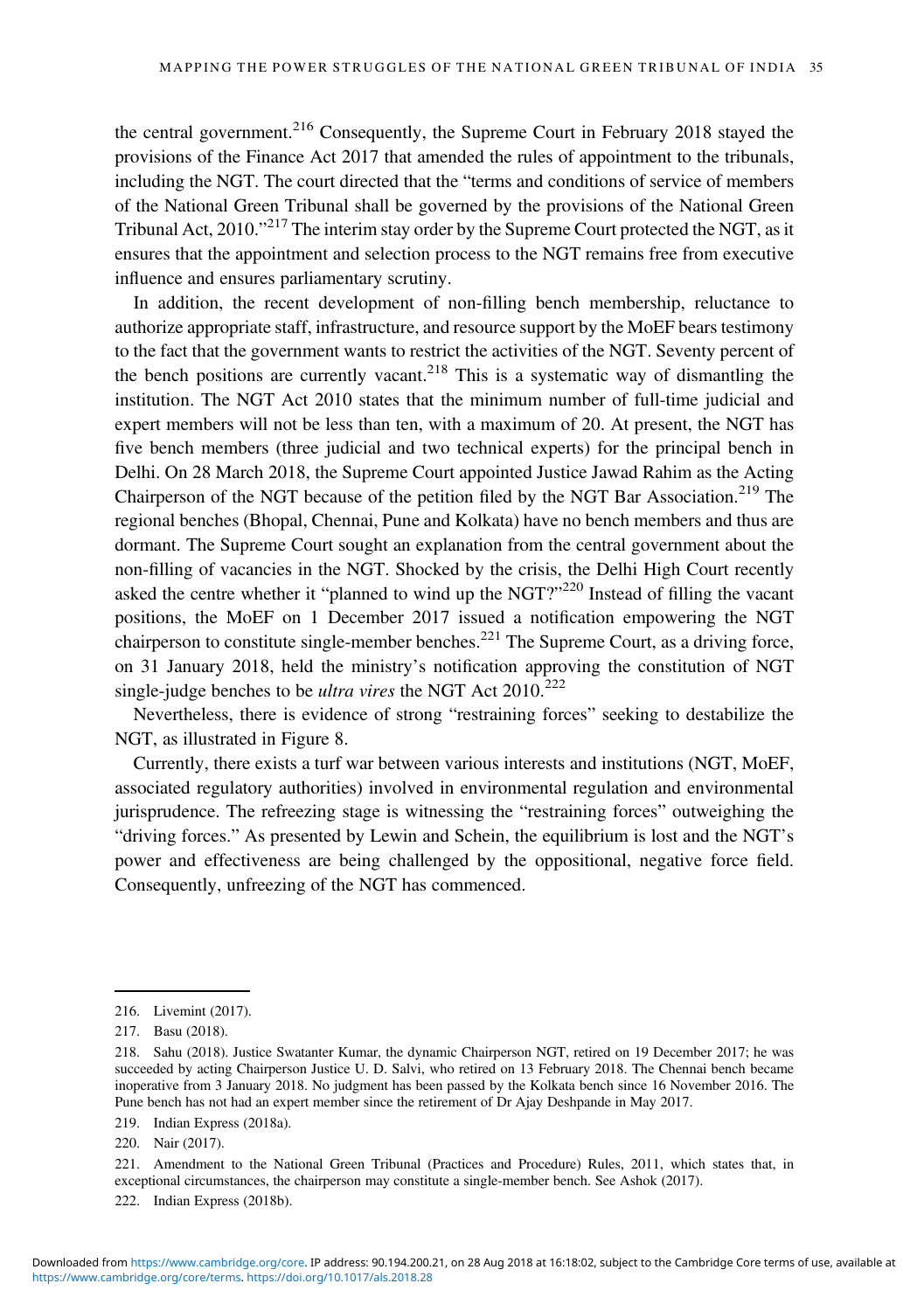<span id="page-35-0"></span>

Figure 8. Current dominant restraining forces. Source: Author

# 4. CONCLUSION

Lewin believed that there is nothing so practical as a good theory.<sup>223</sup> This article has laid out Lewin's organizational change theory as supported and enhanced by Schein. Thereafter, it is applied chronologically to the establishment and growth of the NGT. By identifying the reasons and actions of the principal actors and interests involved in the dynamic rise and decline of the tribunal, there emerges a holistic explanation that provides a further example of the insightfulness of Lewin's work. Simply offering a record of events without investigating and analyzing the story behind the happening is misleading and would reflect a doctrinal approach unsuitable for the pages of this Journal.

Speaking truth to power can be perilous, as the NGT judges, chairman, lawyers, and litigants have discovered. The creation of a tribunal that seeks to change the face of environmental jurisprudence by providing access to justice for all has created a powerful group of "restraining forces." The MoEF, state governments, and various environmental statutory bodies and their officers are unaccustomed to being questioned in a probing, informed, and systematic manner or have their decisions scathingly challenged or overturned in a public forum. Previously, these authorities enjoyed both an official and an unofficial decisionmaking licence power directly associated with various expert committees, boards, and officials, as well as the minister. The result was often arbitrary approval of projects without undertaking the proper environmental and social-impact assessments and disturbingly often in violation of pertinent laws and rules. Additionally, some High Courts along with the MoEF went so far as to challenge the authority of the tribunal to exercise *suo moto* and judicial review powers. The tribunal's constant position of decisions based on the principle of sustainable development and the enforcement of the rules upholding the protection of the environment has proven to be embarrassing to those committed to a fast-track economic development strategy.

History can be repetitious. The demise of the NEAA offers a salutary case lesson.<sup>224</sup> Constituted by statute in 1997, albeit with limited powers, the government failed to fill the vacancies of chair and deputy chairpersons between 2000 and 2010, stating an inability to

<sup>223.</sup> Lewin, supra note 32, p. 421.

<sup>224.</sup> Vimal Bhai v. Union of India High Court of Delhi, supra note 83; NGT Act 2010, supra note 84.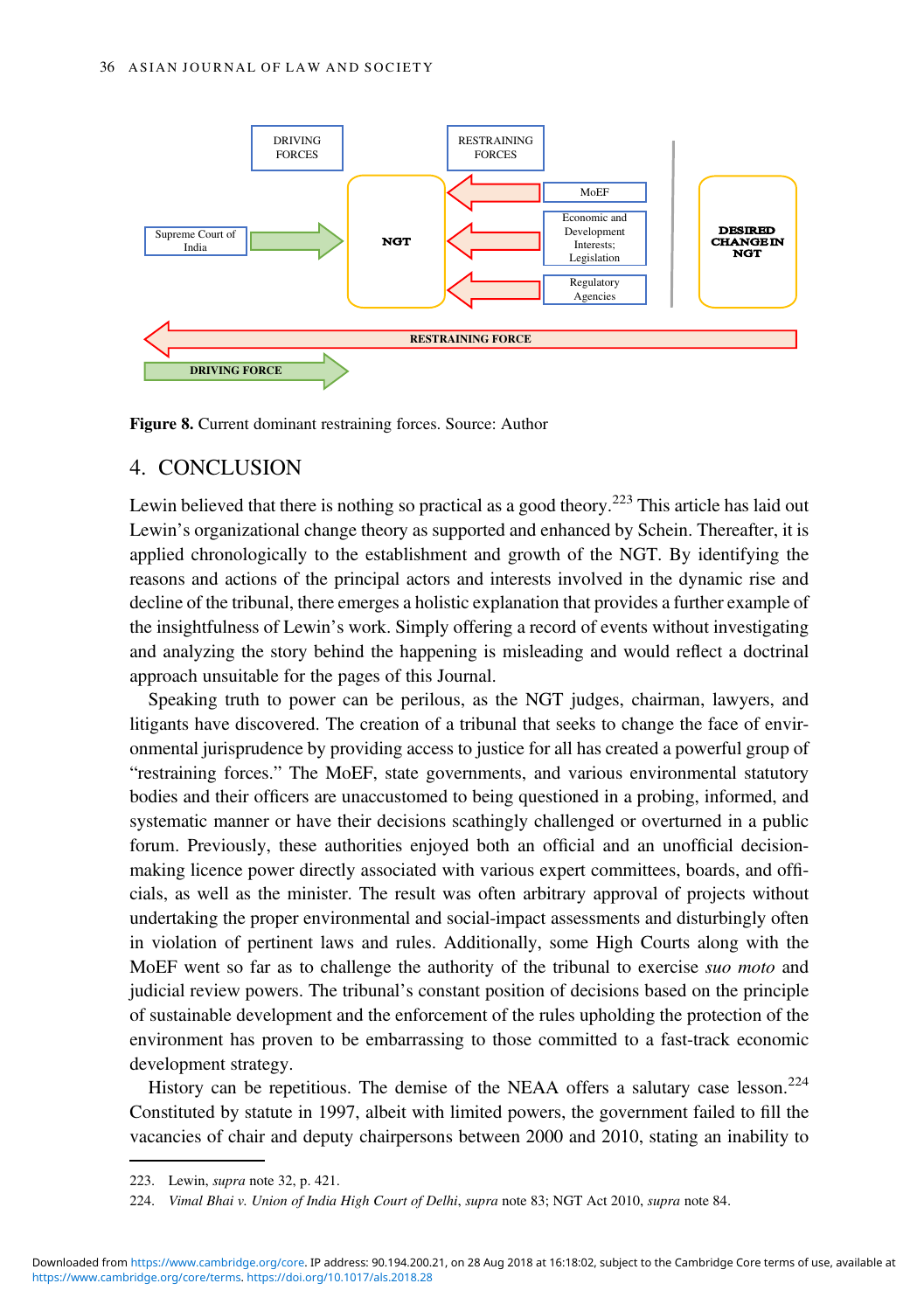<span id="page-36-0"></span>identify suitably qualified people. The Act was repealed by the NGT Act 2010. Given the current and alarming number of vacancies on the NGT benches resulting in the *de facto* operational closure of the regional benches, could there be a similar fate planned for the NGT: death by 1000 cuts?

Today, the NGT stands at a crossroads. Without the replacement of qualified bench members and the formal renewal of support from key actors who constitute the "restraining forces," the tribunal may fall into the Thucydides trap: a victim of its own success.

#### REFERENCES

- Aggarwal, Mayank (2014) "NGT Flays Government for Ambiguity over Safety of Western Ghats," http://www.dnaindia.com/india/report-ngt-fl[ays-government-for-ambiguity-over-safety-of-wes](http://www.dnaindia.com/india/report-ngt-flays-government-for-ambiguity-over-safety-of-western-ghats-2013665)[tern-ghats-2013665](http://www.dnaindia.com/india/report-ngt-flays-government-for-ambiguity-over-safety-of-western-ghats-2013665) (accessed 17 December 2017).
- Aggarwal, Mayank (2017) "Green Activists Oppose Finance Act 2017, Say It Curtails NGT's Independence," [https://www.livemint.com/Politics/X4R0eZMQ5R6i5SlW0oGjoL/Green-activists](https://www.livemint.com/Politics/X4R0eZMQ5R6i5SlW0oGjoL/Green-activists-oppose-Finance-Act-2017-say-it-curtails-NGT.html)[oppose-Finance-Act-2017-say-it-curtails-NGT.html](https://www.livemint.com/Politics/X4R0eZMQ5R6i5SlW0oGjoL/Green-activists-oppose-Finance-Act-2017-say-it-curtails-NGT.html) (accessed 12 February 2018).
- Ahmady, G. A., M. Mehrpour, & A. Nikooravesh (2016) "Organizational Structure." 230 Procedia: Social and Behavioural Sciences 455–62.
- Allen, Jennifer M., & Rajeev Sawhney (2018) Administration and Management in Criminal Justice: A Service Quality Approach, Thousand Oaks, CA: SAGE Publications.
- Anand, Utkarsh (2013) "SC Fumes as MoEF Says NGT Causing Govt Embarrassment," [http://archive.](http://archive.indianexpress.com/news/sc-fumes-as-moef-says-ngt-causing-govt-embarrassment/1168479/) [indianexpress.com/news/sc-fumes-as-moef-says-ngt-causing-govt-embarrassment/1168479/](http://archive.indianexpress.com/news/sc-fumes-as-moef-says-ngt-causing-govt-embarrassment/1168479/) (accessed 16 September 2017).
- Ashok, Sowmiya (2017) "Centre Passes Notification, Allows NGT to Form One-member Benches," [http://indianexpress.com/article/india/centre-passes-noti](http://indianexpress.com/article/india/centre-passes-notification-allows-ngt-to-form-one-member-benches-4968206/)fication-allows-ngt-to-form-one-member[benches-4968206/](http://indianexpress.com/article/india/centre-passes-notification-allows-ngt-to-form-one-member-benches-4968206/) (accessed 7 January 2018).
- Asian Development Bank (2012) "Environmental Governance and the Courts in Asia," Brief 1, Law and Policy Reform.
- Asian Development Bank (2015) "Fourth ASEAN Chief Justices' Roundtable on Environment: Role of the Judiciary in Environmental Protection," Roundtable Proceedings: Asian Development Bank.
- Balogun, Julia, & V. H. Hailey (2004) Exploring Strategic Change, London: Prentice Hall.
- Barzelay, M. (2002) "Origins of the New Public Management: An International View from Public Administration/Political Science," in K. McLaughlin, S. P. Osborne & E. Ferlie, eds., New Public Management: Current Trends and Future Prospects, London: Routledge, 15–33.
- Basu, Jayanta (2018) "SC Breather for Green Tribunals," [https://www.telegraphindia.com/india/sc](https://www.telegraphindia.com/india/sc-breather-for-green-tribunals-207982)[breather-for-green-tribunals-207982](https://www.telegraphindia.com/india/sc-breather-for-green-tribunals-207982) (accessed 22 April 2018).
- Baulcomb, J. S. (2003) "Management of Change through Force Field Analysis." 11 Journal of Nursing Management 275–80.
- BBC (2016) "India Environment Watchdog Anger over Ganges Pollution," [http://www.bbc.co.uk/](http://www.bbc.�co.uk/news/world-asia-india-35359089) [news/world-asia-india-35359089](http://www.bbc.�co.uk/news/world-asia-india-35359089) (accessed 20 November 2017).
- Bhurban Declaration (2012) "A Common Vision on Environment for the South Asian Judiciaries," [http://cmsdata.iucn.org/downloads/pk\\_bhurban\\_declaration\\_2012\\_\\_20120410\\_.pdf](http://cmsdata.iucn.org/downloads/pk_bhurban_declaration_2012__20120410_.pdf) (accessed 14 September 2017).
- Bozak, Marylin G. (2003) "Using Lewin's Force Field Analysis in Implementing a Nursing Information System." 21 CIM: Computers, Informatics, Nursing 80–5.
- Brunsson, Nils (1989) The Organization of Hypocrisy: Talk, Decision and Actions in Organizations, Chichester: John Wiley & Sons.
- Burnes, Bernad (2004) "Kurt Lewin and the Planned Approach to Change: A Re-appraisal." 41 Journal of Management Studies 977–1002.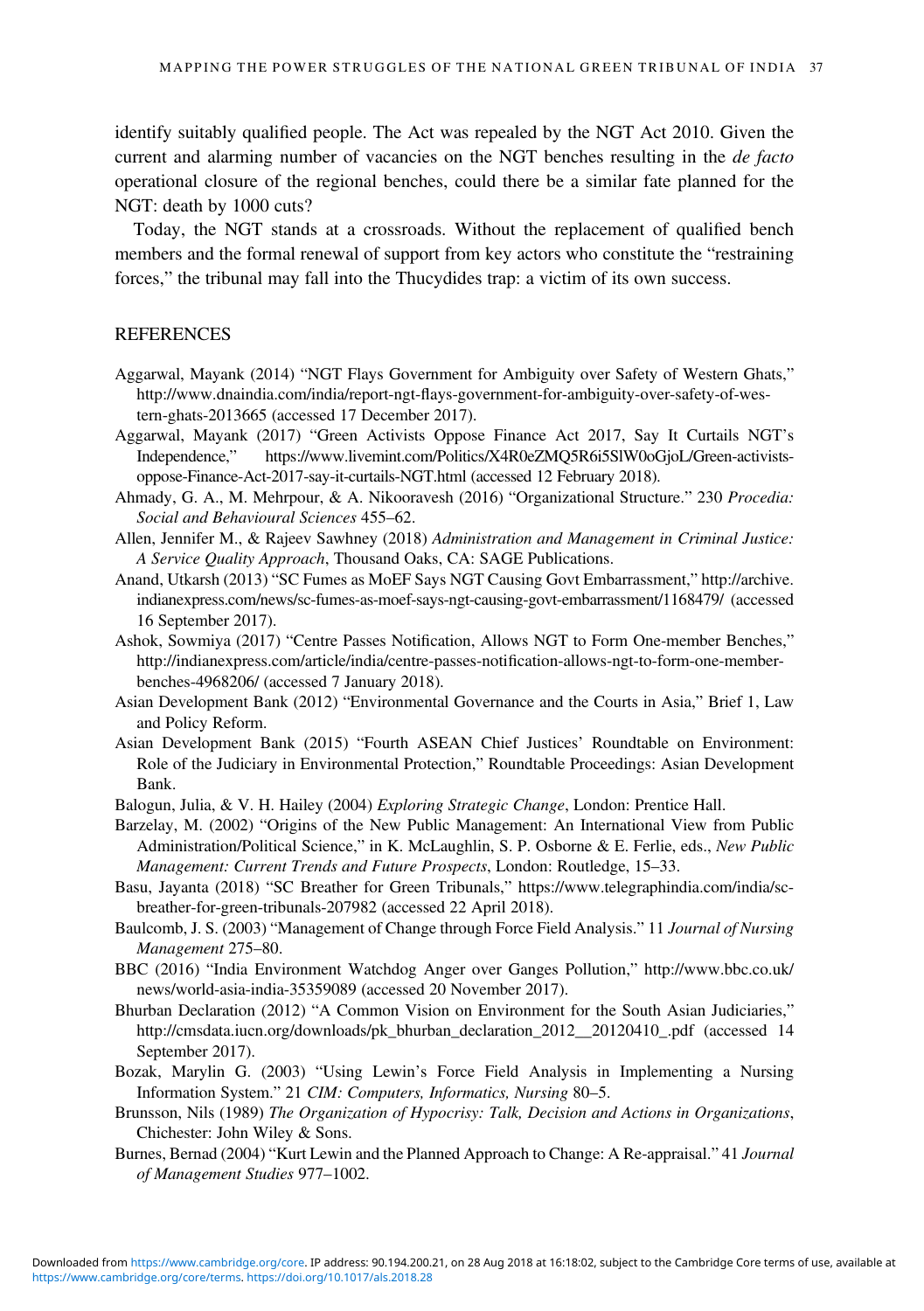- <span id="page-37-0"></span>Burnes, Bernard (2009) Managing Change: A Strategic Approach to Organisational Dynamics, Harlow: Prentice Hall.
- Burnes, Bernad, & B. Cooke (2013) "Kurt Lewin's Field Theory: A Review and Re-evaluation." 15 International Journal of Management Reviews 408–25.
- By, R. Todnem (2005) "Organisational Change Management: A Critical Review." 5 Journal of Change Management 369–80.
- Carnall, Colin A. (2003) Managing Change in Organizations, Harlow: Prentice Hall.
- Carnwath, L. Robert (2017) "Judging the Environment—Back to Basics." 29 Environmental Law and Management 64–71.
- Cartwright, Dorwin (1952) "Foreword," in D. Cartwright, ed., Field Theory in Social Science: Selected Theoretical Papers by Kurt Lewin, London: Social Science Paperbacks, vii–xv.
- Child, John (2005) Organization: Contemporary Principles and Practice, Oxford: Blackwell.
- Chowdhary, Yukti (2014) "Tribunal on Trial," [http://www.downtoearth.org.in/coverage/tribunal-on](http://www.downtoearth.org.in/coverage/tribunal-on-trial-47400)[trial-47400](http://www.downtoearth.org.in/coverage/tribunal-on-trial-47400) (accessed 11 October 2016).
- Christensen, Tom, Per Laegrid, Paul G. Roness, & Kjell Arne Rovik (2008) Organization Theory and the Public Sector: Instrument, Culture and Myth, London: Routledge.
- Clegg, Stewart R., M. Kornberger, & T. Pitsis (2005) Managing and Organisations: An Introduction to Theory and Practice, London: SAGE.
- Cseindia (2016) "NDA's Environmental Clearance Record Not Significantly Different from UPAs' Centre for Science and Environment," [http://www.cseindia.org/content/ nda%E2%80%99s-envir](http://www.cseindia.org/content/ nda%E2%80%99s-environmental-clearance-record-not-signi cantly-different-upa%E2 %80%99s-says-analysis-cse)[onmental-clearance-record-not-signi cantly-different-upa%E2 %80%99s-says-analysis-cse](http://www.cseindia.org/content/ nda%E2%80%99s-environmental-clearance-record-not-signi cantly-different-upa%E2 %80%99s-says-analysis-cse) (accessed 10 December 2017).
- Cummings, Stephen, T. Bridgman, & Brown Kenneth G. (2016) "Unfreezing Change as Three Steps: Rethinking Kurt Lewin's Legacy for Change Management." 69 Human Relations 33–60.
- Desai, Bharat H., & Balraj Sandhu (2010) "On the Quest for Green Courts in India." 3 Journal of Court Innovation 79–110.
- Domas, M. Hantke (2017) "Book Review—Environmental Justice in India: The National Green Tribunal." 6 Transnational Environmental Law 557–60.
- Downtoearth.org (2014) "The NGT Must Have Suo Motu Powers," [http://www.downtoearth.org.in/](http://www.downtoearth.org.in/interviews/ngt-must-have-suo-motu-powers-47542) [interviews/ngt-must-have-suo-motu-powers-47542](http://www.downtoearth.org.in/interviews/ngt-must-have-suo-motu-powers-47542) (accessed 15 July 2016).
- Dutta, Ritwick (2015) "India's Green Tribunal Takes on Major Environmental Abuses," [https://elaw.](https://elaw.org/indias-green-tribunal-takes-major-environmental-abuses) [org/indias-green-tribunal-takes-major-environmental-abuses](https://elaw.org/indias-green-tribunal-takes-major-environmental-abuses) (accessed 10 June 2016).
- Dutta, Ritwick (2017) "How the Finance Act 2017 Cripples National Green Tribunal (NGT)," [http://](http://www.livelaw.in/finance-act-2017-cripples-national-green-tribunalngt/) www.livelaw.in/fi[nance-act-2017-cripples-national-green-tribunalngt/](http://www.livelaw.in/finance-act-2017-cripples-national-green-tribunalngt/) (accessed 10 January 2018).
- Economictimes.indiatimes (2017a) "NGT Raps MoEF Over Emission Standards for Thermal Power Plants," [https://economictimes.indiatimes.com/news/politics-and-nation/ngt-raps-moef-over-emis](https://economictimes.indiatimes.com/news/politics-and-nation/ngt-raps-moef-over-emission-standards-for-thermal-power-plants/articleshow/60813505.cms)[sion-standards-for-thermal-power-plants/articleshow/60813505.cms](https://economictimes.indiatimes.com/news/politics-and-nation/ngt-raps-moef-over-emission-standards-for-thermal-power-plants/articleshow/60813505.cms) (accessed 21 February 2018).
- Economictimes.indiatimes (2017b) "Why Contempt Should Not Be Initiated Against Delhi Govt, DJB: NGT," [https://economictimes.indiatimes.com/news/politics-and-nation/why-contempt-should-not](https://economictimes.indiatimes.com/news/politics-and-nation/why-contempt-should-not-be-initiated-agnst-delhi-govt-djb-ngt/articleshow/61185784.cms)[be-initiated-agnst-delhi-govt-djb-ngt/articleshow/61185784.cms](https://economictimes.indiatimes.com/news/politics-and-nation/why-contempt-should-not-be-initiated-agnst-delhi-govt-djb-ngt/articleshow/61185784.cms) (accessed 13 January 2018).
- Faure, Michael G., & A. V. Raja (2010) "Effectiveness of Environmental Public Interest Litigation in India: Determining the Key Variable." 21 Fordham Environmental LR 239–92.
- Financial Times (2018) Narendra Modi Aims to Double the Size of Indian Economy by 2025," [https://](https://www.ft.com/content/156e5e7e-0047–11e8-9650–9c0ad2d7c5b5) [www.ft.com/content/156e5e7e-0047](https://www.ft.com/content/156e5e7e-0047–11e8-9650–9c0ad2d7c5b5)–11e8-9650–9c0ad2d7c5b5 (accessed 20 April 2018).
- Galanter, Marc (2014) "Snakes and Ladders: Suo Motu Intervention and the Indian Judiciary." 10 FIU Law Review 69–83.
- Ghosal, Anniruddha (2014) "Western Ghats: NGT Rap for Forest Ministry," [http://indianexpress.com/](http://indianexpress.com/article/india/india-others/western-ghats-ngt-rap-for-forest-ministry/) [article/india/india-others/western-ghats-ngt-rap-for-forest-ministry/](http://indianexpress.com/article/india/india-others/western-ghats-ngt-rap-for-forest-ministry/) (accessed 6 April 2016).
- Gill, G. Nain (2012) "Human Rights and the Environment in India: Access through Public Interest Litigation." 14 Environmental Law Review 200–18.
- Gill, G. Nain (2015) "Human Rights and Environmental Protection in India: A Judicial Journey from Public Interest Litigation to the National Green Tribunal," in A. Grear & E. Grant, eds., *Thought*, Law, Rights and Action in an Age of Environmental Crisis, UK: Edward Elgar, 123–54.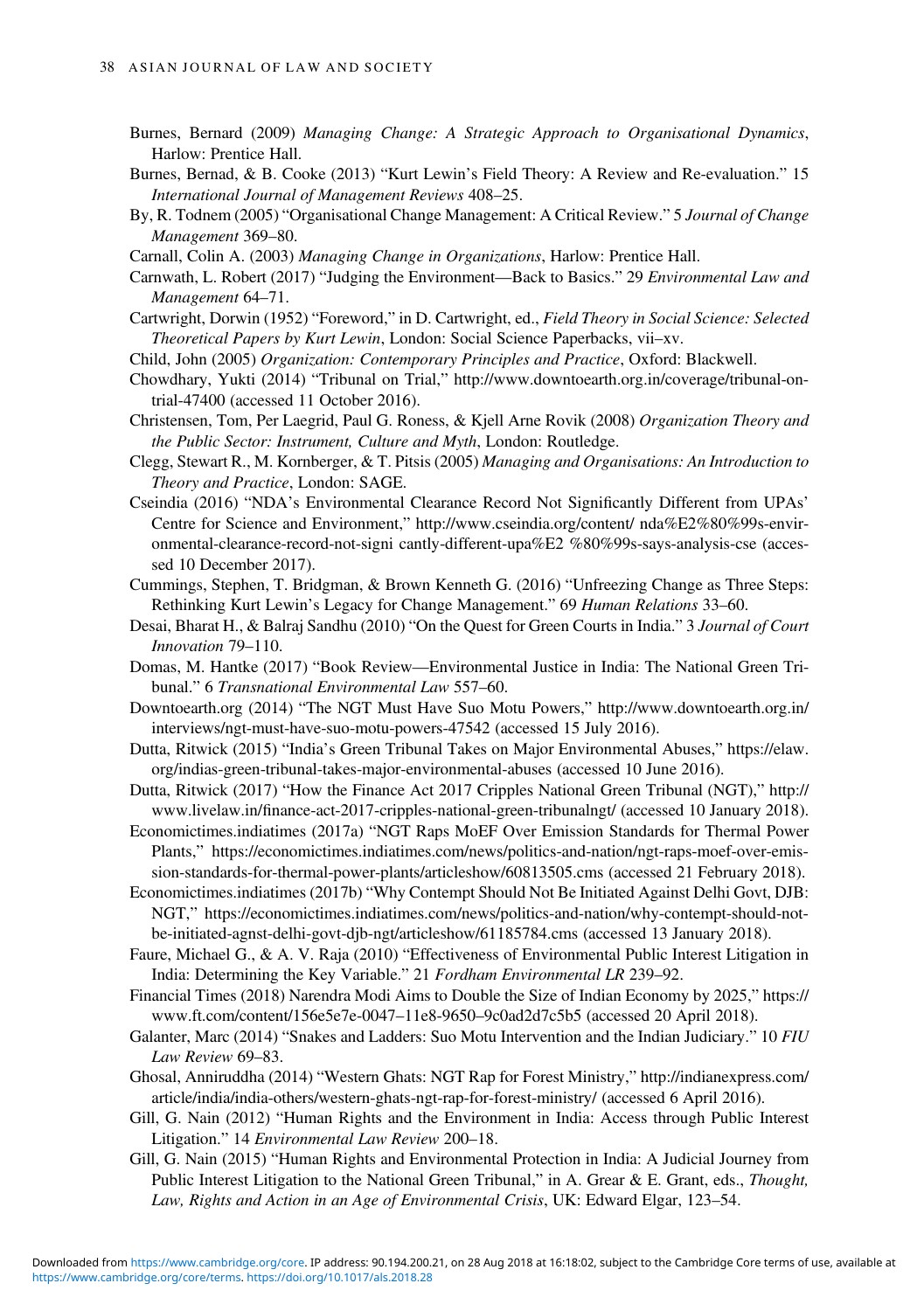- <span id="page-38-0"></span>Gill, G. Nain (2016) "Environmental Justice in India: The National Green Tribunal and Expert Members." 5 Transnational Environmental Law 175–205.
- Gill, G. Nain (2017) Environmental Justice in India: The National Green Tribunal, Abingdon, Oxon: Routledge.
- Gogoi, Rajan (2017) "Message—International Conference on Environment." 2 National Green Tribunal International Journal on Environment 21.
- Graetz, Fiona (2000) "Strategic Change Leadership." 38 Management Decision 550–62.
- Gulati, Ranjay (2007) "Tent Poles, Tribalism, and Boundary Spanning: The Rigor–Relevance Debate in Management Research." 50 Academy of Management Journal 775–82.
- Hammer, Michael, & J. Champy (1993) Reengineering the Corporation: A Manifesto for Business Revolution, New York: HarperBusiness.
- High-Level Committee on Forest and Environment Related Laws (2014) Report MoEF & CC, [http://](http://envfor.nic.in/sites/default/files/press-releases/Final_Report_of_HLC.pdf) envfor.nic.in/sites/default/fi[les/press-releases/Final\\_Report\\_of\\_HLC.pdf](http://envfor.nic.in/sites/default/files/press-releases/Final_Report_of_HLC.pdf) (accessed 19 February 2015).
- Hindustan Times (2017) "Delhi Air Pollution: NGT Pulls Up AAP Govt for Not Filing Action Plan, Holding India-Sri Lanka Test," [https://www.hindustantimes.com/delhi-news/delhi-air-pollution](https://www.hindustantimes.com/delhi-news/delhi-air-pollution-ngt-slams-authorities-for-holding-india-sri-lanka-test-amid-bad-air-quality/story-PUKWlesX2eh3hRZNSHzLyL.html)[ngt-slams-authorities-for-holding-india-sri-lanka-test-amid-bad-air-quality/story-PUKWlesX2eh3](https://www.hindustantimes.com/delhi-news/delhi-air-pollution-ngt-slams-authorities-for-holding-india-sri-lanka-test-amid-bad-air-quality/story-PUKWlesX2eh3hRZNSHzLyL.html) [hRZNSHzLyL.html](https://www.hindustantimes.com/delhi-news/delhi-air-pollution-ngt-slams-authorities-for-holding-india-sri-lanka-test-amid-bad-air-quality/story-PUKWlesX2eh3hRZNSHzLyL.html) (accessed 7 January 2018).
- Hussain, S. Talib, Shen Lei, Tayyaba Akram, Muhammad Jamal Haider, Syed Hadi Hussain, & Muhammad Ali. (2017) "Kurt Lewin's Change Model: A Critical Review of the Role of Leadership and Employee Involvement in Organizational Change." 26 Journal of Innovation and Knowledge  $1 - 7$ .
- Hustedde, Ron, & M. Score (1995) "Force-field Analysis: Incorporating Critical Thinking in Goal Setting." 4 CD Practice 1–6.
- Indian Express (2015) "Full Text: PM Modi's Address at United Nations Sustainable Development Summit," [http://indianexpress.com/article/world/world-news/full-text-pm-modis-address-to-the](http://indianexpress.com/article/world/world-news/full-text-pm-modis-address-to-the-united-nations-general-assembly/)[united-nations-general-assembly/](http://indianexpress.com/article/world/world-news/full-text-pm-modis-address-to-the-united-nations-general-assembly/) (accessed 10 March 2016).
- Indian Express (2018a) "Justice Rahim Appointed Acting Chairperson of NGT," [http://indianexpress.](http://indianexpress.com/article/india/justice-rahim-appointed-acting-chairperson-of-ngt-5113810/) [com/article/india/justice-rahim-appointed-acting-chairperson-of-ngt-5113810/](http://indianexpress.com/article/india/justice-rahim-appointed-acting-chairperson-of-ngt-5113810/) (accessed 30 April 2018).
- Indian Express (2018b) "No Single Judge Bench Can Hear Cases at NGT: Supreme Court," [http://](http://indianexpress.com/article/india/no-single-judge-bench-can-hear-cases-at-ngt-supreme-court-5046408/) [indianexpress.com/article/india/no-single-judge-bench-can-hear-cases-at-ngt-supreme-court-](http://indianexpress.com/article/india/no-single-judge-bench-can-hear-cases-at-ngt-supreme-court-5046408/)[5046408/](http://indianexpress.com/article/india/no-single-judge-bench-can-hear-cases-at-ngt-supreme-court-5046408/) (accessed 28 April 2018).
- iucn.org (2018) "WCEL and GJIE: Tribute to Justice Swatanter Kumar and India's National Green Tribunal," [https://www.iucn.org/news/world-commission-environmental-law/201802/wcel-and](https://www.iucn.org/news/world-commission-environmental-law/201802/wcel-and-gjie-tribute-justice-swatanter-kumar-and-india%E2%80%99s-national-green-tribunal)[gjie-tribute-justice-swatanter-kumar-and-india%E2%80%99s-national-green-tribunal](https://www.iucn.org/news/world-commission-environmental-law/201802/wcel-and-gjie-tribute-justice-swatanter-kumar-and-india%E2%80%99s-national-green-tribunal) (accessed 15 March 2018).
- Ivanko, Štefan (2013) Modern Theory of Organisation, Ljubljana: University of Ljubljana Faculty of Public Administration.
- Javadekar, Prakash (2017) "Message—International Conference on Environment." 2 National Green Tribunal International Journal on Environment 17.
- Johannesburg Principles (2002) "The Johannesburg Principles on the Role of Law and Sustainable Development," adopted at the Global Judges Symposium in Johannesburg [https://www.eufje.org/](https://www.eufje.org/images/DocDivers/Johannesburg%20Principles.pdf) [images/DocDivers/Johannesburg%20Principles.pdf](https://www.eufje.org/images/DocDivers/Johannesburg%20Principles.pdf) (accessed 17 May 2014).
- Kanter, Rosabeth M., Barry A. Stein, & Todd D. Jick (1992) The Challenge of Organizational Change, New York: Free Press.
- Kippenberger, T. (1998) "Planned Change: Kurt Lewin's Legacy." 3 The Antidote 10-12.
- Kotter, John P. (2007) "Leading Change: Why Transformation Efforts Fail." 86 Harvard Business  $P<sub>evi</sub> = 07–103$
- Lan, L. Luh, & Jean Lee (1997) "Force-field Analysis on Policies Affecting Working Women in Singapore." 16 Journal of Management Development 43–52.
- Law Commission of India (2003) "Proposal to Constitute Environment Courts 186th Report," [http://](http://lawcommissionofindia.nic.in/reports/186th%20report.pdf) lawcommissionofi[ndia.nic.in/reports/186th%20report.pdf](http://lawcommissionofindia.nic.in/reports/186th%20report.pdf) (accessed 9 September 2014).
- Law Commission of India (2017) "Assessment of Statutory Frameworks of Tribunals in India 272nd Report," http://lawcommissionofi[ndia.nic.in/reports/Report272.pdf](http://lawcommissionofindia.nic.in/reports/Report272.pdf) (accessed 10 February 2018).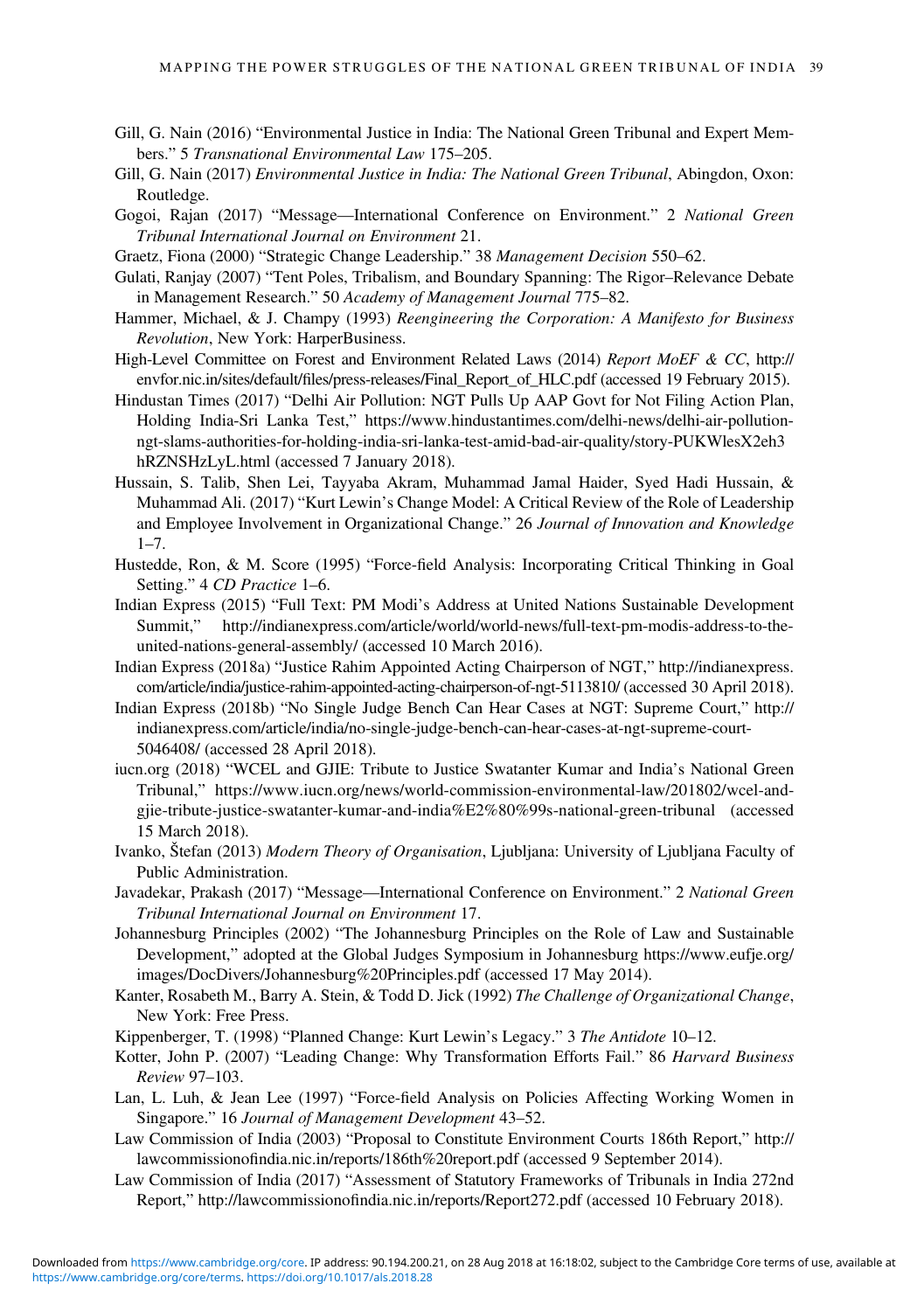- <span id="page-39-0"></span>Legal India (2012) "SC Slams Poor Facilities for Green Tribunal,' [https://www.legalindia.com/news/](https://www.legalindia.com/news/sc-slams-poor-facilities-for-green-tribunal) [sc-slams-poor-facilities-for-green-tribunal](https://www.legalindia.com/news/sc-slams-poor-facilities-for-green-tribunal) (accessed 24 November 2013).
- Lenin, Janaki (2011) "Green Fundamentalism Will Not Work Says Jairam Ramesh," [https://www.](https://www.firstpost.com/blogs/green-fundamentalism-will-not-work-says-jairam-ramesh-42646.html) fi[rstpost.com/blogs/green-fundamentalism-will-not-work-says-jairam-ramesh-42646.html](https://www.firstpost.com/blogs/green-fundamentalism-will-not-work-says-jairam-ramesh-42646.html) (accessed 20 May 2014).
- Lewin, Kurt (1943) "Psychological Ecology," in Dorwin Cartwright, ed., Field Theory in Social Science, London: Social Science Paperbacks, 170–87.
- Lewin, Kurt (1947) "Frontiers in Group Dynamics," in Dorwin Cartwright, ed., (1952) Field Theory in Social Science: Selected Theoretical Papers by Kurt Lewin, London: Social Science Paperbacks, 188–237.
- Lewin, Kurt (1997) Resolving Social Conflicts and Field Theory in Social Science, Washington: American Psychological Association.
- Livemint (2017) "Jairam Ramesh Moves SC Against Diluting of Rules on Appointments to Tribunals, Including NGT," [http://www.livelaw.in/jairam-ramesh-moves-sc-diluting-rules-appointments-tri](http://www.livelaw.in/jairam-ramesh-moves-sc-diluting-rules-appointments-tribunals-including-ngt-read-petition/)[bunals-including-ngt-read-petition/](http://www.livelaw.in/jairam-ramesh-moves-sc-diluting-rules-appointments-tribunals-including-ngt-read-petition/) (accessed 12 March 2018).
- London Bridge Statement (2002) "IUCN—The World Conservation Union, IUCN Commission on Environmental Law: Symposium on Environmental Law for European Judges," [http://weavinga](http://weavingaweb.org/pdfdocuments/ London Bridge Statement.pdf)[web.org/pdfdocuments/ London Bridge Statement.pdf](http://weavingaweb.org/pdfdocuments/ London Bridge Statement.pdf) (accessed 18 August 2015).
- Luecke, Richard (2003) Managing Change and Transition, Boston, MA: Harvard Business School Press.
- Lynn Jr, Laurence E. (1998) "The New Public Management: How to Transform a Theme into a Legacy." 58 Public Administration Review 231–7.
- Mahapatra, Dhananjay (2013) "Kolkata May Lose Green Tribunal Bench to Guwahati or Ranchi," https://timesofi[ndia.indiatimes.com/city/kolkata/Kolkata-may-lose-green-tribunal-bench-to-Guwa](https://timesofindia.indiatimes.com/city/kolkata/Kolkata-may-lose-green-tribunal-bench-to-Guwahati-or-Ranchi/articleshow/20996616.cms)[hati-or-Ranchi/articleshow/20996616.cms](https://timesofindia.indiatimes.com/city/kolkata/Kolkata-may-lose-green-tribunal-bench-to-Guwahati-or-Ranchi/articleshow/20996616.cms) (accessed 25 November 2015).
- Mak, Elaine (2008) "The European Judicial Organisation in a New Paradigm: The Influence of Principles of 'New Public Management' on the Organisation of the European Courts." 14 European Law Journal 718–34.
- Marshak, R. J., & L. Heracleous (2004) "Organizational Development," in S. Clegg & J. Bailey, eds., International Encyclopaedia of Organization Studies, Thousand Oaks, CA: SAGE, 1047–52.
- Mayabushan (2013) "NGT Ban Judicial Overreach," [http://www.dailypioneer.com/nation/ngt-ban](http://www.dailypioneer.com/nation/ngt-ban-judicial-overreach.html)[judicial-overreach.html](http://www.dailypioneer.com/nation/ngt-ban-judicial-overreach.html) (accessed 4 March 2018).
- Milton, John (1667) Paradise Lost Book 1: Longman's English Classics, Harvard University, USA: Longmans, Green & Company, L., 105.
- Ministry of Environment, Forest and Climate Change (2016) "The Comptroller & Auditor General of India Performance Audit Report on Environmental Clearance and Post Clearance (Number 39 of 2016)," [https://www.cag.gov.in/sites/default/](https://www.cag.gov.in/sites/default/files/audit_report_files/Union_Government_Report_39_of_2016_PA.pdf)files/audit\_report\_files/Union\_Government\_Report\_ [39\\_of\\_2016\\_PA.pdf](https://www.cag.gov.in/sites/default/files/audit_report_files/Union_Government_Report_39_of_2016_PA.pdf) (accessed 12 February 2018).
- Modi, Narendra (2015) Convenient Action—Continuity for Change, Gurgaon: Lexis Nexis.
- Moog, Robert (1992) "Delays in the Indian Courts: Why the Judges Don't Take Control." 16 Justice System Journal 19–36.
- Moran, John W., & B. K. Brightman (2001) "Leading Organizational Change." 6 Career Development International 111–18.
- More, M. Dattatrye (2016) "Green Project Clearances Now in 190 Days Not in 600 Days: Prakash Javadekar," [http://indianexpress.com/article/india/india-news-india/green-project-clearances-now](http://indianexpress.com/article/india/india-news-india/green-project-clearances-now-in-190-days-not-in-600-days-javadekar-2813341/)[in-190-days-not-in-600-days-javadekar-2813341/](http://indianexpress.com/article/india/india-news-india/green-project-clearances-now-in-190-days-not-in-600-days-javadekar-2813341/) (accessed 19 November 2017).
- Naidu, M. Venkaiah (2017) "Message—International Conference on Environment." 2 National Green Tribunal International Journal on Environment 9.
- Nair, Harish V. (2017) "Supreme Court Seeks Explanation from Centre on Acute Shortage of Judges in NGT," [https://www.indiatoday.in/mail-today/story/ngt-judges-vacancy-supreme-court-centre](https://www.indiatoday.in/mail-today/story/ngt-judges-vacancy-supreme-court-centre-appoint-judges-1099148–2017–12–03)[appoint-judges-1099148](https://www.indiatoday.in/mail-today/story/ngt-judges-vacancy-supreme-court-centre-appoint-judges-1099148–2017–12–03)–2017–12–03 (accessed 10 February 2018).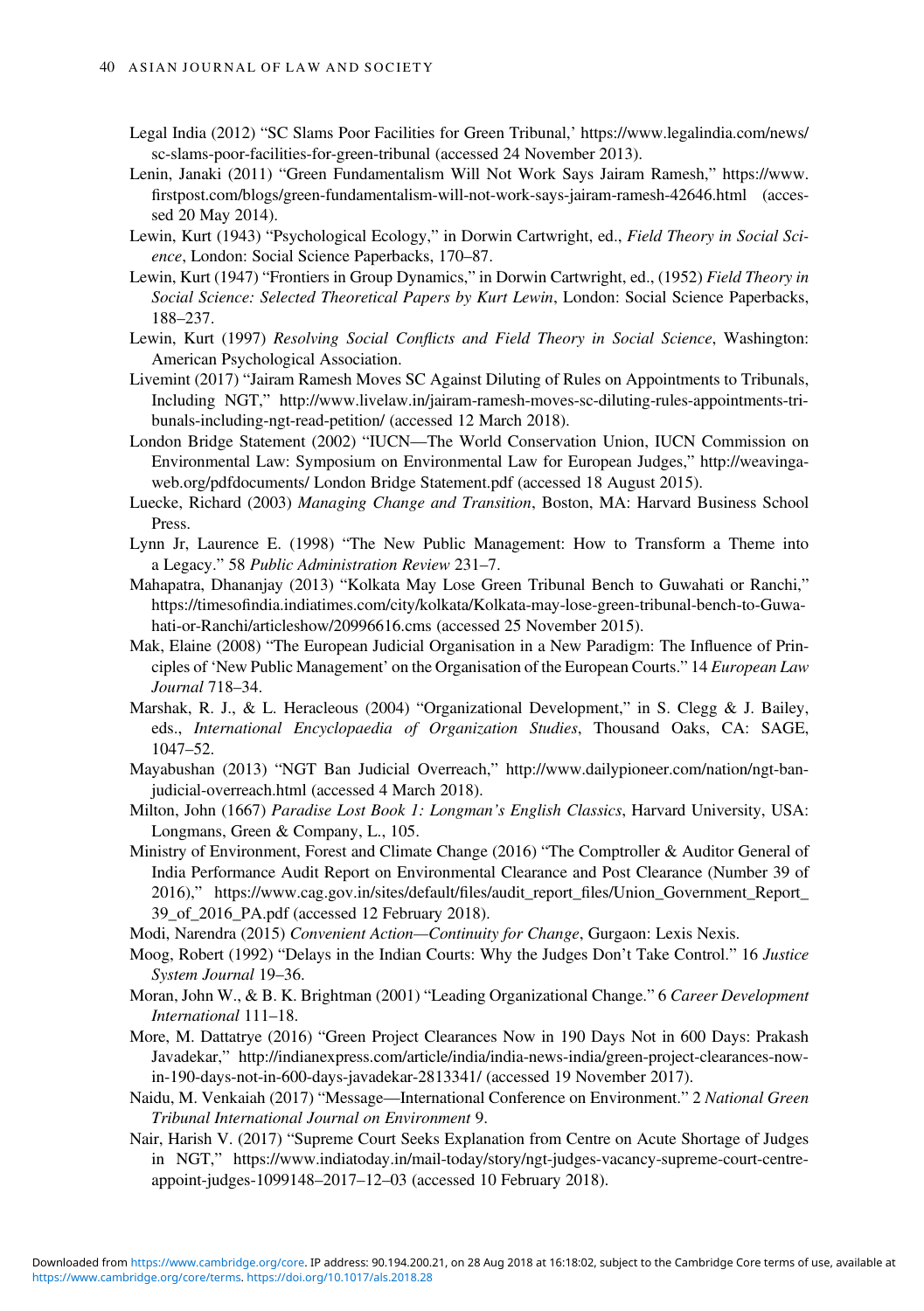<span id="page-40-0"></span>Narendra Modi (2018) "PM Modi Addresses World Sustainable Development Summit," [https://www.](https://www.narendramodi.in/pm-modi-addresses-world-sustainable-development-summit-538963) [narendramodi.in/pm-modi-addresses-world-sustainable-development-summit-538963](https://www.narendramodi.in/pm-modi-addresses-world-sustainable-development-summit-538963) (accessed 5 June 2018).

Ng, G. Yein (2007) Quality of Judicial Organisation and Checks and Balances, Antwerp: Intersentia.

- Padma, TV (2011) "Jairam Ramesh's Legacy Is an Indian Environment Ministry with an Identity," [https://www.theguardian.com/environment/blog/2011/jul/13/jairam-ramesh-india-environment](https://www.theguardian.com/environment/blog/2011/jul/13/jairam-ramesh-india-environment-ministry)[ministry](https://www.theguardian.com/environment/blog/2011/jul/13/jairam-ramesh-india-environment-ministry) (accessed 14 February 2014).
- Parliament of India (Rajya Sabha) Department-related Parliamentary Standing Committee on Science and Technology, Environment and Forests (2015) Two Hundred Sixty Third Report, available at [http://164.100.47.5/newcommittee/reports/EnglishCommittees/Committee%20on%20S%20and%](http://164.100.47.5/newcommittee/reports/EnglishCommittees/Committee%20on%20S%20and%20T,%20Env.%20and%20Forests/263.pdf) [20T,%20Env.%20and%20Forests/263.pdf \(accessed 12 March 218\).](http://164.100.47.5/newcommittee/reports/EnglishCommittees/Committee%20on%20S%20and%20T,%20Env.%20and%20Forests/263.pdf)
- Petrick, Joe, & William Lindsay (1996) Total Quality and Organization Development, St. Lucie Press Total Quality Series, UK: CRC Press.
- Pierce, J. L., D. G. Gardner, & R. B. Dunham (2002) "Management Organizational Change and Development," in J. L. Pierce, D. G. Gardner & R. B. Dunham, eds., Management and Organizational Behaviour: An Integrated Perspective, Cincinnati, OH: South-Western College Publishing, 627–57.
- PLA Notes (Participatory Learning and Action) (1999) International Institute of Environment and Development, London, UK, 17–23.
- Polanki, Pallavi (2014) "National Green Tribunal Assets Independence, Is Environment Minister Listening?," https://www.fi[rstpost.com/india/national-green-tribunal-asserts-independence-environ](https://www.firstpost.com/india/national-green-tribunal-asserts-independence-environment-minister-listening-1625527.html)[ment-minister-listening-1625527.html](https://www.firstpost.com/india/national-green-tribunal-asserts-independence-environment-minister-listening-1625527.html) (accessed 22 August 2016).
- Pollitt, Christopher (1995) "Justification by Faith or by Works? Evaluating the New Public Management." 1 Evaluation 133–54.
- Preston, Brian J. (2012) "Benefits of Judicial Specialisation in Environmental Law: The Land and Environment Court of New South Wales as a Case Study." 29 Pace Environmental 395–440.
- Pring, George, & Catherin Pring (2016) The ABCs of the ECTs: A Guide for Policy Makers for Designing and Operating a Specialised Environmental Court or Tribunal, Nairobi: United Nations Environment Programme.
- Prsindia.org (2009) "The National Green Tribunal Bill 2009," [http://www.prsindia.org/billtrack/the](http://www.prsindia.org/billtrack/the-national-green-tribunal-bill-2009–740/)[national-green-tribunal-bill-2009](http://www.prsindia.org/billtrack/the-national-green-tribunal-bill-2009–740/)–740/ (accessed 20 May 2011).
- Rackemann, Michael (2017) "Book Review—Environmental Justice in India—The National Green Tribunal." 45 Denver Journal of International Law & Policy 471–5.
- Rajamani, Lavanya (2007) "Public Interest Litigation in India: Exploring Issues of Access, Participation, Equity, Effectiveness and Sustainability." 19 Journal of Environmental Law 293-321.
- Rediff (2011) "What Jairam Did and Didn't Do as Green Minister," [http://www.rediff.com/news/](http://www.rediff.com/news/column/what-jairam-ramesh-did-and-did-not-do-as-green-minister/20110720.htm) [column/what-jairam-ramesh-did-and-did-not-do-as-green-minister/20110720.htm](http://www.rediff.com/news/column/what-jairam-ramesh-did-and-did-not-do-as-green-minister/20110720.htm) (accessed 28 October 2013).
- Rediff (2013) "When Tribunals Undermine the Judiciary," [http://www.rediff.com/news/column/when](http://www.rediff.com/news/column/when-tribunals-undermine-the-judiciary/20131025.htm)[tribunals-undermine-the-judiciary/20131025.htm](http://www.rediff.com/news/column/when-tribunals-undermine-the-judiciary/20131025.htm) (accessed 10 March 2015).
- Rome Symposium (2003) "IUCN Commission on Environmental Law Judiciary Specialist Group— Activities Report 2003," [http://weavingaweb.org/28](http://weavingaweb.org/28–43.html)–43.html (accessed 21 September 2014).
- Rummel, Rudolph J. (1975) Understanding Conflict and War, Volume 1: The Dynamic Psychological Field, New York: Halsted Press.
- Ryall, Aine (2017) "Book Review—Environmental Justice in India—The National Green Tribunal." 1 Irish Planning and Environmental Law Journal 3–6.
- Sahu, Geetonjoy (2008) "Implication of Indian Supreme Courts Innovation for Environmental Jurisprudence." 4 Law, Environmental and Development Journal 377–93.
- Sahu, Geetonjoy (2018) "Ecocide by Design? Under Modi, Vacancies at the National Green Tribunal Reach 70%," <https://thewire.in/223978/ngt-political-apathy-vacancies/> (accessed 27 April 2018).

Schein, Edgar H. (1988) Organisational Psychology, London: Prentice Hall.

Schein, Edgar H. (2010) Organisational Culture and Leadership, San Francisco: Jossey-Bass.